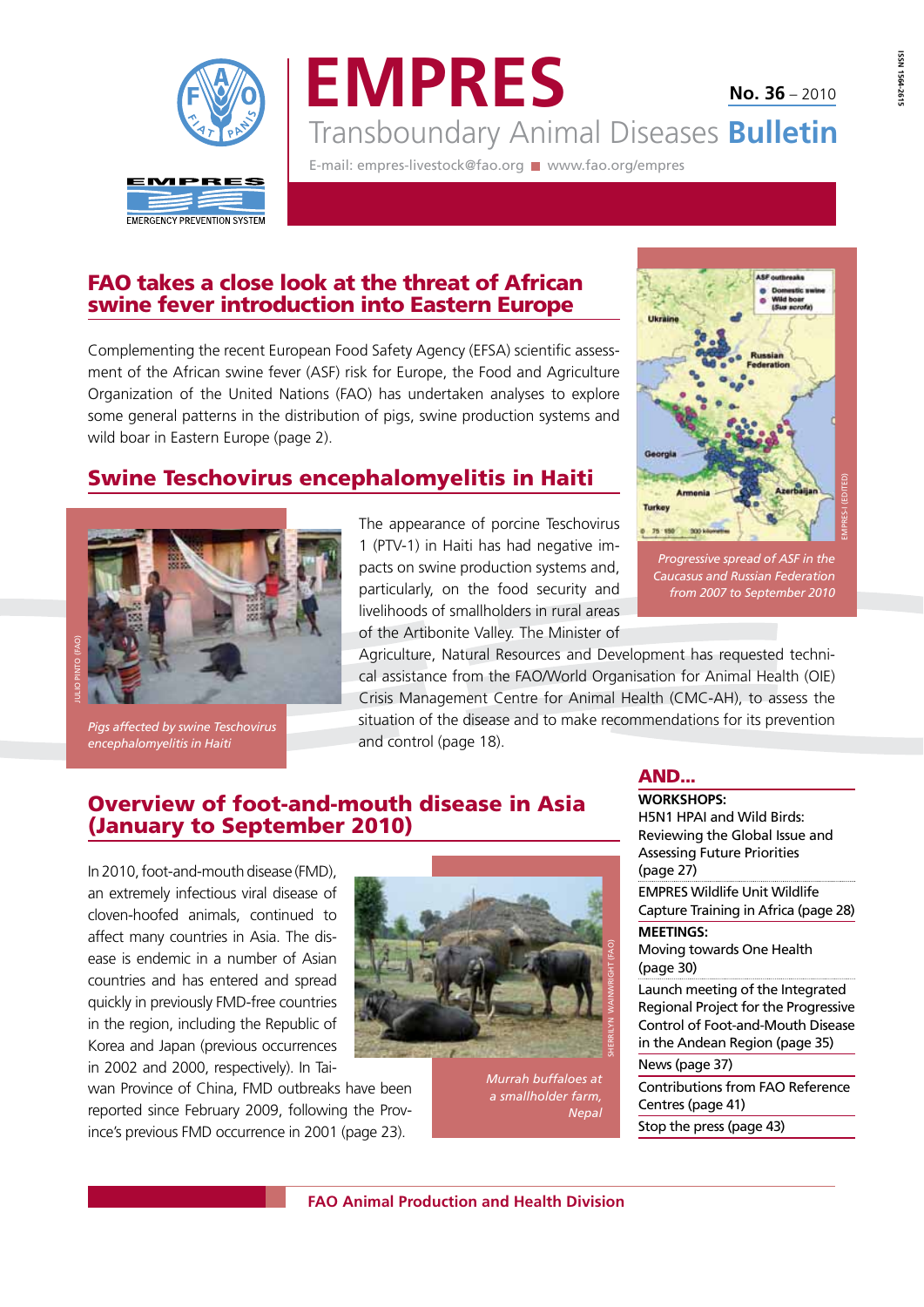

# **African swine fever**

## **FAO takes a close look at the threat of African swine fever introduction into Eastern Europe, specifically Ukraine**

Complementing the recent European Food Safety Agency (EFSA) scientific assessment of the African swine fever (ASF) risk for Europe (EFSA, 2010a), the Food and Agriculture Organization of the United Nations (FAO) has analysed the distribution of pigs, swine production systems and wild boar in Eastern Europe. In July 2010,

a multidisciplinary FAO team visited Lugansk Oblast, Ukraine's easternmost province, to acquire a better understanding of the backyard/smallholder pig production subsector and the management of wild boar populations, and to assess their potential role in the introduction, spread and persistence of ASF in Ukraine.

## **About the virus and the disease**

ASF is a viral infection of pigs that is transmitted mainly through the oro-nasal route after contact with excretions from infected pigs or through ingestion of pork or other contaminated products (swill and waste) containing the virus. In areas where competent vectors belonging to the soft tick *Ornithodoros* genus exist, transmission via these vectors can influence virus persistence. Feral pigs (escaped domestic species) and European wild boar (*Sus scrofa*) are equally susceptible to ASF, and it is very difficult to eliminate the infection once it becomes endemic in these populations. Humans are not susceptible to ASF infection.

In a suitable protein-rich environment, the ASF virus is stable over a wide range of temperatures and pHs (1.9 to 13.4). As a result, putrefaction, the meat maturing process, freezing and thawing do not necessarily inactivate it. The agent is relatively stable in excretions, carcasses, fresh meat and some meat products; for example, ASF virus may remain infective for at least 11 days in faeces, for months in bone marrow, for 15 weeks in chilled meat (and probably longer if frozen), and for three to six months in cured hams and sausages that have not been cooked or smoked at a high temperature. This has very important implications for the spread of ASF. Undercooked, dried, smoked and salted pork, blood, carcasses and carcass meal are potentially infective if fed to pigs and/or discarded in communal waste sites where pigs may feed.

There is no treatment or vaccine against ASF, so the most effective protection for ASF-free areas is to prevent introduction of the virus. Once established, ASF is very difficult to eliminate and can have a very severe socio-economic impact on people's livelihoods and food security, as well as on international commercial trade. In areas where the infection occurs, pig production is sustainable only through adopting biosecurity measures on individual holdings or through certifying and maintaining ASF-free zones or compartments (compartmentalization and zoning).



*Woman farmer holding piglet, Armenia*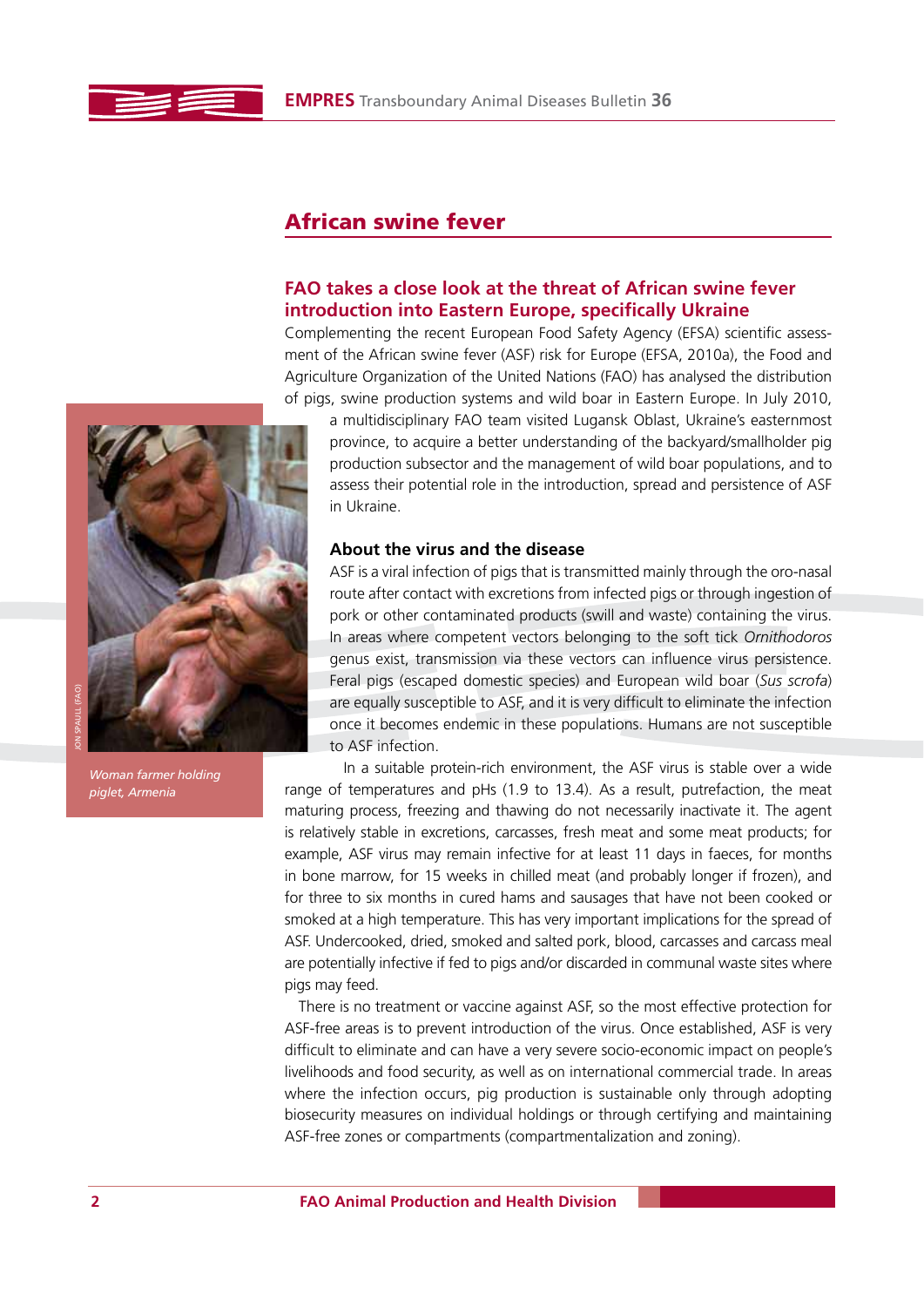ASF virus strains differ in virulence, leading to acute, sub-acute and chronic forms of ASF. Following infection with the strain currently circulating in the Caucasus and southern parts of the Russian Federation, which is closely related to virus strains from southeast Africa (Madagascar, Mozambique and Zambia), case fatality may approach 100 percent. With this severity and the clear clinical/pathological signs, ASF outbreaks are unlikely to be missed.

The disease is endemic in domestic and wild porcine species in most of sub-Saharan Africa and on the Italian island of Sardinia in the Mediterranean Sea. Outbreaks of ASF in the Caucasus region were first reported in 2007 and the disease has since spread across the south of the Russian Federation, where pig density is high, and very close to the borders with Ukraine and Kazakhstan.

## **Current dynamics of ASF and introduction pathways into non-infected countries/areas**

### Current dynamics

Earlier indications of ASF dynamics in the Caucasus region (FAO, 2008) and southern parts of the Russian Federation (FAO, 2009) suggest that in areas where smallholder pig production is common, ASF spreads progressively along trade routes, occasionally infecting wild boar (Figure 1). This spread can occur very rapidly, as in the southern Caucasus region. The spread of ASF in the southern Russian Federation – at an average rate of 350 km a year, mainly north- and westwards – and its encroachment (with over 150 reported outbreaks) are believed to be associated with the movement of pigs and pig products within the smallholder/backyard sector. Smallholder/ backyard pig production operations have been involved in more than 75 percent of outbreaks reported to the World Organisation for Animal Health (OIE), although commercial farms have been increasingly affected since May 2010. Infected wild boar have also frequently been found, with 47 events reported to OIE across nine oblasts/regions in the Russian Federation. These events involved 128 wild boar, of which 110 were found dead and some live animals tested positive without apparent clinical signs. Several factors are likely to have an impact on the spread of disease: the practice of feeding pigs with household/kitchen waste; the presence, during much of the year, of free-roaming pigs that may feed on contaminated waste or come into contact with infected wild boar or other free-roaming pigs; and the lack of effective compensation, which deters pig keepers from reporting the disease.

Several issues should be taken into account when assessing a swine population's capacity to sustain the circulation and propagation of ASF. In the absence of *Ornithodoros* ticks, maintenance of this highly lethal ASF viral strain in domestic pigs depends mainly on the existence of sufficiently large, continuous populations of hosts (pigs and wild boar), in high densities and with high reproductive or turnover rates, to ensure the constant availability of naïve hosts for new infections and further spread. However, stored infected pork products may act as a reservoir, causing the disease to reappear whenever these stored products are retrieved for human consumption and food scraps are fed to pigs. Formal and informal movements and mar-

Several factors are likely to have an impact on the spread of the disease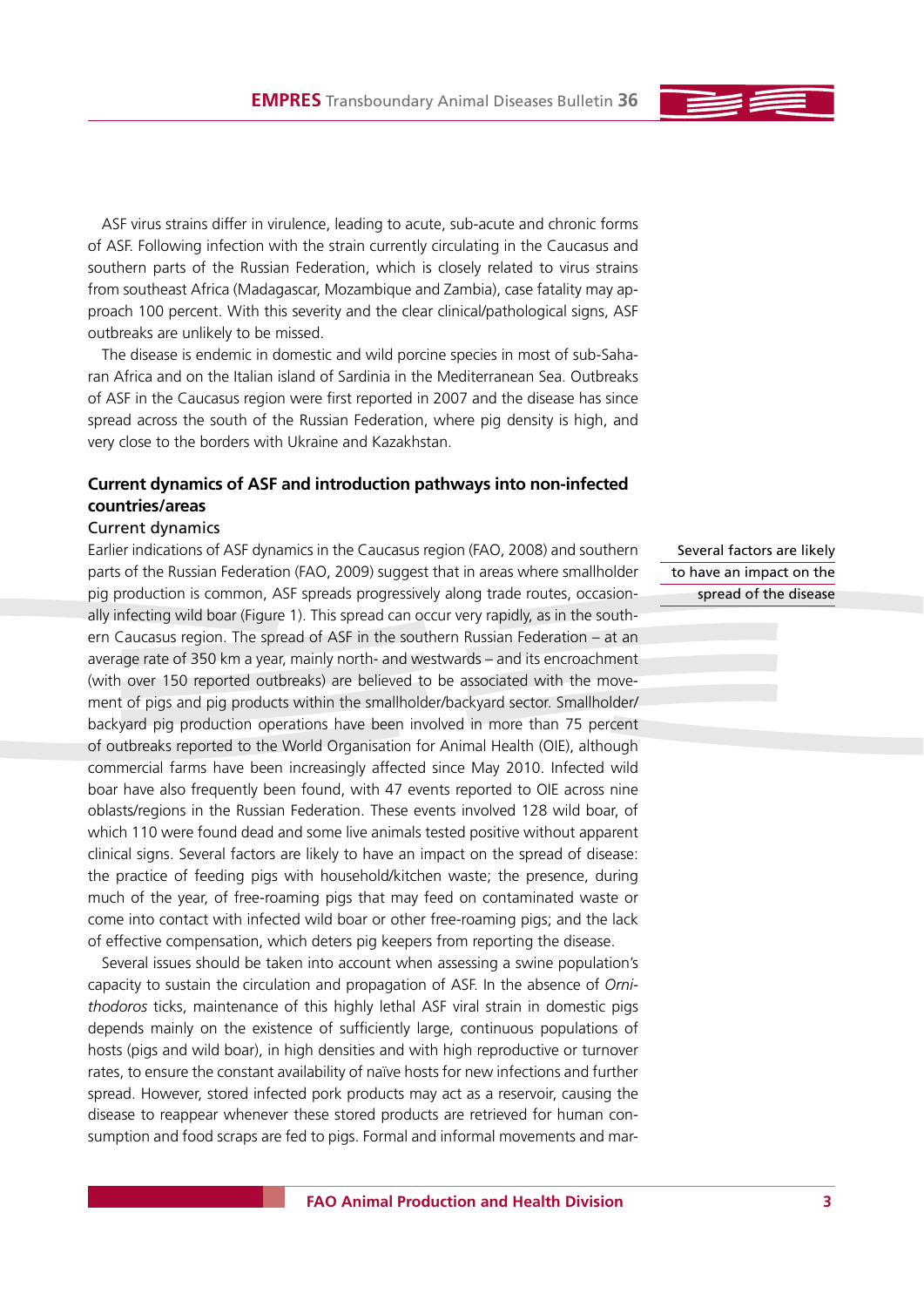

## **Figure 1:** Spread of ASF in the Caucasus and the Russian Federation, 2007 to September 2010



The left-hand map shows the spread by year, with total pig population density as background. The right-hand map shows the spread by species affected, with forest cover as background.

Note: Outbreaks in Orenburg and Leningrad Oblasts in the Russian Federation are not shown on the map because they are distant from the Caucasus region.<br>Sources: Data on ASF outbreaks from WAHID (OIE) and EMPRES-i (FAO); da

keting of pork products (especially those originating from backyards), pork processing and consumption patterns at the household level, and the use of household waste by pig keepers are therefore of great importance to the maintenance of ASF.

Regarding ASF transmission and maintenance through soft (*Ornithodoros*) ticks, the geographical distribution of these ticks within the region is unclear. *Ornithodoros* ticks feed mainly on animal species such as rodents and reptiles that live in burrows. Pigs are predominantly accidental hosts, and the tick/pig infection cycle may become important only when pigs are kept in old shelters/sties with cracks in the walls where ticks can hide. Wild boar have never been found infested by *Ornithodoros* spp. (EFSA, 2010b). In the current situation, the role of ticks in disease transmission is considered negligible.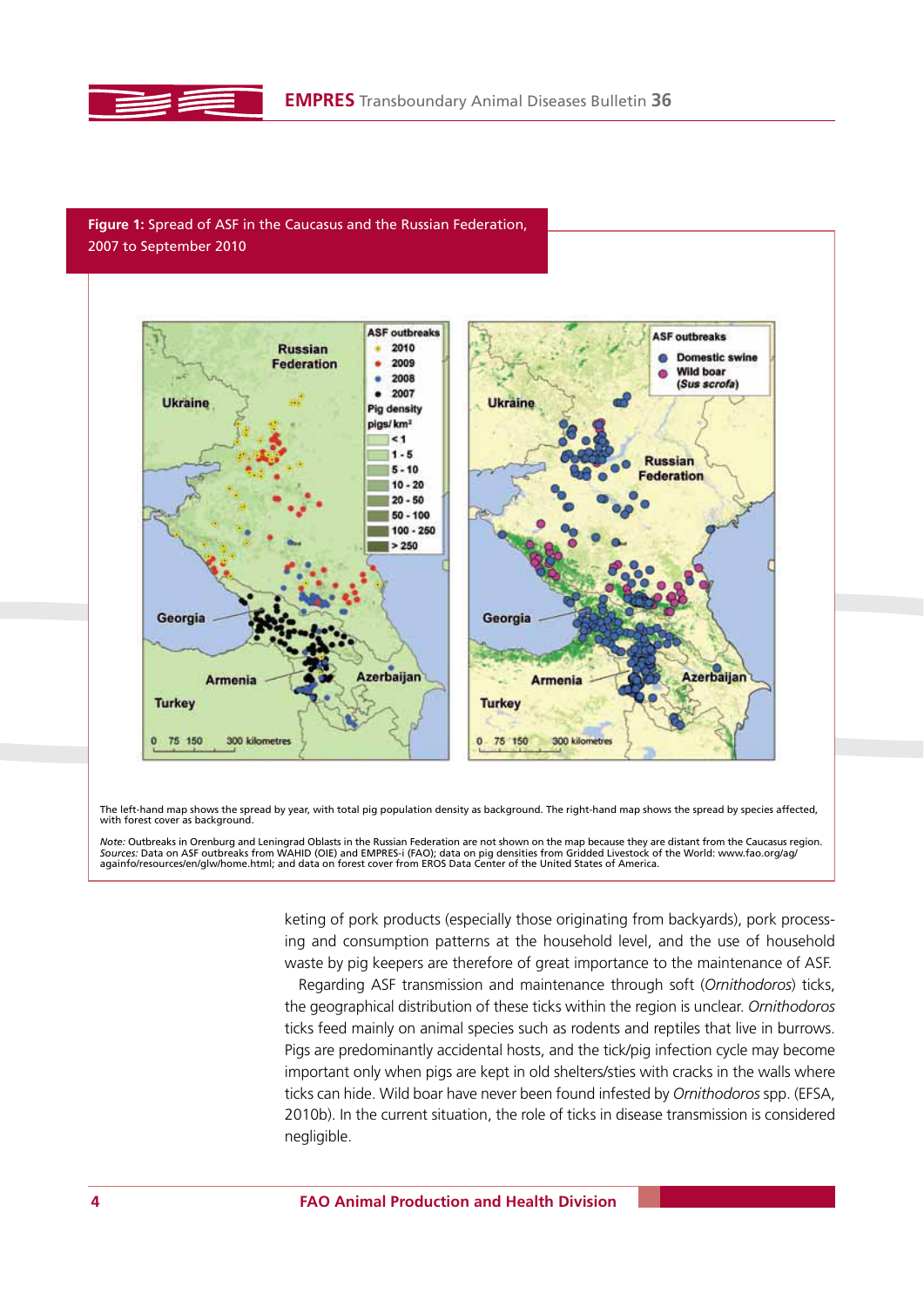### Introduction pathways

The critical question now is how ASF could enter non-infected countries in Eastern Europe or even Asia (Figure 2). Introduction into the pig sector is most likely to occur in smallholder premises, which include backyard holdings and small commercial farms, where awareness is low, biosecurity measures weak and there is poor compliance with animal health regulations governing home slaughter, swill feeding, movement control, reporting of suspected cases, farm registration, animal identification and traceability, etc. Moreover, ASF prevention and response at the smallholder level is a challenging task for veterinary services because of lack of precise information about the location and numbers of smallholder premises and about practices such as home slaughter, processing and the associated consumption patterns, as well as the trade flows of live pigs and pork products. Large-scale commercial pig farms, with their higher awareness, biosecurity and compliance with regulations, are less vulnerable to ASF introduction and more likely to control the disease effectively if prevention fails. However, the implications for disease spread from an unreported ASF outbreak on a larger farm are far more serious than they are from an outbreak in the backyard sector.

**Figure 2:** Modelled pig distribution in Eastern Europe



*Sources:* Figures have been adjusted for the first administrative level (oblast) in the European part of the Russian Federation (2010), Ukraine (2010) and Belarus (2008); and for the national level in Moldova (2009), Lithuania (2007), Estonia (2007) and Latvia (2008). Official statistical data sources are listed in the reference section. Data for other countries were provided by FAOSTAT.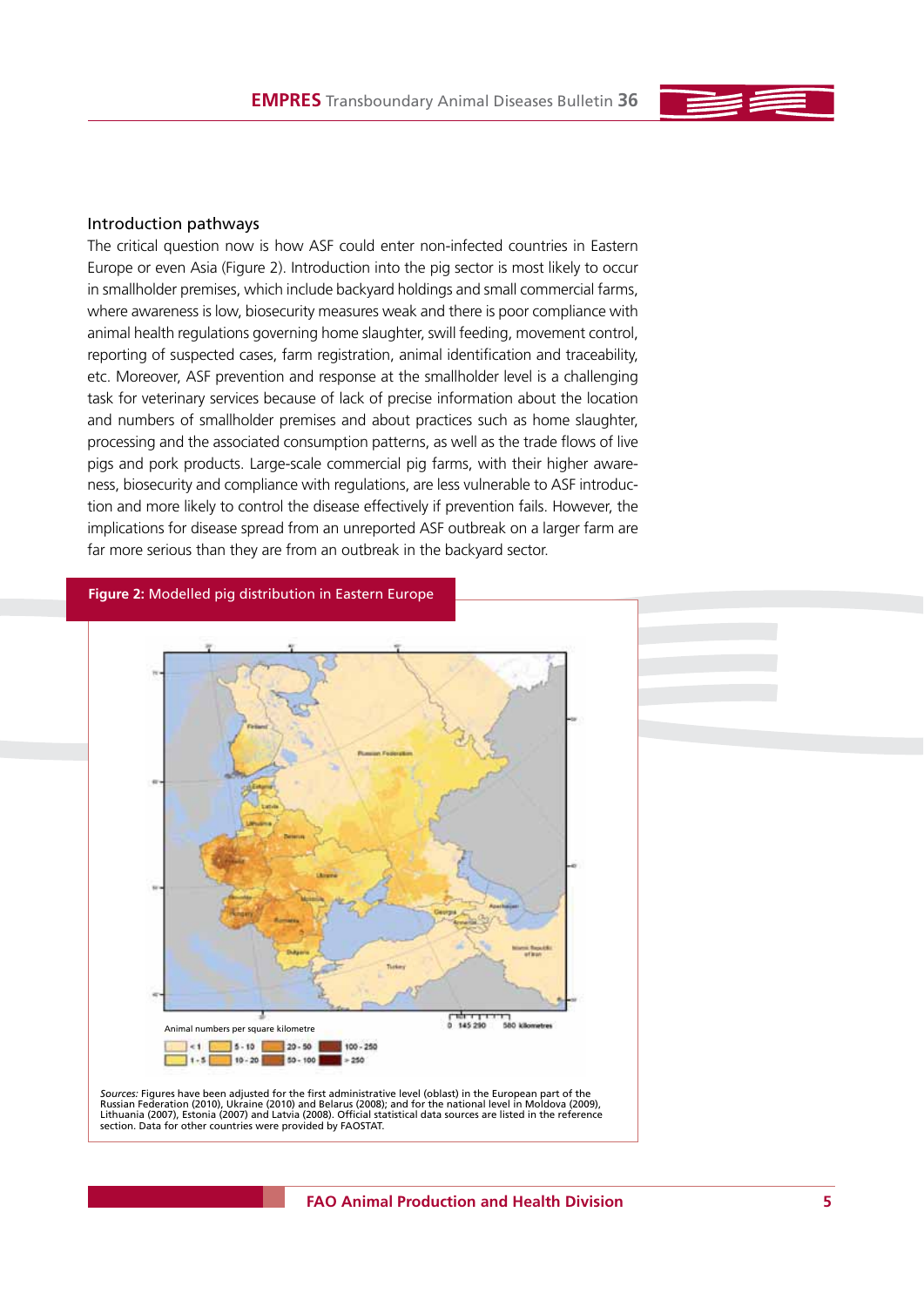The most probable pathway of introduction and further spread in a previously noninfected country or region is through the (mostly informal) movement of contaminated pork and other pig products, followed by swill/scrap-feeding of pigs, mainly in smallholder settings, or discarding of food leftovers at communal waste sites, where feral and free-roaming pigs or wild boar may feed. These informal movements of pork products can be either small quantities transported by individuals for personal consumption or larger quantities smuggled for trade purposes. In the Russian Federation, the detection of ASF virus in Orenburg Oblast (near Kazakhstan) in



JON SPAULL (FAO)

*A veterinarian from the local farmers' association inspecting a piglet with the help of a Telefood beneficiary* July 2008 and in Leningrad Oblast (near Estonia and Finland) in October 2009 clearly demonstrated how the transportation of pork can result in long-distance dispersal of ASF. As ASF becomes established in southern parts of the Russian Federation, and possibly beyond, virus dispersal by people carrying pork products will increase in importance, particularly if commercial pig production chains become infected. Commercial meat products have already been implicated as the major mechanism in the rapid propagation of disease in Rostov Oblast in 2009, when infected pigs from an affected farm entered local market chains, resulting in a number of outbreaks in backyard holdings that were feeding swill containing commercially available pork products (Vlasov, 2009).

The movement of live pigs is believed to be less important as a channel for ASF introduction into a non-infected country or area, because the ban on importation and movement from ASF-infected countries or areas is easier to enforce on live pigs than it is on pork. However, once ASF is introduced into a disease-free country or area, the spread through live animal movement becomes more important, particularly involving ASF-incubating animals, but also carrier animals that have survived infection.

Although not fully understood, the role that wild boar may play in the introduction, persistence and spread of the virus must be considered and further investigated, particularly in areas where both free-range pigs and wild boar abound. Infected wild boar could transmit ASF to domestic pigs, either through direct contact with mainly free-ranging pigs, or indirectly through the feeding of (hunted) wild boar offal or meat scraps to pigs. ASF-positive, usually dead, wild boar have frequently been reported in the Russian Federation. Whether these are spill-overs of the infection in domestic pigs or the result of wild boar populations maintaining the disease is still subject to debate. The spread and persistence of the ASF virus within the wild boar population through animal-to-animal transmission is improbable because of the high lethality of the pathogen, the generally very low density of wild boar (Figure 5) and the high fragmentation of suitable habitats. Although the majority of infected animals would most likely be killed rapidly by the disease, ASF virus can survive in carcasses for a long time, and can even over-winter in frozen and snow-covered carcasses. The virus may also remain viable in improperly disposed of ASF-infected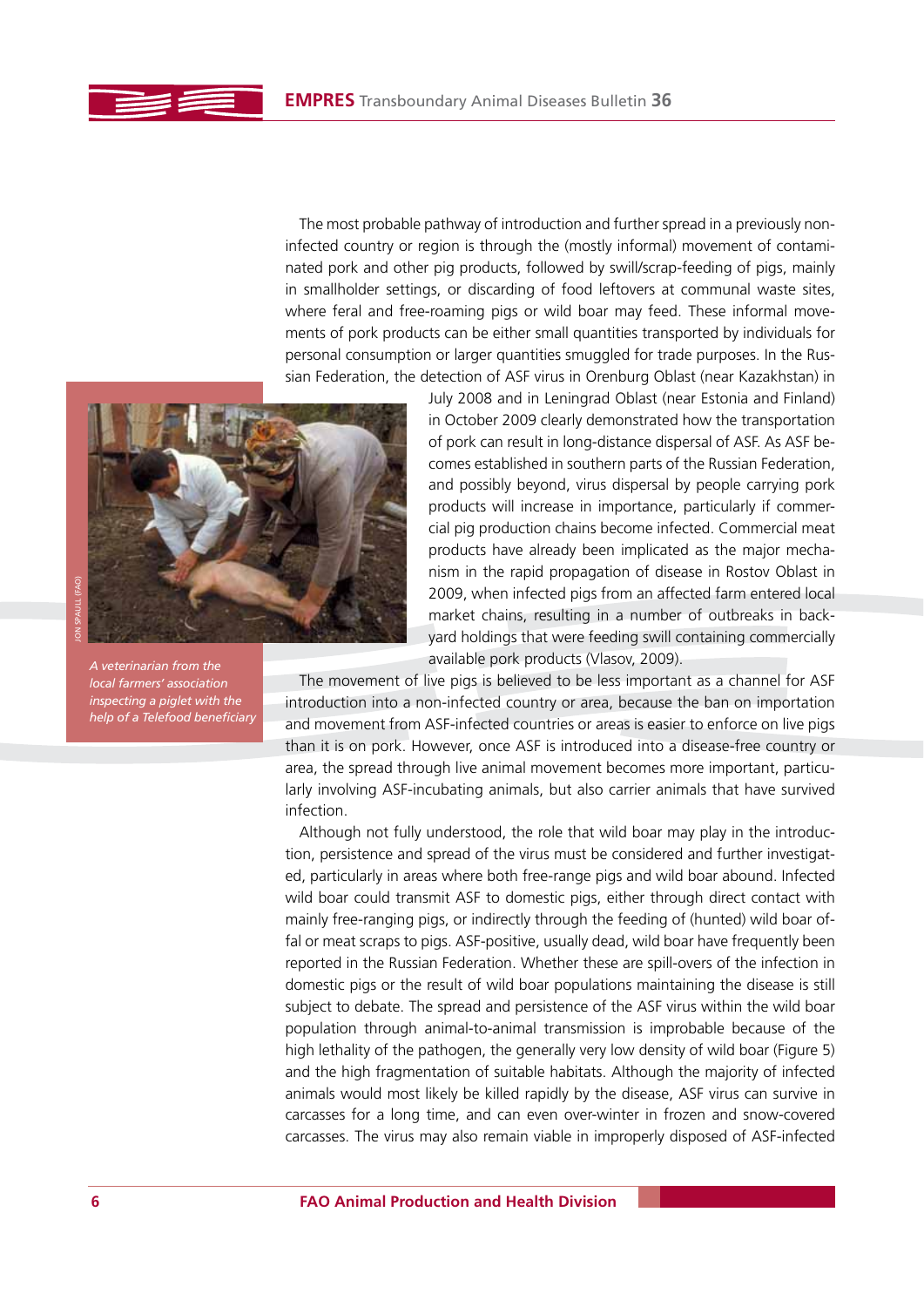domestic pig carcasses. Wild boar could then become infected when scavenging these contaminated carcasses, a characteristic behaviour for this species, particularly during the cold months when food is scarce.

### **The host distribution in the region**

In the parts of the Russian Federation that border Ukraine, where some of the latest ASF outbreaks have been reported, backyard pig production is common and accounts for more than 50 percent of the total pig population. On the Ukrainian side of the border (in Lugansk, Donetsk and Kharkiv Oblasts), backyard pig numbers are the lowest in the country; they increase from the industrialized east to the west of the country (Figure 4), where the human population is predominantly rural. In central and western parts of Ukraine, backyard pigs are three to ten times more abundant than commercial pigs.

Commercial pig distribution is almost the reverse of that of backyard pigs, with low density on the Russian side of the border, where ASF outbreaks are being reported, and high density in Ukraine's Lugansk Oblast, which extends westwards along a central band in the eastern half of the country. The lowest commercial pig densities in Ukraine are reported in the southern and northern provinces (Figure 3). Commercial pig production plants are prominent in the Russian oblasts north of Ukraine (particularly Belgorod Oblast), Belarus and the countries further west (the Baltic countries, Poland, Hungary and Romania).

The highest wild boar densities are reported from the southernmost part of the Russian Federation in the Caucasus, where ASF has been reported repeatedly in wild boar, and in the Baltic countries, Belarus and northwestern oblasts of the Russian Federation (Figure 5). Control of ASF would become more complicated if wild boar became infected in these latter areas, where they are widely distributed (sometimes overlapping with backyard pig distribution) and where seasonal movements of wild boar may occur, including the crossing of international boundaries. In the rest of the region, wild boar densities are generally very low, and wild boar habitats are usually highly fragmented and restricted to mountainous woodlands that are large enough to support the animals' year-round survival.

### **Case study: Lugansk Oblast in Ukraine**

Lugansk Oblast, where an FAO mission took place in July 2010, is the easternmost oblast of Ukraine. It is expected that many of the basic characteristics of smallholder pig production and associated commercial activities commercialization found in this oblast will be replicated in the rest of the country. Lugansk Oblast is considered to be at high risk of ASF introduction despite having some of Ukraine's lowest populations and densities of swine (both backyard and commercial) and wild boar (Figures 3, 4, 5 and 6). The oblast shares an 800-km long border with the Russian Federation, mainly with Rostov Oblast, where more than 47 percent of Russian ASF outbreaks reported in 2010 occurred. Several of these outbreaks were reported from less than 10 km away from the Lugansk border; a village in Lugansk Oblast fell within the

Lugansk Oblast is considered to be at high risk of ASF introduction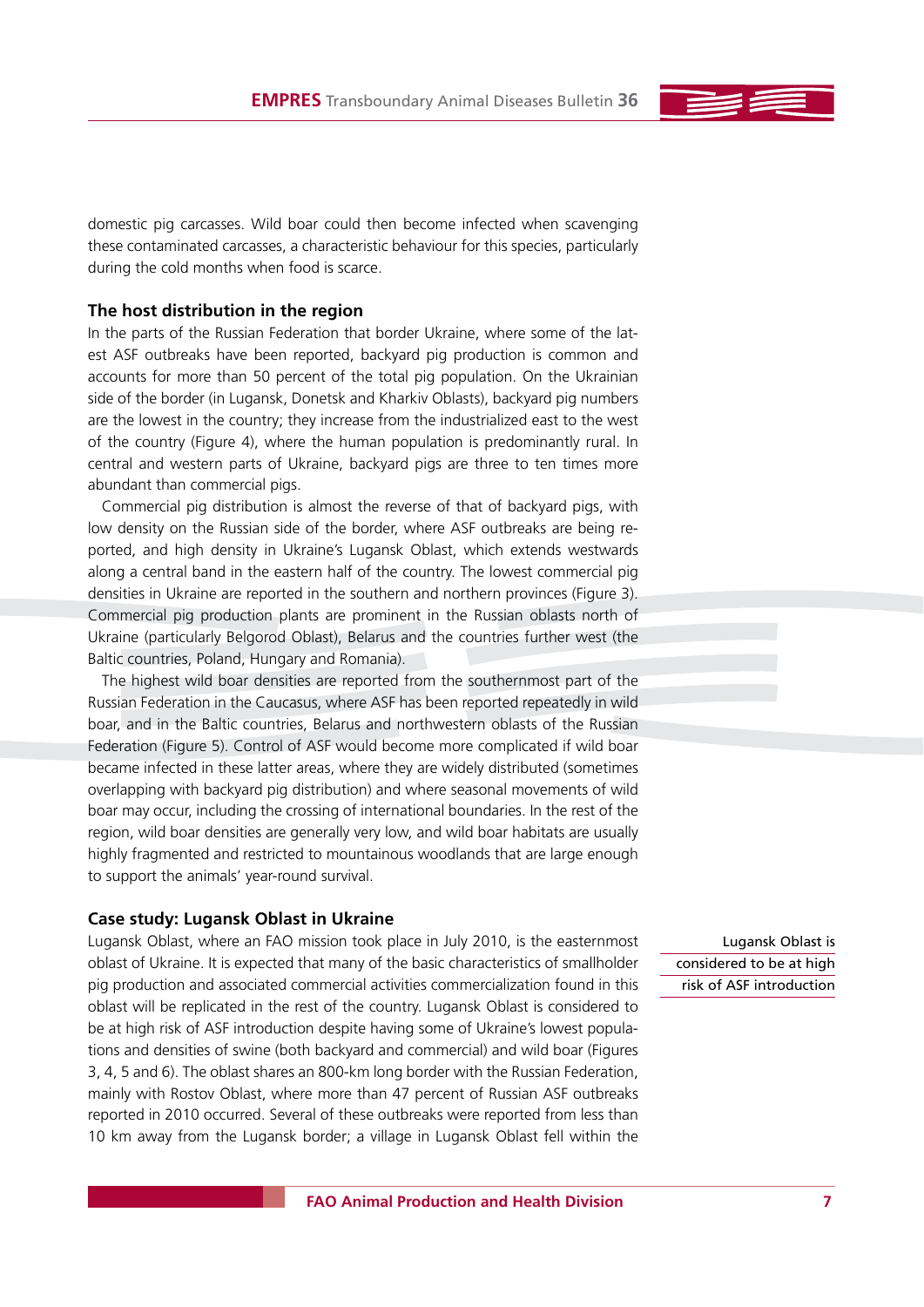E



*Sources:* Data are for the oblast level in the European part of the Russian Federation (2010), Ukraine (2010)<br>and Belarus (2008); and the national level in Moldova (2009), Lithuania (2007), Estonia (2007) and Latvia<br>(2008



*Sources:* Data are for the oblast level in the European part of the Russian Federation (2006), Ukraine (2010)<br>and Belarus (2008); and the national level in Moldova (2009), Lithuania (2007), Estonia (2007) and Latvia<br>(2008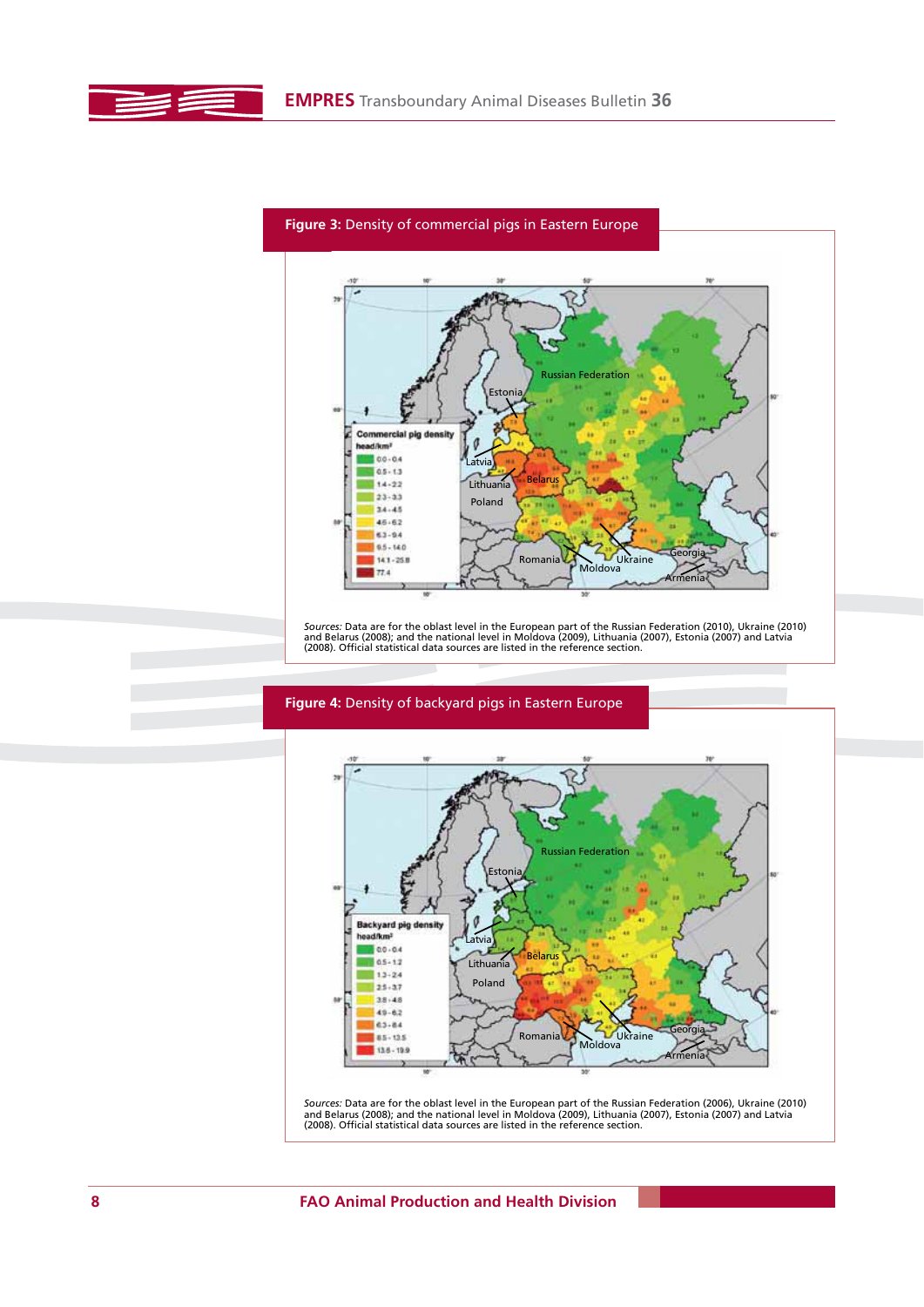



control zone (Figure 6) of one ASF outbreak in February 2010 and was put under movement restrictions for a month.

Effective control of the border with the Russian Federation is challenging. The border is very porous and towns such as Melovoe spread into both countries. Informal imports of small amounts of pig products by individuals are very likely to occur and nearly impossible to control. Moreover, current legislation allows the import of foodstuffs of up to 50 euro in value for personal use. This legislation may have to be amended to ban such imports, in line with European Union (EU) legislation. Smuggling of meat products across the border has also been reported and represents a constant risk, although pork prices are usually higher in the Russian Federation than in Ukraine. There are two types of border control posts: international border control posts with veterinary inspection; and local/simplified control posts for local residents only, without veterinary inspection. Since the ASF outbreaks in the Russian Federation, the use of local/simplified border control has been limited to foot passage only; all vehicle transport is now subject to the stricter international control posts.

### The smallholder pig sector

The smallholder pig sector represents the highest risk for ASF introduction. This section explores behaviours and links in the pig and pork market chains, some of which will be critical to identifying the most likely routes for the ASF virus to enter Ukraine's pig population (Figure 7).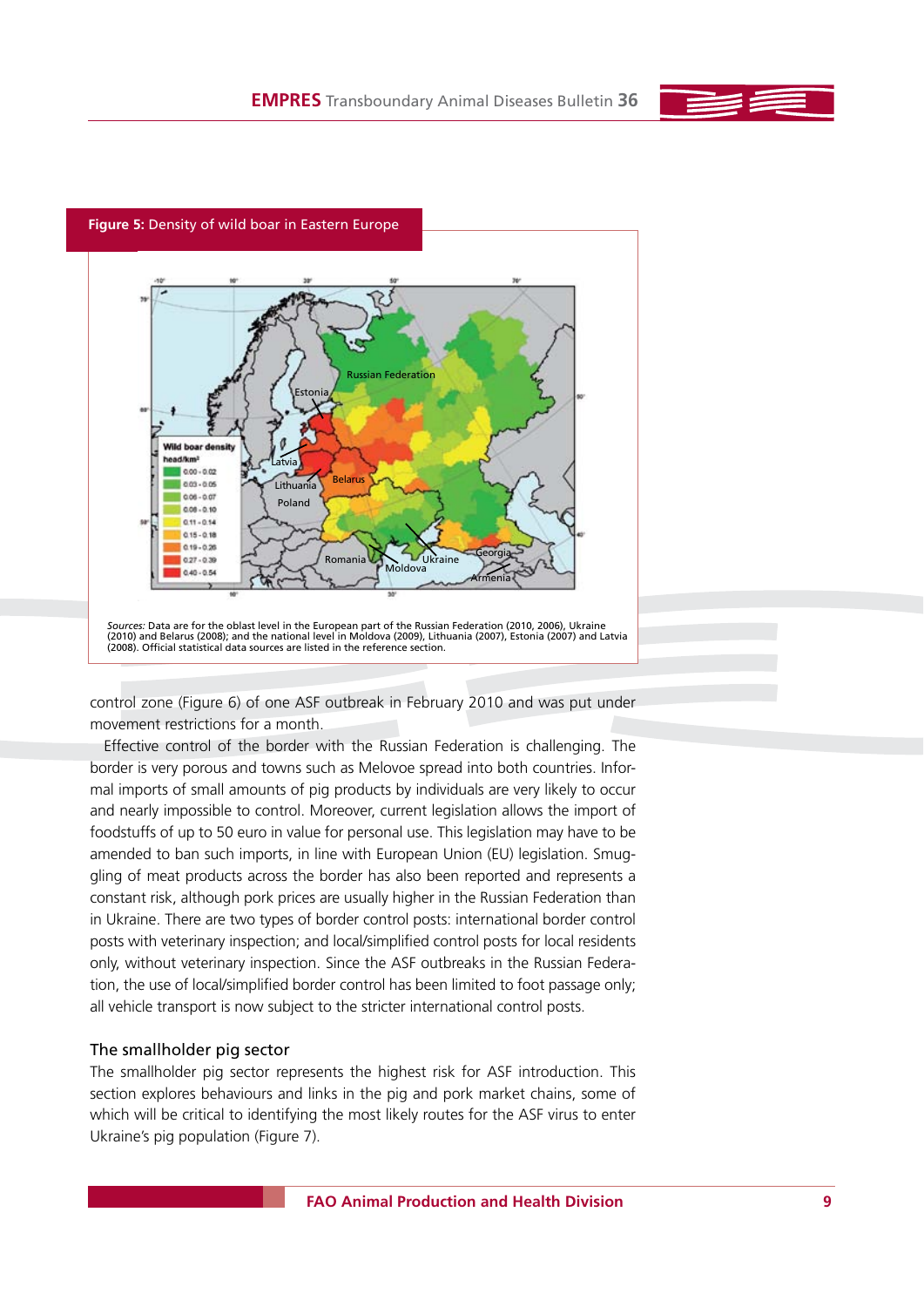**Figure 6:** Commercial (left) and backyard (right) pig densities in the six easternmost oblasts of Ukraine, and Lugansk Oblast (lower maps), including the distribution of commercial pig farms and international border control posts



*Sources:* Official 2010 survey data, district-level resolution; location of pig farms from Lugansk Regional Veterinary Inspection; and international border control posts from www.logist.com.ua/lib/usefull/custom\_ border\_ukraine.htm.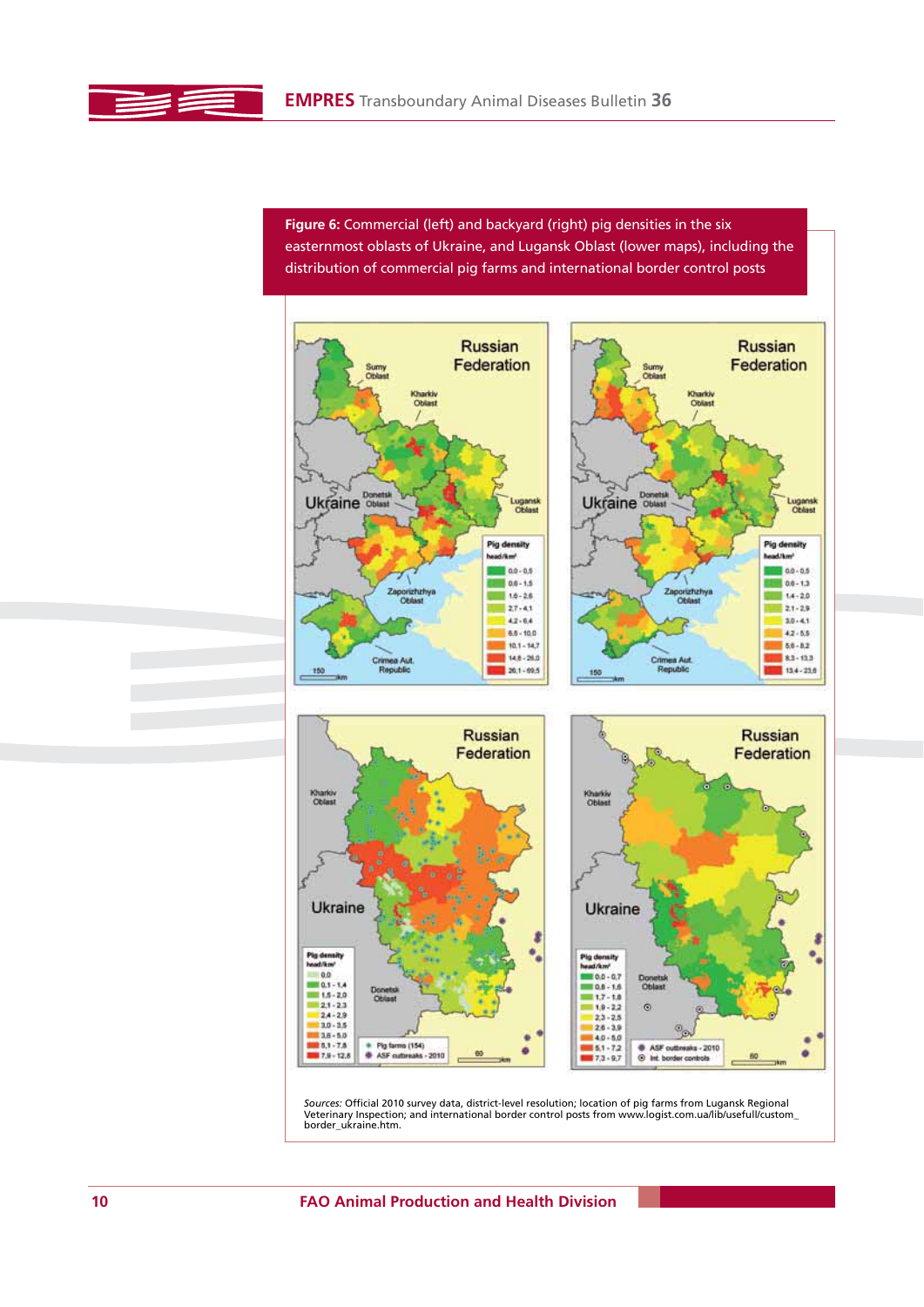





Although all the premises that keep pigs are registered (in principle), only pedigree farms identify individual animals. Pigs raised for meat are usually identified at time of sale. A paper-based system records the movement of pigs and carcasses, allowing the tracing back of where live pigs were purchased and slaughtered and where their meat was sold. However, this identification system does not include pigs kept for home consumption, making it possible for non-registered trade/movements of meat to occur within and among villages. Certificates for live pig and carcass movements and sales are issued by local veterinary stations, each covering one or a few villages. Most sensitization of smallholder breeders to ASF prevention is carried out verbally by veterinarians at these village-based veterinary stations, during their regular site visits. Pamphlets are also distributed, and radio and TV programmes have alerted the general public to the ASF situation.

The smallholder pig sector specializes in satisfying traditional consumer preference for fattier pigs by keeping the animals for longer periods until they reach about 150 kg. The smallholder sector includes backyard pigs and small commercial operations of up to a few hundred pigs, usually under low to non-existent biosecurity. Backyard holdings usually keep one to three pigs, mainly for home consumption, although an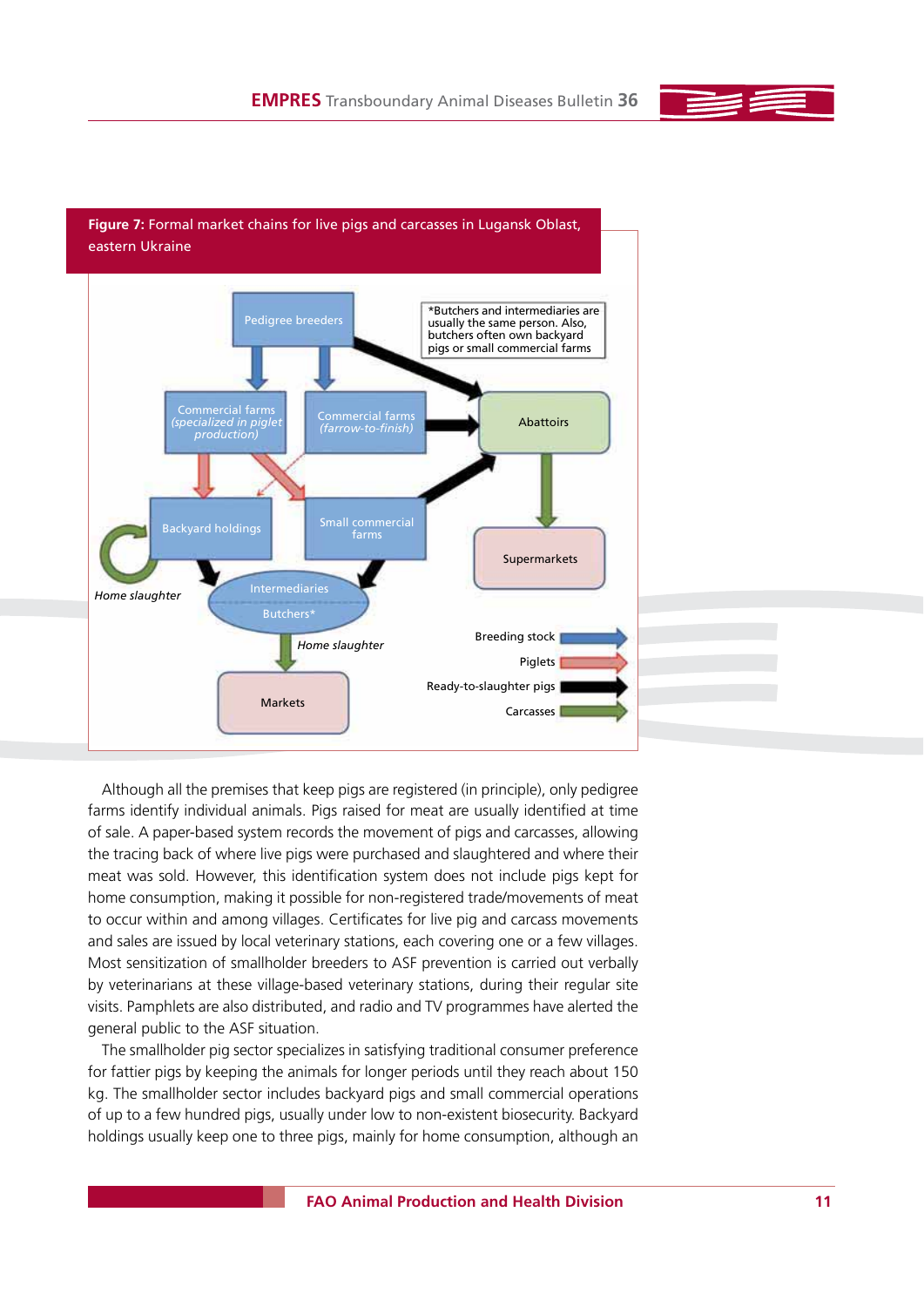extra pig or two may be sold as a source of additional income. On the other hand, small commercial farms keep pigs as a main source of income.

Smallholder farmers usually buy piglets from commercial farms (Figure 7). Some commercial farms specialize in supplying piglets for fattening by backyard and, sometimes, small commercial holdings, but the latter usually keep their own sows. It is common for pig farms to provide their workers with piglets, which are raised in backyard conditions.

In eastern Ukraine, backyard pigs are generally kept enclosed at all times (freeroaming pigs are unusual in this part of the country) and are mainly fed on concentrate, occasionally complemented with kitchen waste. Swill feeding is legal, but the swill should first be heat-treated. Generally, the traditional backyard pig production cycle in Ukraine is strongly seasonal, with most animals purchased in February or March and slaughtered with the arrival of the cold season, usually just before the Orthodox Christmas (7 January). Second in importance is the traditional pig slaughter on Easter eve. Home slaughter of pigs is common, and people traditionally share/ exchange fresh meat, sausages, etc. with their neighbours, friends and/or relatives. Traditionally pig fat is salted or frozen and consumed throughout the year. Home slaughter is legal in Ukraine, and although the presence of a veterinarian at the time of slaughter is not required by law, it is a legal requirement that live animals are inspected by a veterinarian prior to slaughter. Samples have to be taken to the nearest veterinary station to obtain the certificate that allows meat to be sold in (usually local) markets. Often, small commercial farmers and some backyard pig keepers operate as butchers, slaughtering on their own premises and selling the meat at their stands in local markets.

As an alternative to home slaughter, small commercial and backyard holdings may sell live pigs to intermediaries, who are usually also butchers (Figure 7). These intermediaries/butchers travel around, typically within their own districts, collecting pigs from different locations. They generally buy about five pigs a week (one per market day) from smallholders, but are often smallholders themselves, and also sell their own pigs. It is common practice for butchers to support the backyard owners they buy from by providing piglets or the money to buy them. Butchers slaughter the pigs on their premises or use small commercial abattoirs. Most specialize in one type of meat – pork – which they sell from their stands at local markets (Figure 7). Butchers only sell fresh meat and fat. Additional licences are required for selling processed meat, such as sausages and ham.

Markets are usually located in the larger towns of districts, and are managed by cooperatives, although private – usually smaller – markets also exist. Illegal markets are a problem and no estimates of the amounts of meat distributed through them are available. Mobile teams of police and staff from the veterinary and medical services aim to control and shut down these illegal markets. Considering only legal channels, most pork (about 70 percent) is sold through markets rather than supermarkets. Consumers perceive markets as selling products that are fresher and of better quality than those sold in supermarkets. Since the economic crisis, however, people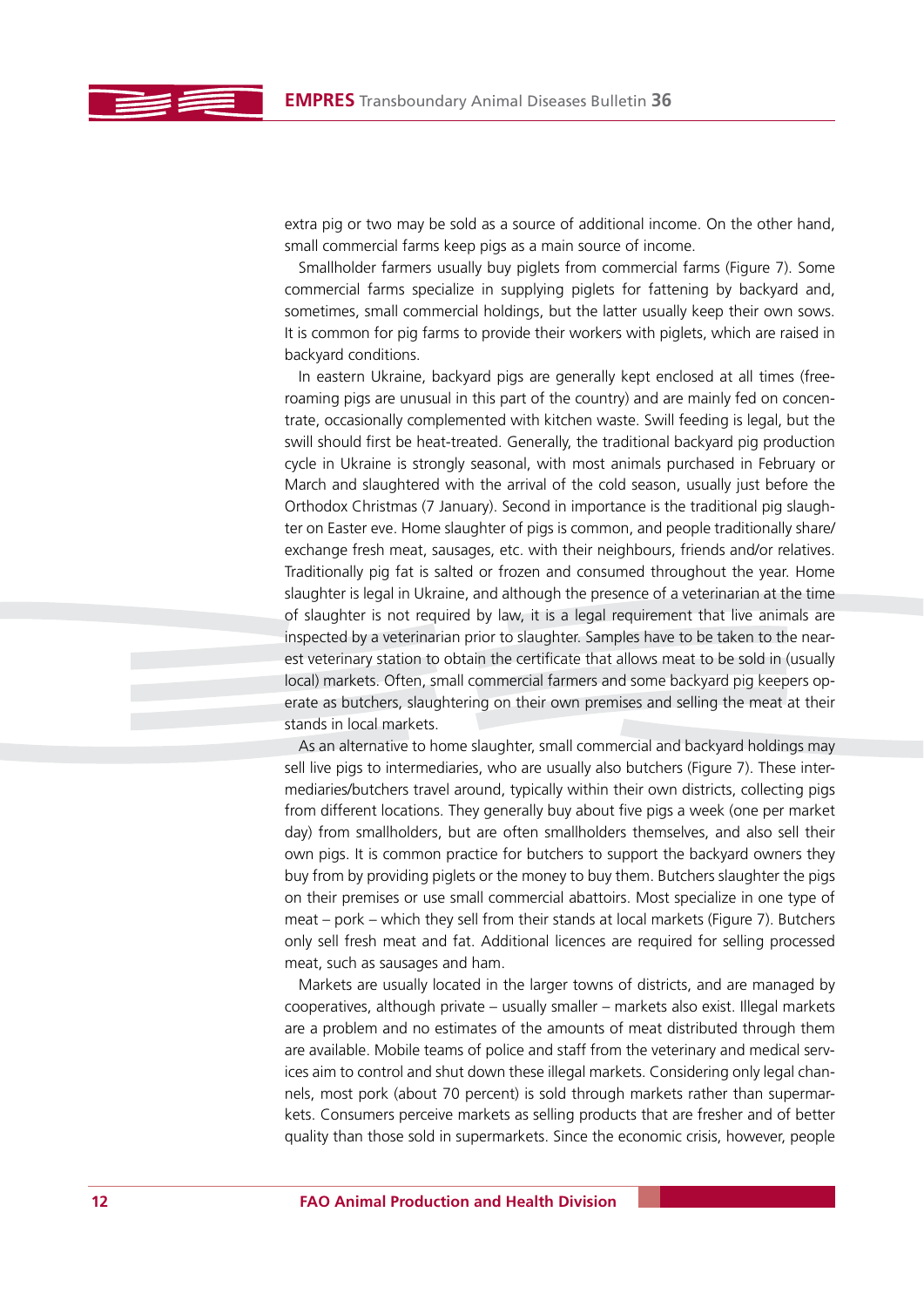are moving to the cheaper, often imported and frozen pork sold at supermarkets, or chicken meat, although fresh pork remains their preferred meat.

Carcasses at markets were required to be sold within two days, but because of the high temperatures of summer 2010, markets around Ukraine are now required to sell all meat within one day. There is at least one veterinarian per market (and up to five in larger markets), in charge of inspecting arriving vehicles, carcasses and documentation. Vehicles or carcasses that do not comply with regulations are not al-

lowed to enter the market. Carcasses that do not comply with animal health and food hygiene regulations are isolated in separate sanitary refrigerators at market premises, and samples are sent for laboratory testing. Meat determined unsafe must be incinerated in the incinerator that each market is required to have. Market premises are cleaned and disinfected daily, and waste and leftovers (scraps, bones, fat, etc.) are disposed of in the market's incinerator.

### Wild boar and ASF risk

The overall density of boar is particularly low in Lugansk Oblast, averaging 0.03 to 0.05 head/km2 (Figure 5). Wild boar are hunted in specified hunting areas, where their density is higher. There are eight hunting areas within 50 km of the border, each managed by at least one gamekeeper (each gamekeeper covering about 15 000 ha). Despite their low numbers, no additional wild boar are introduced to promote hunting activities or replace those hunted. Wild boar do not usually leave their natural habitats, as the land outside hunting areas cannot ecologically sustain them. Moreover, gamekeepers provide supplementary feed (including crop-planted fields) during the coldest

part of the year, to discourage the animals from leaving the hunting grounds. Such wildlife management, which is widely practised in Ukraine, could facilitate the local spread of ASF in wild boar, as animals congregate around feeding sites. Of particular concern regarding ASF spread is the ecological corridor of the Severski Donetz River valley, which runs from the Russian Federation into Ukraine via Lugansk and Kharkov Oblasts. In June 2010, an ASF outbreak was reported within this corridor, in Rostov Oblast in the Russian Federation.

The hunting season starts in late autumn and lasts until the end of December. Hunting terms, conditions, limits and quotas (period, numbers, age, gender, etc.) are set annually by local hunting management bodies in agreement with veterinary services. Licences are issued for a specific area and a specific animal species, and include quotas; for example, in 2009, 79 hunting licences were sold and 78 animals were killed. Obtaining a hunting licence, registering a gun, planning hunting logistics, etc. are costly and time-consuming processes in Ukraine, so most wild boar hunters are from elite socio-economic groups in the region, who are unlikely to keep backyard pigs. Very few foreign tourists hunt in the area, and illegal hunting is also believed to be uncommon; for the last five or six years, nobody has been fined or arrested for illegal hunting.



*Piglets suckling a sow, Armenia*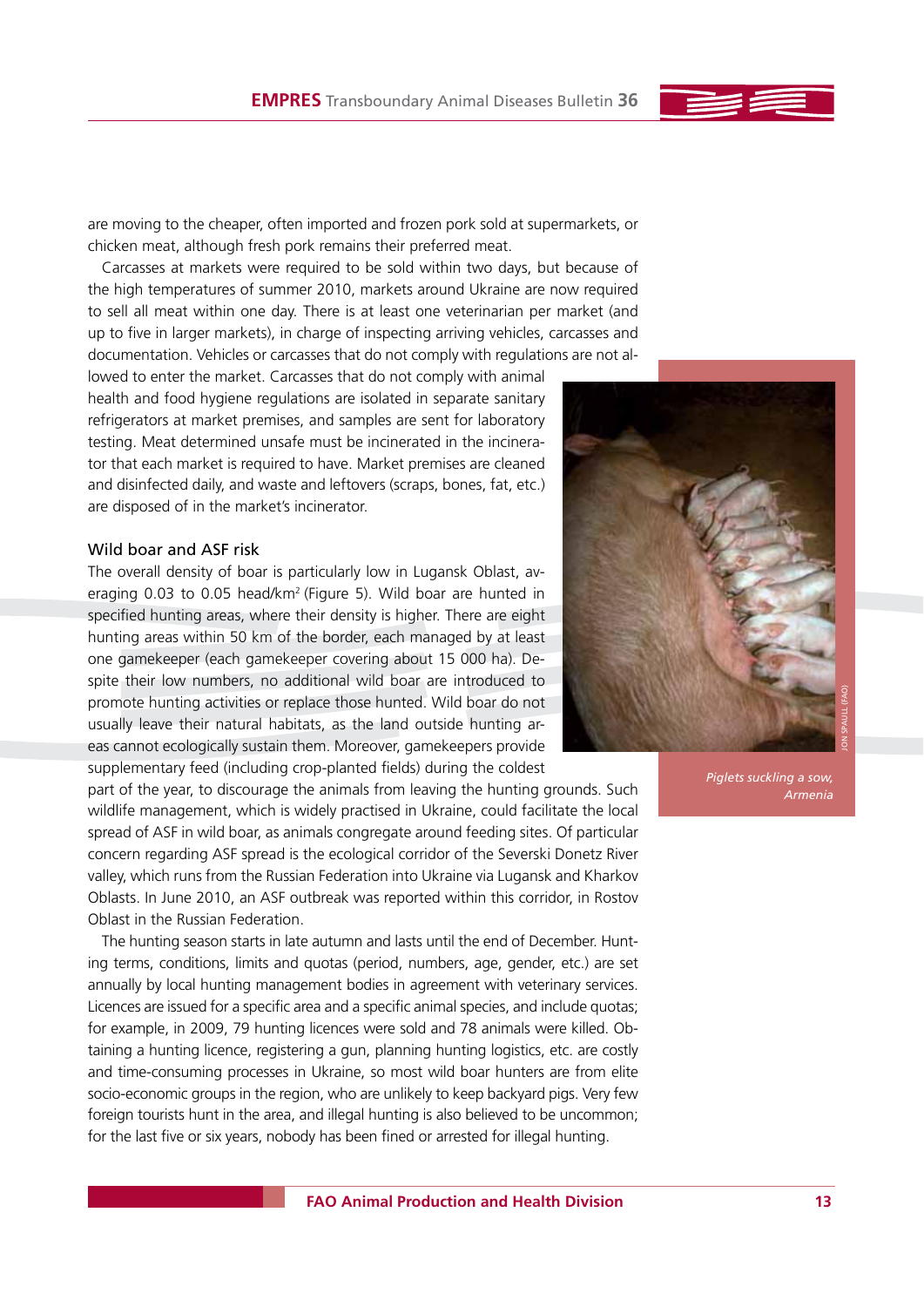Hunting (normally a chase hunt) usually takes place at weekends, with gamekeepers helping to organize the hunt. After a hunt, the killed animals are transported to a special site where the carcasses are prepared and butchered under the supervision of an officer from the veterinary services/forestry department, who certifies the meat's safety for consumption and takes samples that are tested for ASF and other diseases. Many veterinarians are hunters themselves, so hunts often include a veterinarian. Staff from the forestry department pack discarded animal parts into leak-proof plastic bags and dispose of them in concrete pits, which have survived from the communal farms of Soviet times. Sick or dead wild boar are reported to the veterinary authorities, who inspect and sample the carcasses and decide what measures to take.

Although the Russian Federation has recently simplified its procedures for wild boar hunting, abolishing restrictions on the time of year and the age, gender or number of hunted animals, Ukrainians do not hunt in the Russian Federation as it is still too complicated, time-consuming and expensive.

The current policy in the Russian Federation is to exterminate wild boar, but this is proving very difficult to achieve because of the species' huge reproductive potential. The pressure of extermination activities may cause wild boar to escape into Ukraine. Forest fires may have a similar effect. As a prevention measure, mobile teams of gamekeepers have been organized to prevent wild boar from crossing the border, by shooting them or through other means.

## **Discussion**

Ukraine is very vulnerable to the introduction and spread of ASF

With its large number of pigs in smallholder traditional production systems, relatively high human population densities, intensive movements of people and pig products, and high density of commercial pig production units in the central part of the country, Ukraine is very vulnerable to the introduction and spread of ASF. The east of the country has the lowest backyard pig densities and this may act as a buffer, preventing the introduction of ASF, or at least slowing its spread (Figures 4 and 6). Unfortunately, the ongoing northwards spread of ASF in the Russian Federation is expanding, putting the bordering areas of Ukraine at risk of ASF introduction. If ASF is introduced into eastern Ukraine, it could spread across the country towards the west, where conditions become gradually more favourable for small-scale pig production and where, although far more rare than it used to, the free-ranging of backyard pigs persists, particularly when and where abundant fruits or acorns are available. ASF virus propagates effectively in this type of production system, as observed in recent years in the Caucasus region and the Russian Federation. Should ASF become established in western Ukraine it will be very difficult to control and prevent progressive spread further westwards into Poland, Slovakia, Hungary, Moldova and Romania, and northwards into Belarus, where backyard pig systems are widespread (Figures 2 and 4).

On the positive side, Ukraine's veterinary services are structured around a vertical chain of command from Kiev to the village level, which ensures the rapid implemen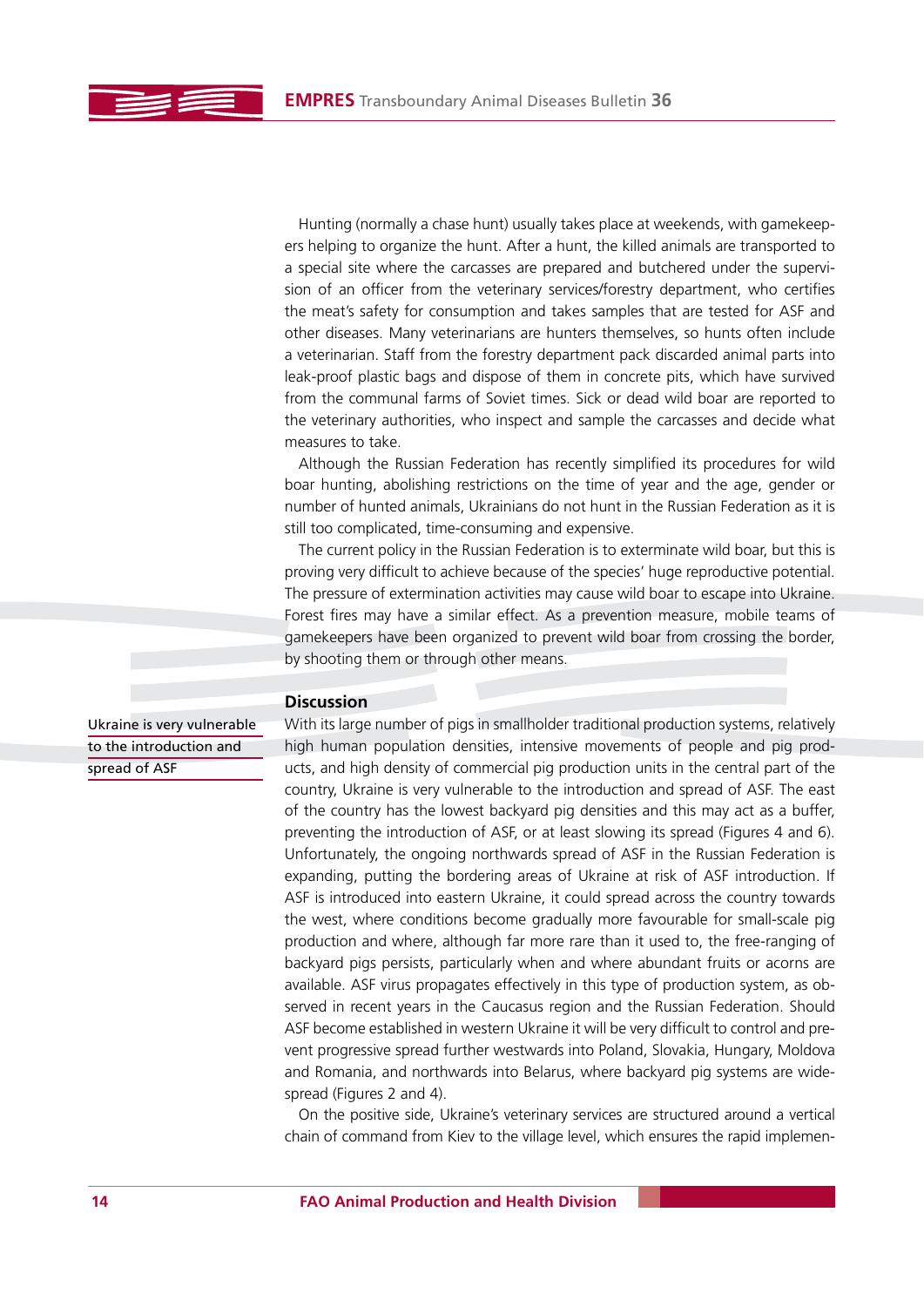tation of measures. There is also a compensation plan in place, and awareness among all stakeholders is high, particularly in areas bordering ASF-affected Russian oblasts.

Although it is difficult to forecast the exact locations and routes of introduction and subsequent spread, a number of general risk factors can be considered for developing ASF preparedness strategies. An understanding of likely ASF risk scenarios is important for defining the actions to be taken to: i) prevent introduction; ii) initiate rapid response on detection; and iii) halt the spread of the disease.

If ASF were introduced into Ukraine, the first premises infected would most likely be smallholder low-biosecurity farms or backyard holdings. Introduction would probably occur through informal movements of pig products from an infected region in the Russian Federation, with food scraps being fed to pigs. Border control is unable to prevent such small-scale entries of meat for personal consumption or the smuggling of larger quantities through the border with the Russian Federation. If ASF were not controlled swiftly, it is likely that the disease would spread and circulate locally within the smallholder sector, until it got into a holding from which animals or products were moved further distances. This spread and potential encroachment within Ukraine and the region would most likely follow informal villagelevel smallholder-based market chains for pork. Products from non-registered pigs, home-slaughtered for home consumption and distributed among friends, family and neighbours would play a major role, as would the unknown number of pigs sold through illegal markets. The activities of intermediaries/butchers could also be important in the spread of disease, as their businesses involve district-level movements of pigs from multiple origins.

Despite the risk of ASF introduction, spread and persistence via smallholdings, not enough is known about most aspects of village-level pig keeping, slaughtering and processing, and the consumption patterns and trade (formal and informal) of live pigs and pig products. Moreover, some of the characteristics of these backyard production systems may vary across the different regions of Ukraine. Knowledge of these systems is vital for quantifying the factors that may contribute to ASF risks within the country. It is clear that Ukraine's backyard subsistence and smallholder commercial pig production systems pose the highest risk of ASF, and should be the front line for efforts in the prevention, early warning and rapid containment of ASF.

In response to this, FAO is currently building a household/village-level ASF risk assessment/mitigation module to evaluate all aspects and actors at the village level in the region, including not only pig keepers, but also intermediaries, butchers, markets, consumers and hunters. Better understanding of the people and trade patterns involved in smallholder pig production will allow:

- identification of the risky behaviours and the points in market chains where the disease is more likely to be introduced and spread;
- design of interventions and mitigation measures to decrease these risks;
- design of training and better awareness strategies and messages about ways of preventing, detecting and responding to ASF, for veterinary and border inspection services and local communities.

FAO is currently building a household/village-level ASF risk assessment/mitigation module to evaluate all aspects and actors at the village level in the region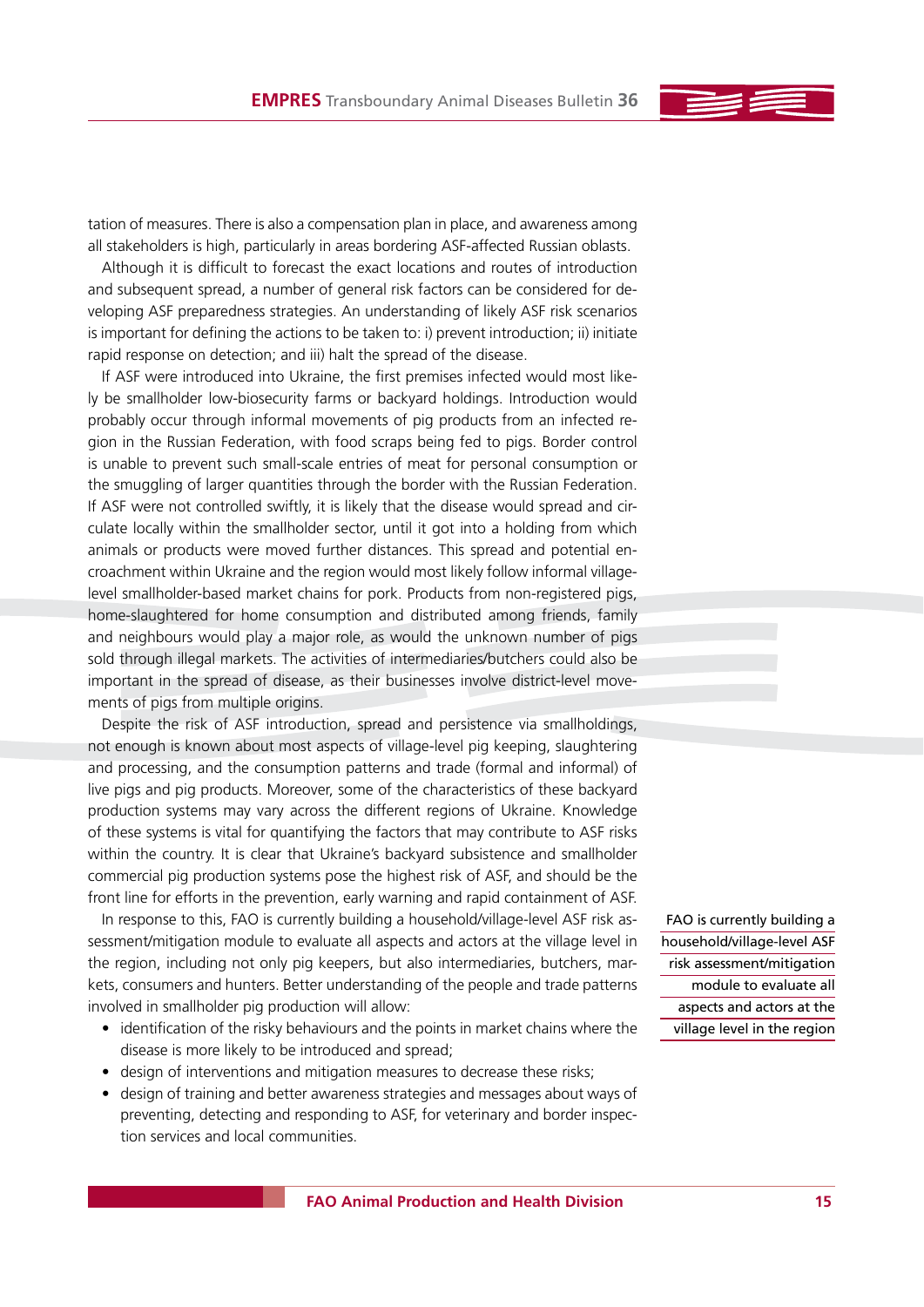

### African swine fever prevention

ASF is in the immediate vicinity of Ukraine and progressively spreading northwards within the Russian Federation, towards Belarus and the Baltic countries. There is also a risk of the disease reaching East and Southeast Asia, home to most of the world's pig population, where ASF introduction would have very serious consequences. For countries at higher risk of incursion of the disease from this expanding epidemic focus, the current epidemiological situation highlights the need to take a range of preventive measures:

- 1) Awareness campaigns targeting all stakeholders, particularly rural communities and smallholders, on how to prevent ASF, how to recognize and report suspected ASF cases, and how the government would deal with a confirmed outbreak, particularly regarding compensation: Other stakeholders in the live pig and carcass chains (intermediaries, butchers and abattoir workers) and government services (field veterinary services, border inspection personnel and market meat inspectors) should also be made aware of the risks and prevention measures. Similarly, forest workers, gamekeepers, staff of protected natural areas, and wild boar hunters should be instructed to report any sick or dead wild boar they encounter.
- 2) Banning swill and food scrap feeding, particularly of pig products, although compliance at the household level is challenging: When swill is fed to pigs, it should be boiled for at least 30 minutes, and preferably for an hour, to kill foodborne pathogens.
- 3) Enhanced surveillance in small commercial and backyard pig holdings, in wild boar populations near infected and high-risk areas, such as harbours or airports, and in areas with high pig densities.
- 4) Increased control (inspection, quarantine) at border crossing points, to intercept the transport of live pigs, food items and other materials potentially containing infected pig meat or products: Intercepting small quantities intended for personal consumption will be particularly challenging. At the international trade level, the OIE Terrestrial Animal Health Code<sup>1</sup> provides guidelines for the safe importation of domestic and wild pigs, pork and pork products, pig semen, embryos, ova and other products incorporating pig tissues, such as pharmaceuticals. Where international agreements or unions have abolished border controls (such as in the Customs Union of the Russian Federation, Belarus and Kazakhstan), each signatory country must ensure and demonstrate the capacity to exclude trade in live animals or animal products from infected areas. Cross-border cooperation of countries' central and provincial-level veterinary services should be encouraged and promoted, to enable the exchange of information and the coordination of activities.
- 5) Containment of pigs in properly constructed pig pens to reduce their contact with feral pig populations or wild boar, particularly in areas and periods considered to be of high risk: Additional biosecurity measures are also necessary, such as the quarantine of newly bought animals, the control of visitors to pig farms, and the disinfection of equipment.

1 www.oie.int/eng/normes/mcode/en\_sommaire.htm.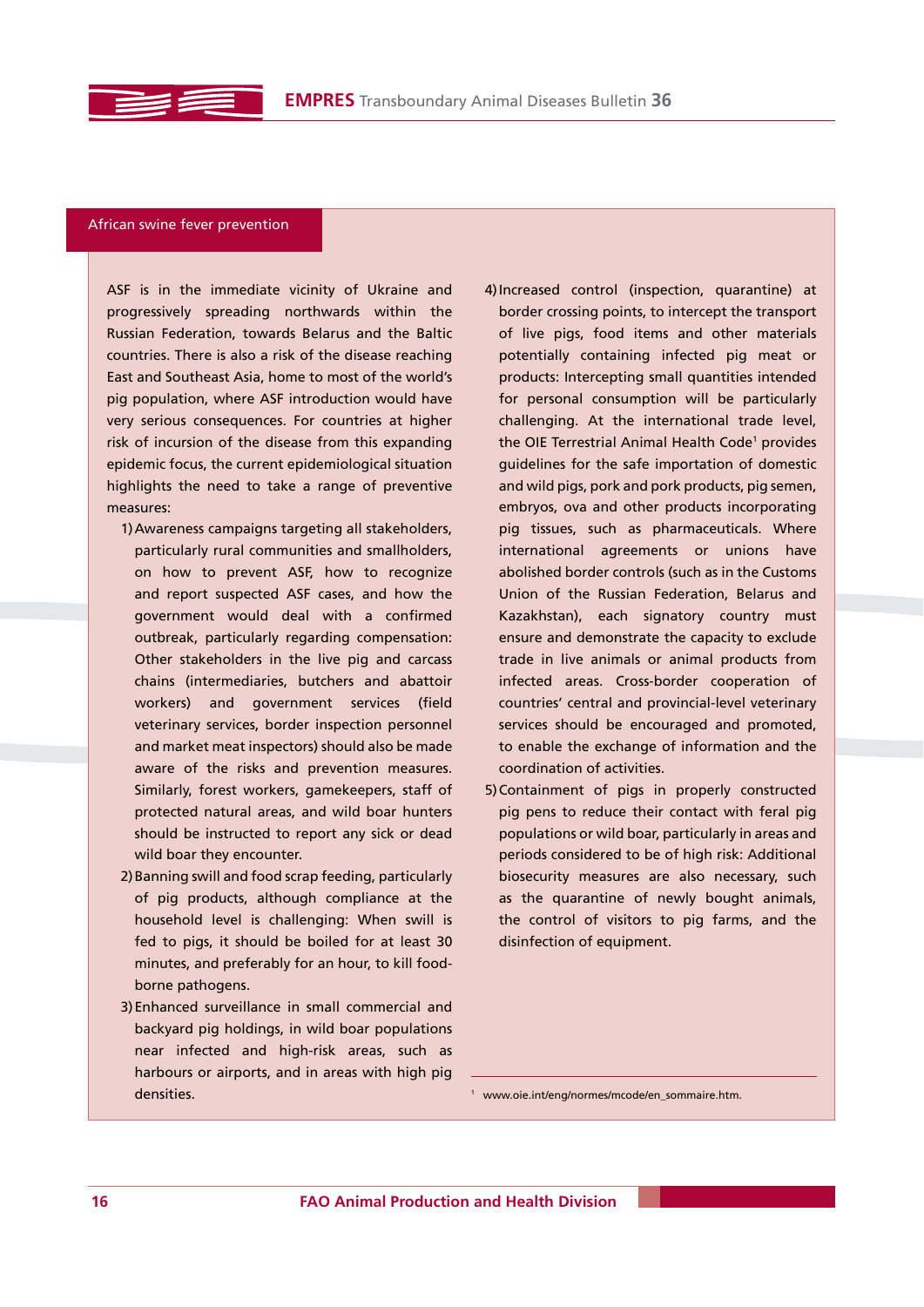The risk posed from disease spread by wild boar seems negligible. The introduction of ASF-infected wild boar into eastern Ukraine seems very unlikely, given the high lethality of the pathogen, the considerable fragmentation of suitable habitats, and the low density of wild boar populations. Even if such introduction occurred, it is unlikely that an ASF-infected wild boar would infect domestic pigs through direct animal-to-animal contact, as free-roaming pigs are uncommon in this part of Ukraine. Introduction through the feeding of infected (hunted) wild boar meat or products to pigs is also unlikely because of the strict regulations on hunting and the improbability of legal hunters keeping backyard pigs. Illegal hunting is rare, and Ukrainians do not hunt in the Russian Federation, where infected wild boar are known to exist.

## **References**

**EFSA.** 2010a. Scientific opinion on African swine fever. *EFSA Journal,* 8(3): 1556.

- **EFSA.** 2010b. Scientific opinion on the role of tick vectors in the epidemiology of Crimean-Congo hemorrhagic fever and African swine fever in Eurasia. *EFSA Journal,* 8(8): 1703.
- **FAO.** 2008. *EMPRES Watch African swine fever in the Caucasus.* ftp://ftp.fao.org/docrep/ fao/011/aj214e/aj214e00.pdf.
- **FAO.** 2009. *EMPRES Watch African swine fever spread in the Russian Federation and the risk for the region.* ftp://ftp.fao.org/docrep/fao/012/ak718e/ak718e00.pdf.
- **FAO.** 2010. *EMPRES Watch FAO takes a close look at the pig sector in Eastern Europe to better understand the threats of African swine fever.* www.fao.org/docrep/012/ak755e/ ak755e00.pdf.
- **FAO, OIE, World Bank.** 2010. *Good practices for biosecurity in the pig sector Issues and options in developing and transition countries.* FAO Animal Production and Health Paper No. 169. Rome, FAO. www.fao.org/docrep/012/i1435e/i1435e00.pdf.
- **Vlasov, N.A.** 2009. *About the development of ASF epizootic situation in Russian Federation.* www.fsvps.ru/fsvps-docs/ru/iac/2010/files/asf\_russia.pdf. (PowerPoint presentation)

*Contributors:* Daniel Beltrán-Alcrudo (FAO), Sergei Khomenko (FAO) and Klaas Dietze (FAO)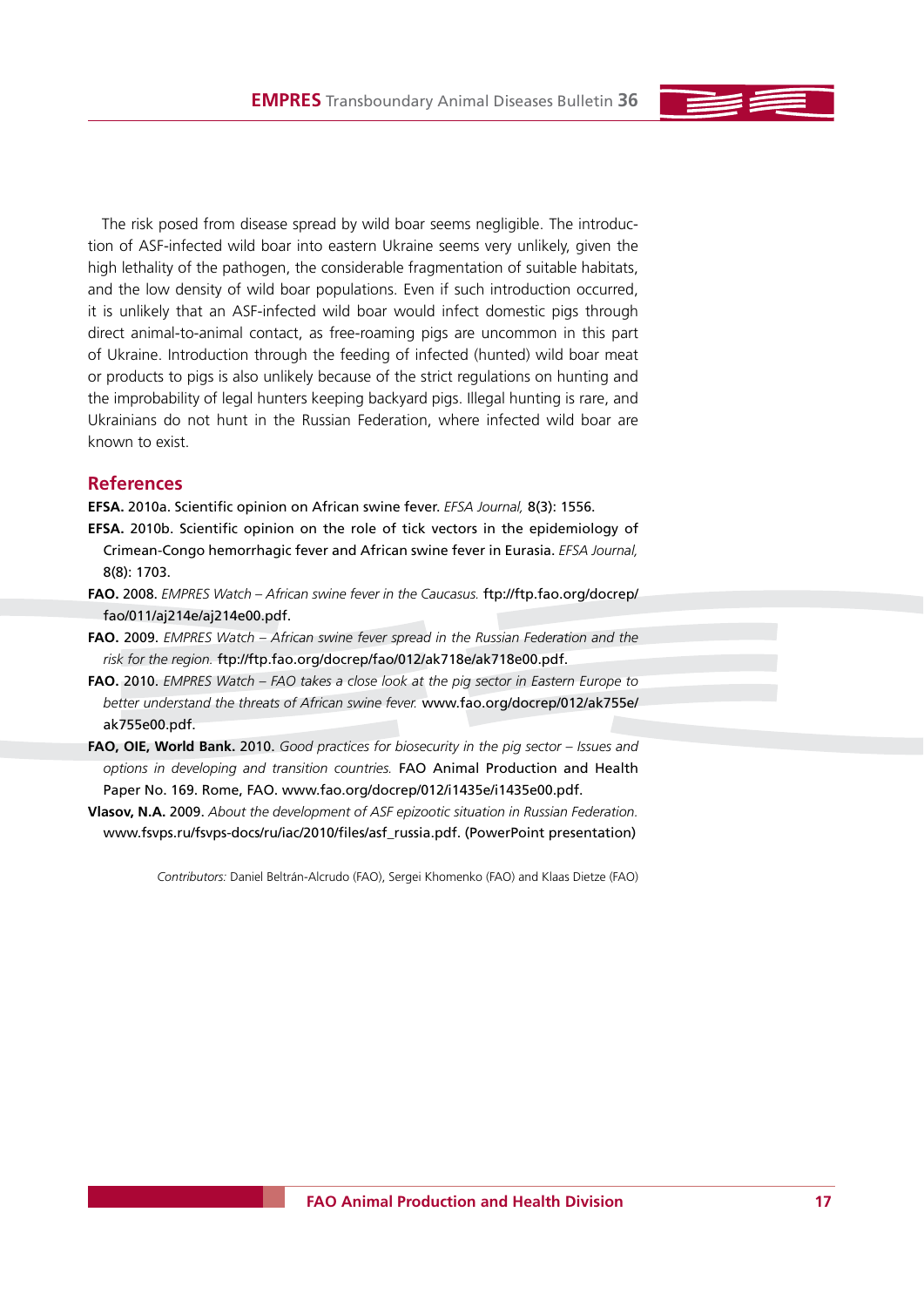

# **Swine Teschovirus encephalomyelitis in Haiti**

## **Background**

Swine Teschovirus encephalomyelitis (previously called Teschen disease) is an acute viral disease that affects swine of all ages and is characterized by non-suppurative inflammatory changes and neuronal degeneration in the central nervous system. The infectious agent that causes the disease, porcine Teschovirus-1 (PT-1), belongs to the family Picornaviridae, genus *Teschovirus*, previously called genus *Enterovi-*



*Pigs affected by swine Teschovirus encephalomyelitis in Haiti*

*rus*, and is one of 11 serotypes (PTV-1 to PTV-11) in the genus. These viruses have a single-stranded linear and non-segmented ribonucleic acid (RNA) genome and typically four structural proteins (VP1 to VP4) making up the virus capsid. Most PTV serotypes are ubiquitous and avirulent, but some strains of the PTV-1 serotype are more virulent and able to cause viraemia and subsequent swine Teschovirus encephalomyelitis. This disease was first described in what was then Czechoslovakia in 1929, in the city of Teschen. During the 1940s and 1950s it spread across Central and Eastern Europe. Virulent PTV-1 has been found in Uganda and Madagascar, causing important losses in the swine industry. Although clinical signs of the disease are now uncommon, there is serological evidence that other strains and serotypes with low virulence are circulating in swine populations.

The virus multiplies in the intestinal tract and is shed in large quantities in the faeces. It is highly infectious; the ingestion of just a small amount of contaminated faeces can establish intestinal infection. Following infection the first clinical signs of the disease usually appear after an incubation period of ten to 20 days. Fever, anorexia, uncoordinated movements and locomotive disorders progress to tremors, nystagmus, opisthotonos, general deterioration and convulsions, ending with paralysis of

the hindquarters, recumbency and death. The clinical expression of the disease varies. In Haiti, for example, a 40 to 60 percent morbidity rate and a 40 to 50 percent mortality rate have been observed. Survivors excrete the virus in faeces and urine for several weeks, and the main mode of transmission is the faecal-oral route from direct or indirect (e.g., contaminated food or water) environmental exposure to infectious faecal matter. Teschovirus infection causes a lasting immune response, but as it has been considered a rare disease for the past few decades, no commercial vaccine is regularly produced.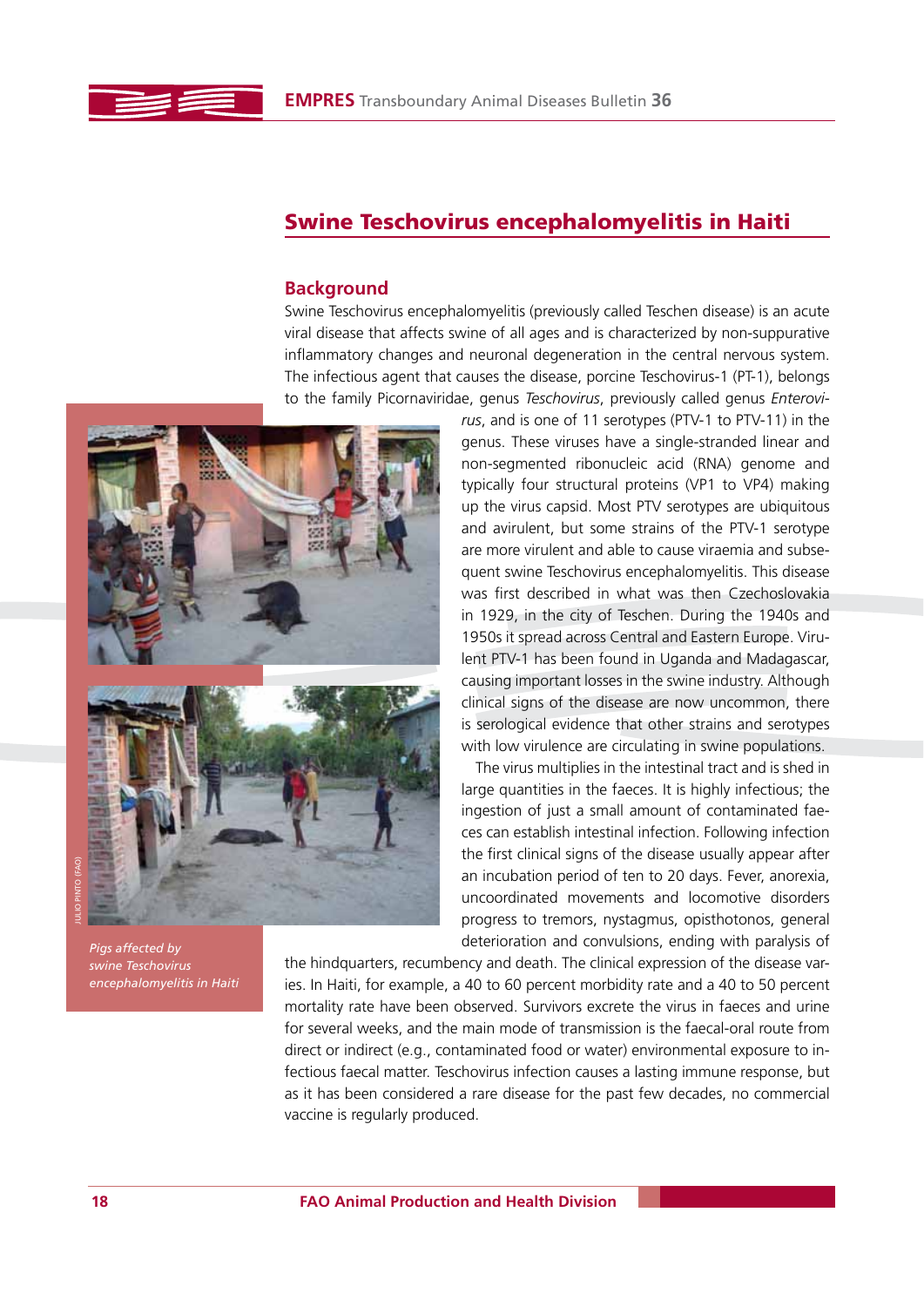Swine Teschovirus encephalomyelitis is not a zoonotic disease and affects only swine species. Although the World Organisation for Animal Health (OIE) no longer considers it a reportable disease owing to its rarity, it is strongly recommended that it be reported immediately when a significant epidemiological event occurs, because it could be considered an emerging disease.

A tentative diagnosis can be made on the observed clinical signs, although a number of other conditions with similar clinical signs must be considered in the differential diagnosis; classical swine fever, Aujeszky's disease, Japanese encephalitis, lead or pesticide intoxication, water deprivation, diseases caused by porcine enterovirus type 8, bacterial meningoencephalitis or porcine reproductive and respiratory syndrome (PRRS). A laboratory diagnosis – through histological examination of the brain and spinal cord, virus isolation, reverse-transcription polymerase chain reaction (RT– PCR) tests and serological tests – is necessary to confirm the disease. In serological tests, cross-reaction may occur with other Teschovirus serotypes and the tests are not conclusive unless paired sera are taken (the first when clinical signs are first observed and the second three weeks later) to show a fourfold increase in the specific antibody titre. Teschoviruses are highly stable in the environment and, under favourable conditions, can remain infectious for up to five months. They are resistant to heat, lipid solvents and some disinfectants. However, they can be inactivated by sodium hypochlorite, 70 percent ethanol or an environment of pH > 9.5 or < 2.5. Viruses in manure can be inactivated by aeration, ionizing radiation or anaerobic digestion.

## **Situation in the Republic of Haiti**

In February 2009, swine in the lower Artibonite Valley sickened and showed clinical signs that could not be associated with other swine diseases commonly observed in Haiti. The Haitian veterinary services took both blood and tissue samples, which were sent for analysis to the Foreign Animal Disease Diagnostic Laboratory (FADDL)<sup>1</sup> at Plum Island, New York in March 2009. PTV-1 was identified as the cause of the disease. More than a year later, farmers are still reporting numerous cases with clinical signs of swine Teschovirus encephalomyelitis. In Haiti, there is no established commercial movement of swine among different areas. Animals are usually fattened at home, and only limited informal movements of animals occur among rural areas and between these areas and the main consumer centres in the capital Port-au-Prince and the southern region. However, small farmers buy swine at live-animal markets in the towns of their departments and take them home to fatten. This uncontrolled movement of pigs facilitates viral circulation as the virus spreads geographically through movement of infected pigs, or through movement of contaminated fomites such as transport vehicles, people or feed.

<sup>1</sup> FADDL, National Veterinary Service Laboratories, Animal and Plant Health Inspection Service, United States Department of Agriculture.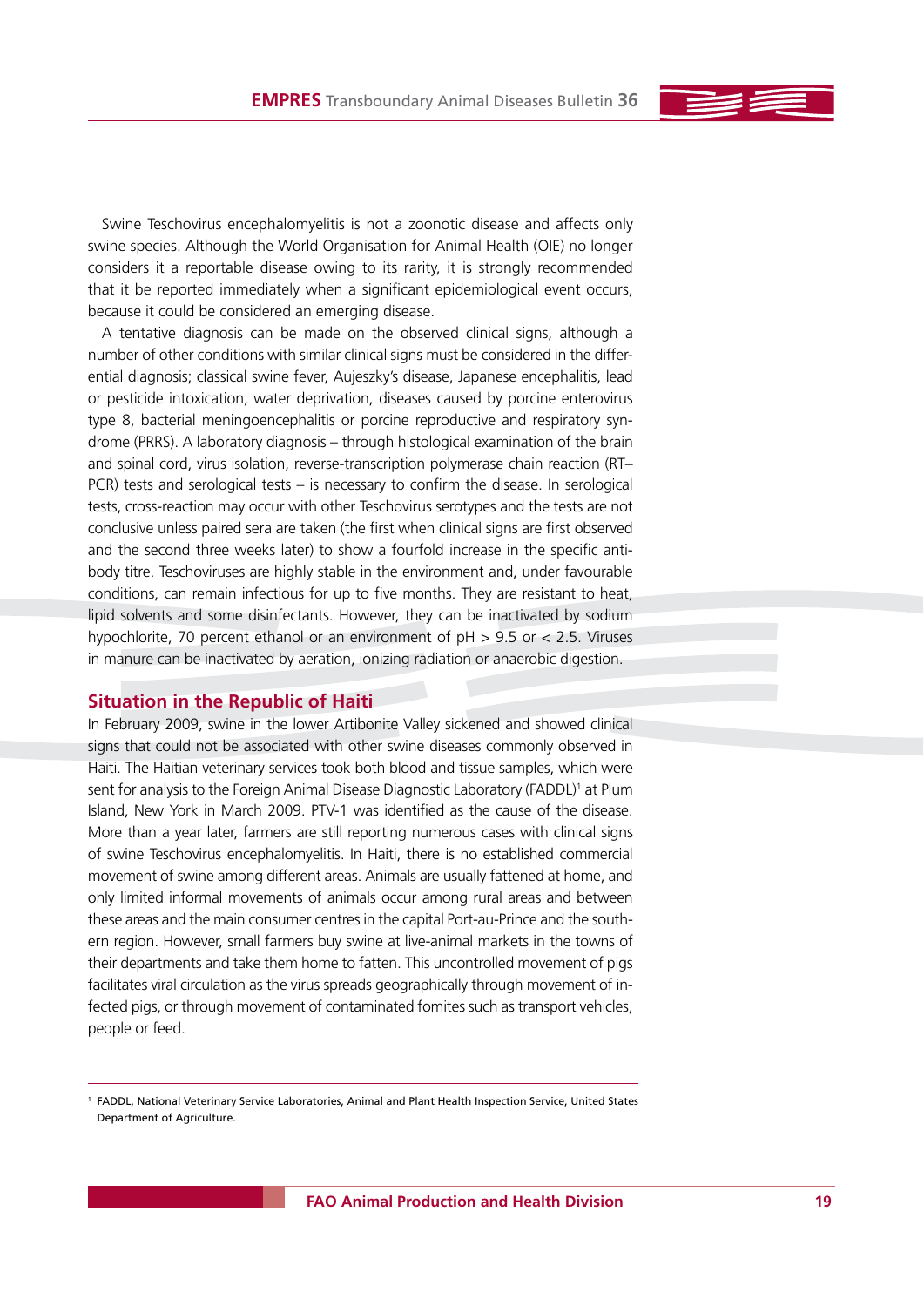## **FAO's action**

The appearance of PTV-1 in Haiti had a severe impact on swine production systems, and particularly on the food security and livelihood of smallholders in rural areas of the Artibonite Valley. Consequently, on 27 April 2009 the Minister of Agriculture, Natural Resources and Development requested technical assistance from the Food and Agriculture Organization of the United Nations (FAO)/OIE Crisis Management Centre – Animal Health (CMC-AH) to assess the situation and make recommendations for the prevention and control of the disease. CMC-AH deployed a mission of three experts between 3 and 14 June 2009.

The following recommendations were made:

- The veterinary services of Haiti should liaise with their counterparts in the Dominican Republic to develop a common control strategy for the island, because the disease was observed close to the border.
- To keep pig owners adequately informed, veterinary staff and communitybased animal health workers in Haiti must be provided with as much information as possible about the disease, and the disease situation in country.
- Surveillance capacity at the central level must be strengthened for monitoring the evolution of the disease; the veterinary services should rely on their relationship with international reference laboratories to enable regular diagnostic testing.

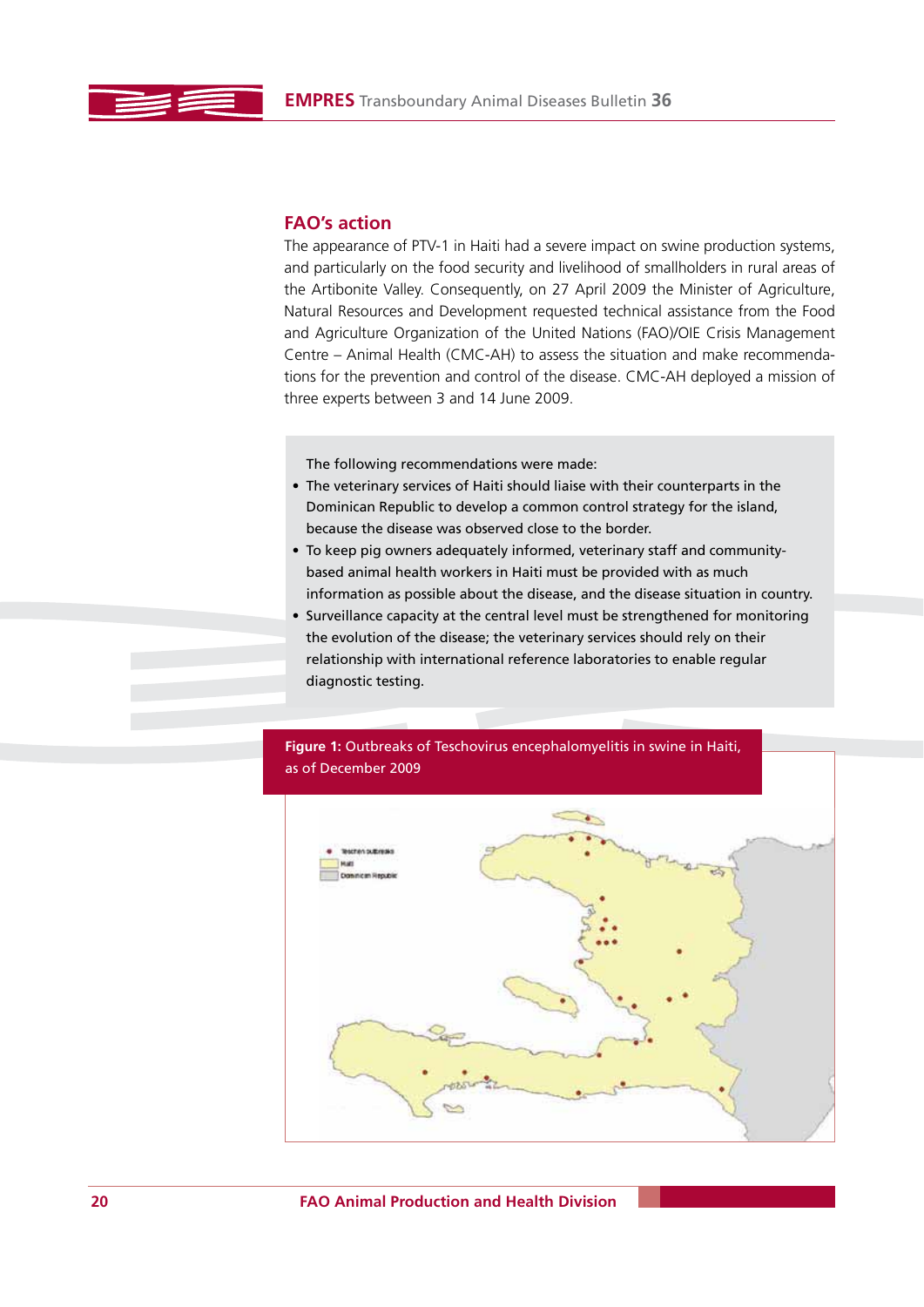

Vaccination was foreseen as the most efficient way of mitigating the impact of the disease, although it was recognized that neither funds nor a vaccine were available. In 2009 and 2010, FAO contacted several laboratories and vaccine companies to explore the possibility of producing a Teschovirus vaccine for Haiti. So far, this has not been possible, mainly owing to financial constraints.

In April 2010, ten months after the first CMC-AH mission, a second international expert mission visited the same area to reassess the epidemiological situation and the severity of reported clinical cases of swine Teschovirus encephalomyelitis. Between 24 April and 1 May 2010, a team of ten experts from the United States Department of Agriculture (USDA), FAO, the Inter-American Institute for Cooperation in Agriculture (IICA), and the veterinary services of Haiti and the Dominican Republic (diagnostic laboratory, swine health, disease epidemiology and disease management) visited locations in and around the Artibonite Valley (Mirebalais, La Chapelle, Laincour and Port Saint Marc). The team met swine farmers who had had clinically affected swine in 2009, to gain understanding



of disease impacts. A questionnaire-based survey collected information on animal health practices and husbandry systems. During farm visits, any swine showing clinical signs consistent with porcine Teschovirus encephalomyelitis were sampled. Healthy swine were also sampled to identify other viruses circulating in local swine populations. One hypothesis is that other viruses circulating in the Haitian swine population, such as PRRS and porcine circovirus (PCV), facilitate the expression of clinical signs associated with PTV-1 infection, through their immunosuppressive effect.

In the field, the most prominent clinical signs observed in sick swine were central nervous system disorders. Few internal lesions were observed at post-mortem examinations. Samples (109 serum and 109 blood samples) were collected from 111 sick and healthy swine; 63 individual tissue samples were collected during post-mortem examination of swine with clinical signs. This targeted sampling was performed to collect information on the prevalence of a number of swine disease agents. A complete analysis of sampling was to be completed by September 2010, and results will be used to fine-tune the recommendations made in June 2009, to limit spread of the disease.

In rural and urban areas, swine not only support household nutrition as a source of protein-rich food, but also serve as easily cashable savings. The porcine Teschovirus encephalomyelitis outbreak in Haiti has caused and continues to cause considerable social and financial impacts on poor households.

## **Conclusion**

In addition to its efforts to support the rehabilitation and strengthening of the agricultural structure around Port-au-Prince and in departments where internally displaced persons have moved after the earthquake of January 2010, FAO contin-

*Local animal health officer collecting epidemiological data*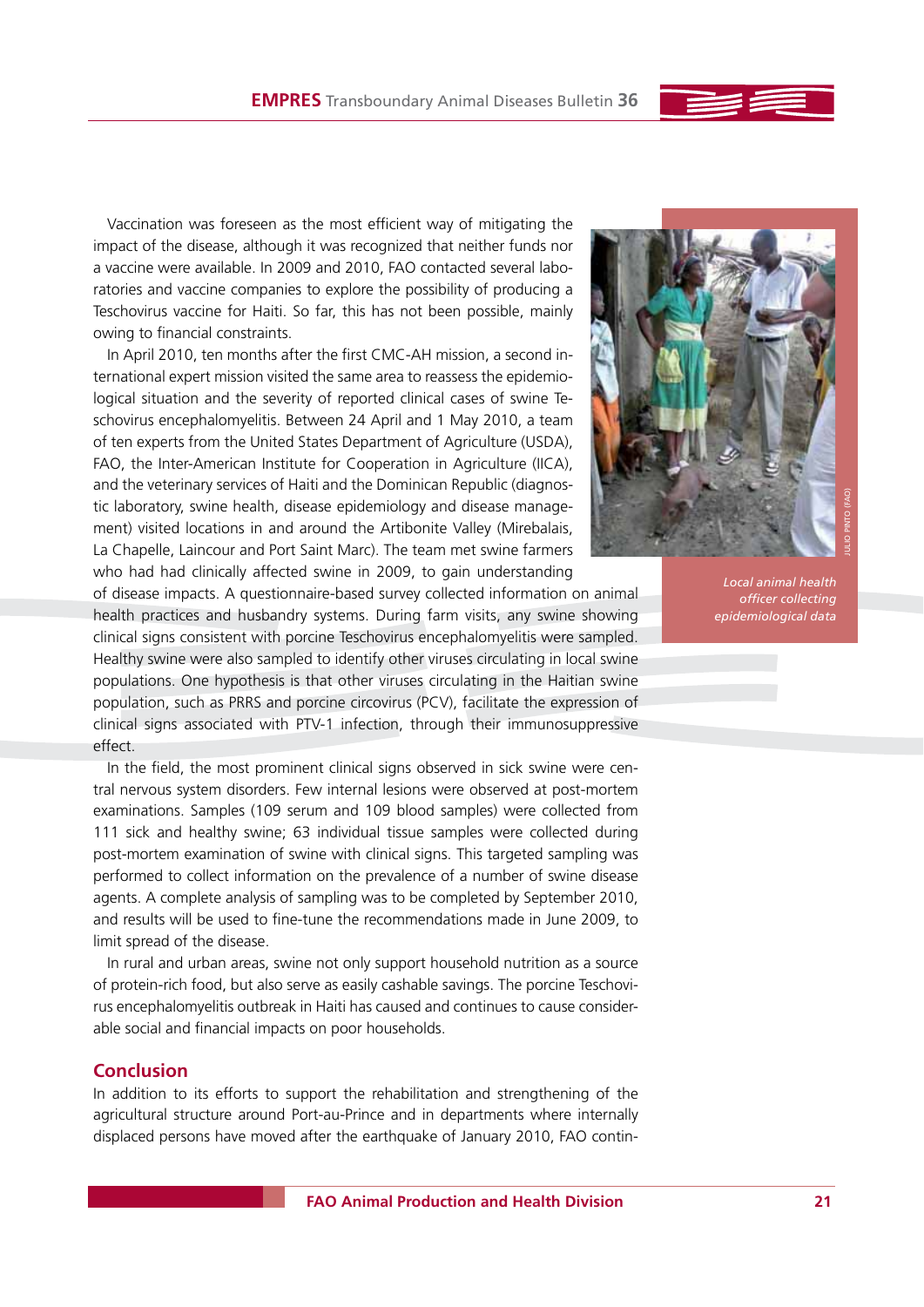



*Pig affected with Teschovirus (paralysis and postration)*

ues to seek resources to provide Haiti with an effective vaccine for porcine Teschovirus encephalomyelitis, and to explore alternative solutions for controlling the disease. There are serious concerns that this strain of PTV-1 could be introduced into other Caribbean countries and Central and North America by movements of pigs, contaminated products, and people. The development and production of a commercially available vaccine against this disease are high priorities, and should be seen as an insurance policy for countries in the Caribbean and other regions that are at risk if porcine Teschovirus encephalomyelitis spreads.

> *Contributors:* Julio Pinto (FAO), Philippe Ankers (FAO) , Catherine Werthmann (FAO) and Christopher Hamilton (FAO)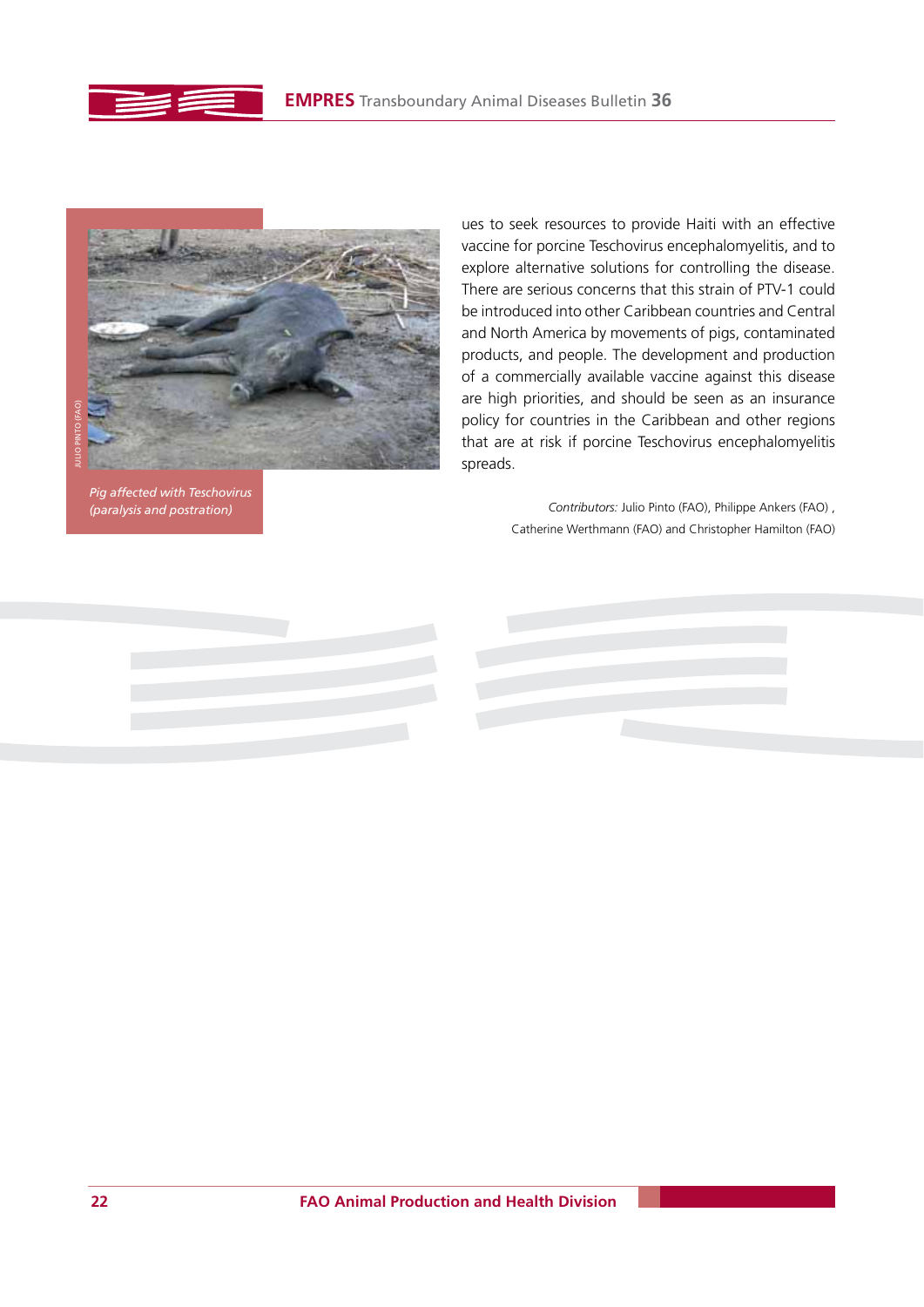# **Foot-and-mouth disease**

## **Foot-and-mouth disease outbreaks in Asia (January to September 2010)**

Foot-and-mouth disease (FMD), an extremely infectious viral disease of cloven-hoofed animals, continued to have an impact in 2010 on many countries in Asia. The disease is endemic in a number of Asian countries, and has also recently entered and spread quickly in the Republic of Korea and Japan (where previous occurrences were in 2002 and 2000 respectively). It is noteworthy that Indonesia remains FMD-free without vaccination and that the Philippines requested its last control zone to be officially ratified as FMD-free without vaccination at the World Organisation for Animal Health (OIE)

General Session in May 2011. This article provides an overview of the Asian situation regarding FMD in 2010, using data from OIE, the Food and Agriculture Organization of the United Nations (FAO) and the Emergency Prevention System for Transboundary Animal and Plant Pests and Diseases Global Animal Disease Information System (EMPRES-i).

Figure 1 shows the distribution of FMD throughout Asia, by country, in 2010. As not all countries have yet reported their FMD status for 2010, the figure incorporates figures from 2009, including those for two countries – Iraq and the Kyrgyz Republic – that reported "with clinical disease" to OIE in 2008. Countries that did not report official information regarding the presence of FMD in 2009 or 2010 are

shown in grey and include Turkmenistan, the Democratic People's Republic of Korea and three disputed land areas, Jammu and Kashmir, Arunachal Pradesh and Aksai Chin. The Republic of Kazakhstan, the Kyrgyz Republic, the Republic of Tajikistan, Turkmenistan, the Republic of Uzbekistan, Afghanistan, the Islamic Republic of Iran, Pakistan, Turkey, Thrace, the Syrian Arab Republic, Iraq, Armenia, the Republic of Azerbaijan and Georgia are engaged in the West EurAsia Roadmap for FMD Control to 2020. Positive serology for FMD was reported for Uzbekistan, Iraq, Georgia, Armenia and Azerbaijan at the roadmap meeting in 2009.

In East Asia and Asia, in 2010 so far, confirmed FMD outbreaks were reported in Taiwan Province of China, China, Hong Kong Special Administrative Region (SAR), Japan, Kazakhstan, Mongolia, the Republic of Korea and Viet Nam. FMD serotypes O and A were identified in these outbreaks, with serotype O predominating.

In the Republic of Korea, FMD virus (FMDV) type A (Asia topotype) was detected in Kyonggi-Do (Gyeonggi-Do) Province between January and March 2010, with outbreaks occurring in cattle and farmed deer.

In the People's Republic of China, outbreaks of FMDV A occurred in January 2010 (Xinjiang and Beijing Provinces). FMDV O was detected in pigs in Guangdong Province, China in February and March 2010, followed by occurrences in Gansu, Shanxi

*Murrah buffaloes at a smallholder farm, Nepal*



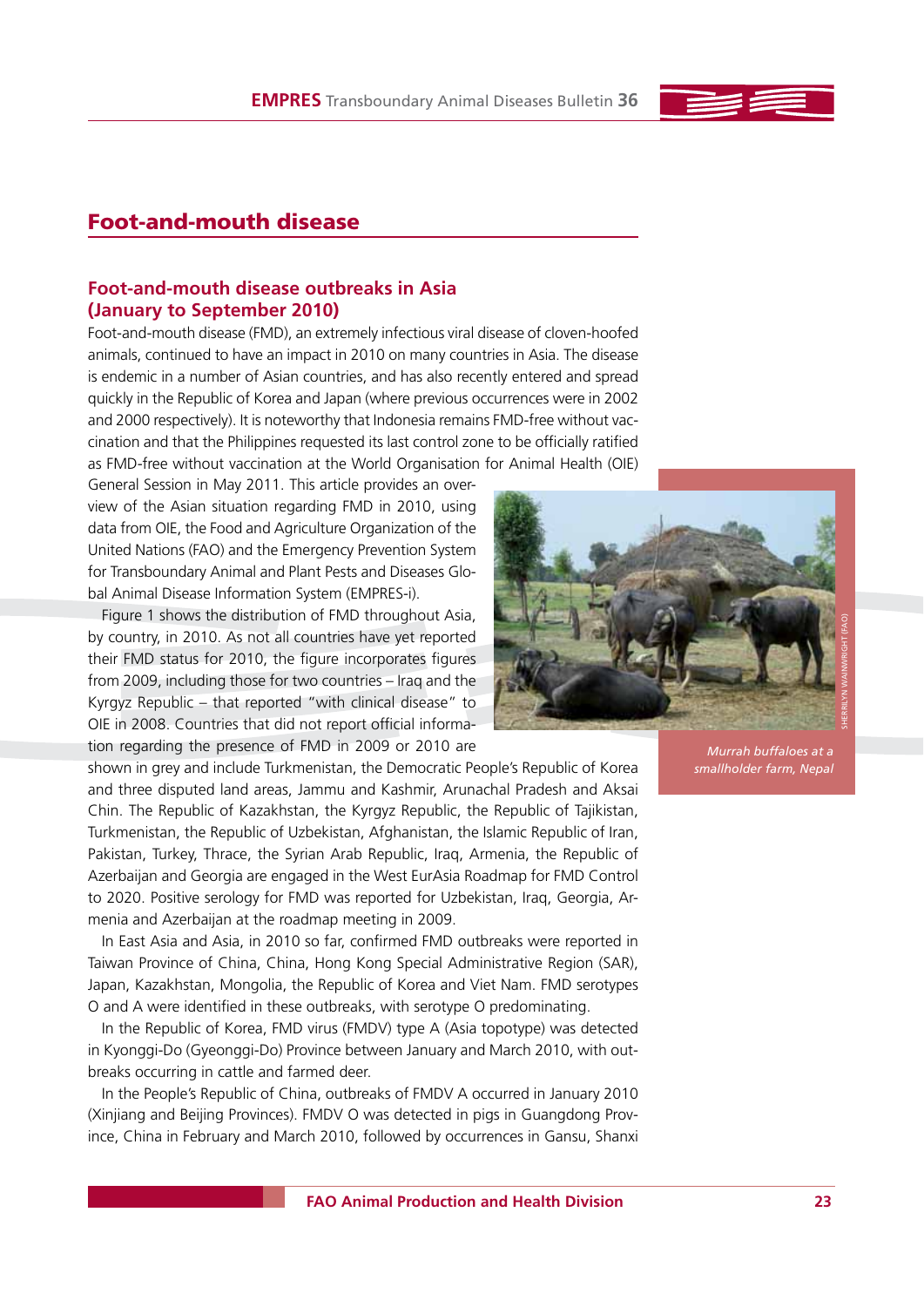

**Figure 1:** FMD situation in Asia, 2009 to September 2010

and Jiangxi Provinces in March 2010. In February 2010, an outbreak due to FMDV O occurred in pigs on Penghu Island, Taiwan Province of China. The animals had been imported for slaughter from the Province's main island. FMDV O was isolated from samples received from pigs in China, Hong Kong SAR. These viruses belong to the Southeast Asia (SEA) topotype (Mya-98 lineage), which is currently circulating widely in Southeast Asia.

In April 2010, Japan experienced its first FMD outbreak since 2000. A total of 292 outbreaks (disease incidents) caused by FMD serotype O were reported in Miyazaki Prefecture on the island of Kyushu. Phylogenetic analysis identified the virus as Mya-98 lineage (SEA topotype), which was found to be closely related to viruses occurring in China, Hong Kong SAR, the Republic of Korea, the Union of Myanmar and Thailand. The Japanese Ministry of Agriculture and Forestry elected to use vaccination in a targeted high-livestock-density area, beginning on 22 May 2010, to control the continued spread of this outbreak. All vaccinated animals were culled, in addition to the 289 000 animals culled in response to the outbreak. The last positive outbreak farm was identified on 4 July 2010.

The isolates from FMD outbreaks reported by Mongolia in May 2010 were sequenced at the Federal Centre for Animal Health (FGI, previously the All-Russian Research Institute for Animal Health [ARRIAH]) and shown to belong to the Mya-98 lineage (SEA topotype). The gene sequence analysis suggested a different introduction from that of the outbreaks in China, Hong Kong SAR, the Republic of Korea and Japan, as the isolates were more closely related to the viruses from Thailand and Malaysia of 2009.

Viruses from the PanAsia-2 lineage (ME-SA topotype) were identified from an outbreak that occurred in June 2010 in cattle in Kazakhstan (sequences were provided by FGI).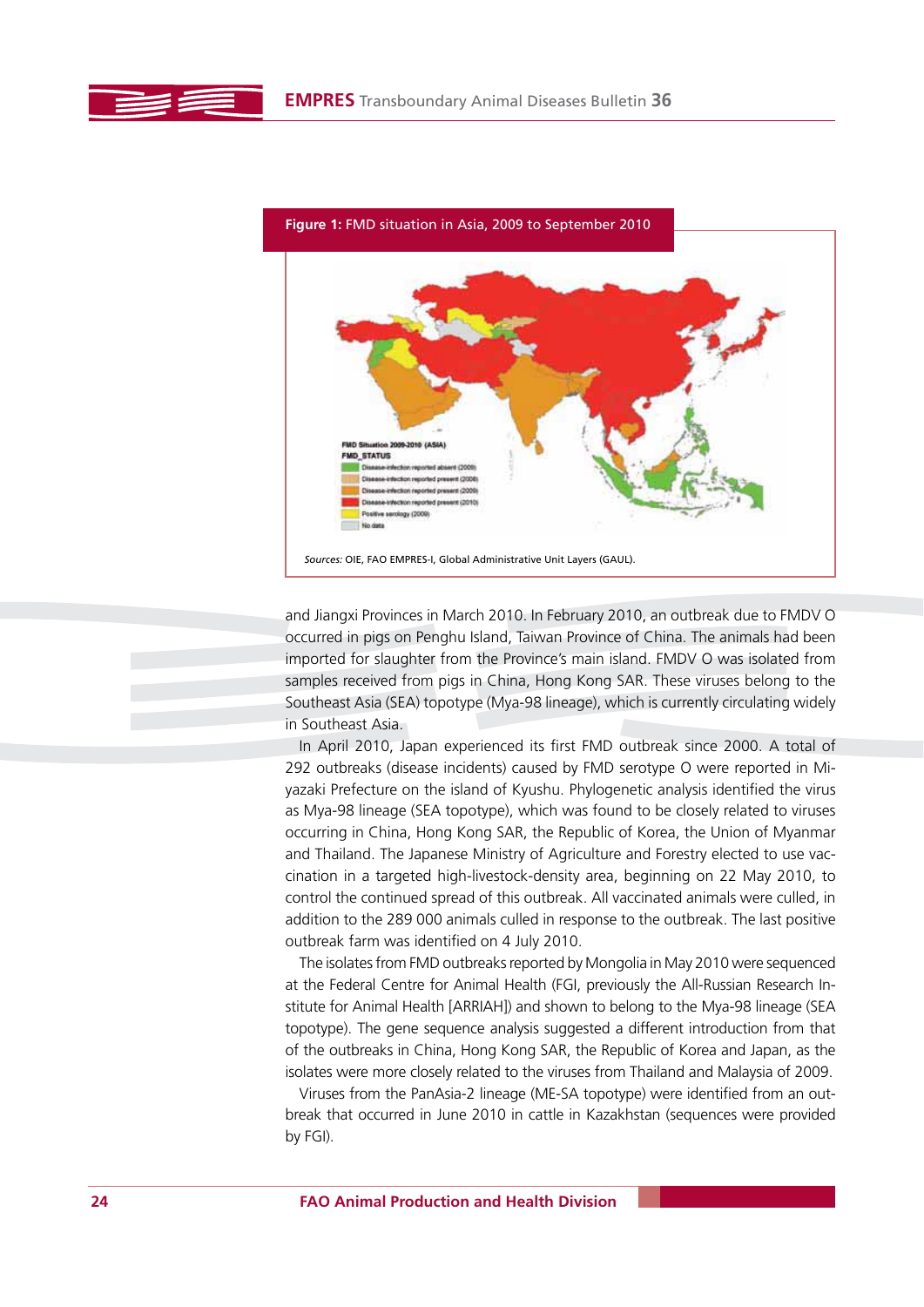In South and East Asia, the O-PanAsia-2 lineage continues to dominate; where serotype A is present, it is predominantly the A-Iran-05 lineage. In 2010, FMD outbreaks have been reported in Afghanistan (RT-PCR positive, but not serotyped), the Islamic Republic of Iran (both serotypes O and A identified) and Pakistan (both serotypes O

and A identified). In March and April 2010, an outbreak of FMDV serotype O occurred in a gazelle in a wildlife park in Abu Dhabi, the United Arab Emirates. Analysis of virus structural protein 1 (VP1) gene sequences showed that the virus belonged to the PanAsia-2 lineage (ME-SA topotype), and was closely related to viruses of the Islamic Republic of Iran and Pakistan.

The FMD serotype O is also the most common FMD serotype noted in recorded outbreaks and surveillance samples in the Southeast Asia FMD countries.

The accumulated outbreak information suggests that there is continued movement of viruses across international borders in Asia, and highlights the continued threat posed by FMD as a transboundary disease in this region. Livestock



movements (both formal and informal) play an important role in the epidemiology of FMD worldwide. Livestock trade is dynamic and may show marked seasonal variations across Asia, but it is predominantly driven by demand for meat and the *Free-ranging backyard piglets, Nepal*

SHERRILYN WAINWRIGHT (FAO)

price differentials this generates for livestock and livestock products. Of great concern has been the incursion of FMD into the Republic of Korea and Japan, countries with strict quarantine regulations governing animal imports and, in the case of Japan, separated from mainland Asia by a sea barrier. Both countries continue to investigate the possible route of introduction and to review their risk management procedures. In both instances introduction could have involved some contaminated fomite, again demonstrating the highly infectious nature of FMD virus. The occurrence of FMD in Mongolia also suggests a regional spread – in this case, most likely to have been through livestock movements. A complete picture of the strains circulating in the region is difficult to obtain as there is under-reporting in



endemic countries and a large number of samples taken from FMD outbreaks are either not typed or unsuitable for typing. Increased coordination and sharing of data on FMD surveillance among countries in the various Asian agro-ecological zones are urgently required to identify transboundary transmission routes and ensure that suitable vaccines are available for protection against the disease.

> *Contributors:* Keith Sumption (FAO), Christopher Hamilton (FAO), Julio Pinto (FAO) and Sherrilyn Wainwright (FAO)

*Murrah buffaloes at a smallholder farm, Nepal*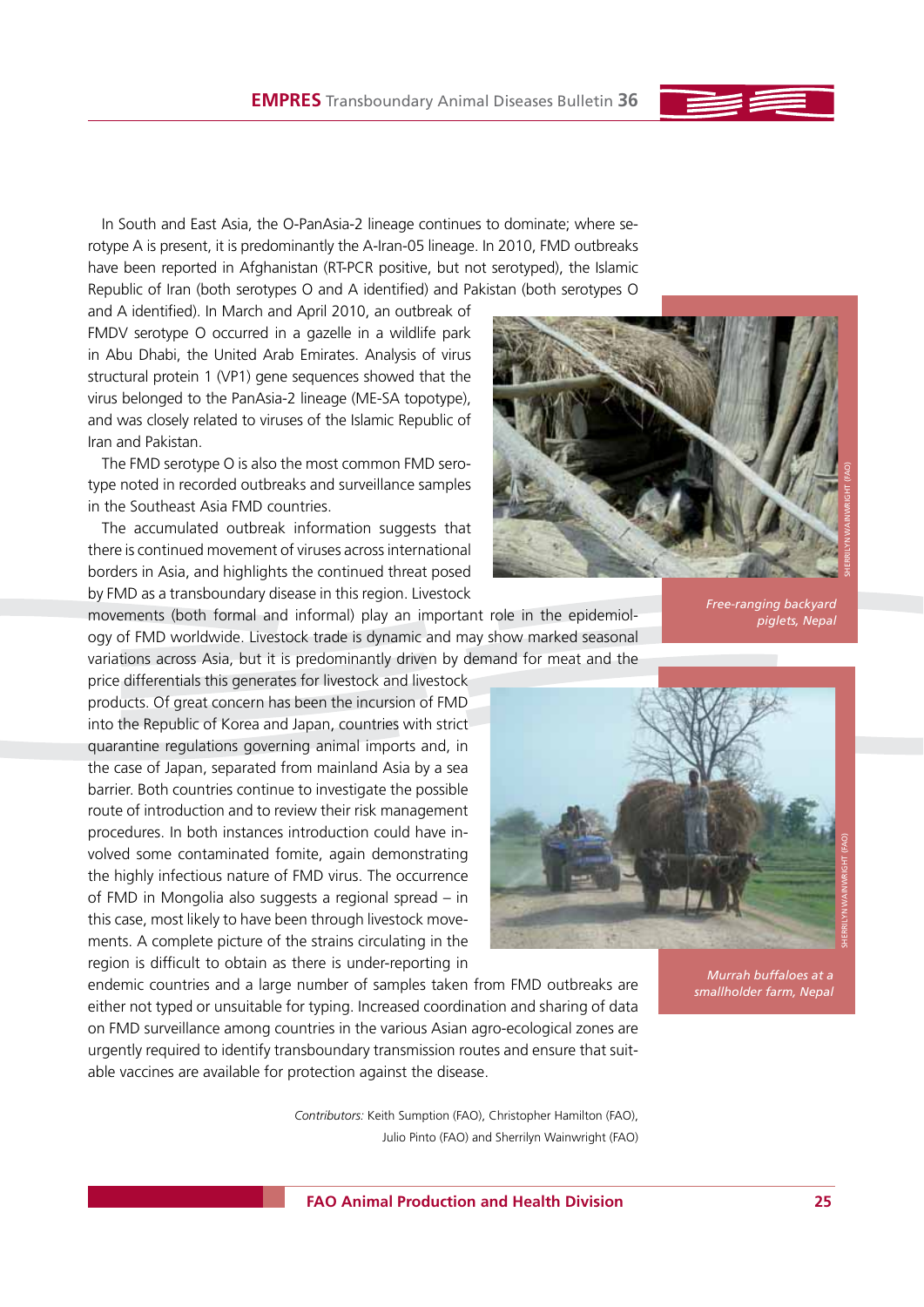# **Workshops**

## **H5N1 Highly Pathogenic Avian Influenza and Wild Birds: Reviewing the Global Issue and Assessing Future Priorities, 15 to 16 March 2010, FAO Headquarters, Rome, Italy**

In March 2010, an international workshop was convened by the Scientific Task Force on Avian Influenza and Wild Birds and hosted by the Food and Agriculture Organization of the United Nations (FAO) in Rome. The task force was established in August 2005 by the United Nations Environment Programme (UNEP) Convention on Migratory Species (CMS), in close cooperation with the Agreement on the Conservation of African-Eurasian Migratory Waterbirds (AEWA), following concerns about the role of migratory birds as potential vectors of highly pathogenic avian influenza (HPAI) virus subtype H5N1 of Asian lineage. The task force is currently co-convened by UNEP/ CMS and FAO, with the Wildfowl and Wetlands Trust (United Kingdom) providing coordination and Web site maintenance.1

The task force provides a liaison mechanism among international organizations and multilateral environmental agreements (MEAs) engaged in activities related to the spread and impact of H5N1 HPAI. It comprises representatives and observers from 15 international organizations and MEAs, including four United Nations agencies.

The task force was established in response to a need to incorporate more complete information on wild birds into understanding of H5N1 HPAI and its dissemination around the world. Its activities have been crucial in developing collaboration and joint multidisciplinary work programmes and advancing a science-based understanding of wild birds' role in the epidemiology of H5N1 HPAI. Since its establishment, there have been achievements in many areas, and considerable progress in developing understanding of the factors associated with the spread and epidemiology of H5N1 HPAI.

In particular, the task force's work regarding management of risk factors for the disease has resulted in technical guidelines published by FAO, the World Organisation for Animal Health (OIE), the FAO-OIE Network of Reference Laboratories, Epidemiology Centres and Groups of Experts on Avian Influenza (OFFLU) and others. In addition, advice to policy-makers has been endorsed by several MEAs, including – in 2008 – the Ramsar Convention on Wetlands of International Importance especially as Waterfowl Habitat, CMS and AEWA.

Regarding wild bird conservation, it is significant that both public and political perceptions have moved from often automatically blaming wild birds for every outbreak of H5N1 HPAI, to more balanced positions that recognize the poultry sector (especially in East Asia) as the primary reservoir of this virus, with regular spill-over of virus into wild bird populations, onwards transmission and some spill-back. Such changed awareness better reflects current scientific understanding.

<sup>1</sup> www.aiweb.info.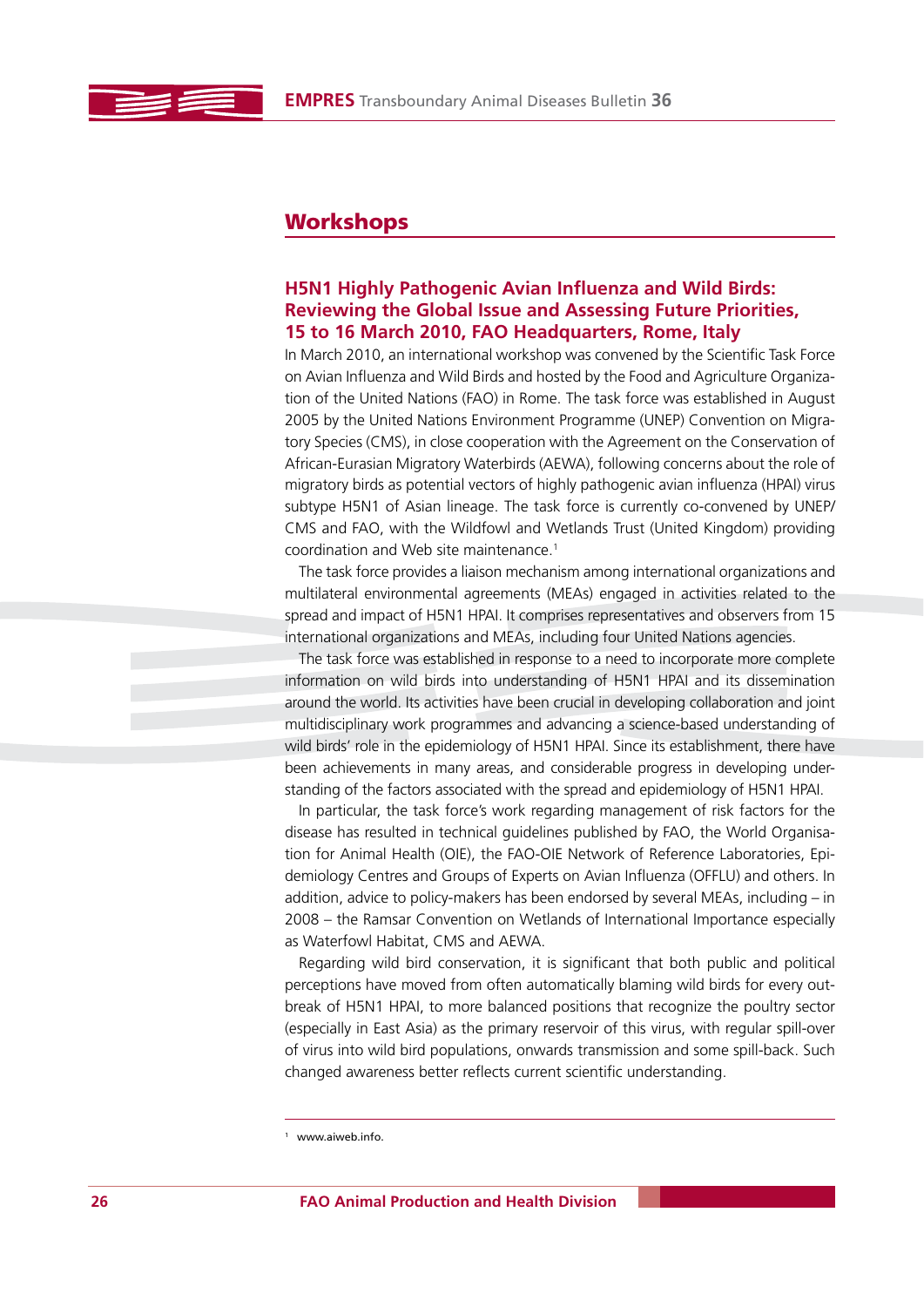This third technical workshop reviewed what has been achieved in addressing the spread of H5N1 HPAI, in terms both of the task force's original objectives and of obligations under relevant MEAs, and determined the task force's future role and direction. It built on outcomes of task force meetings held in 2006<sup>2</sup> and 2007,<sup>3</sup> each of which helped develop a common international understanding of the direct and indirect implications of this disease for bird conservation and broader disease control. The third meeting reviewed current activity related to avian influenza (AI) surveillance; the most recent research related to the epidemiology of H5N1 HPAI; and the known direct and indirect impacts of H5N1 HPAI on the conservation of water birds and their wetland habitats. It strongly recommended a new strategy for improving understanding and communicating sound advice to policy-makers, governments and wildlife resource managers in light of the evolving situation.

*Contributor:* Scott Newman (FAO)

# **Emergency Prevention System for Transboundary Animal and Plant Pests and Diseases Wildlife Unit Wildlife Capture Training in Africa: FAO and the African Union – Interafrican Bureau for Animal Resources team up to increase capacity in wildlife disease surveillance across Africa**

FAO, the Kenya Wildlife Service (KWS) and the African Union – Interafrican Bureau for Animal Resources (AU-IBAR) conducted a training workshop on wildlife capture for disease surveillance, from 11 to 16 April 2010. The training was held at the Morendat Training and Conference Centre in Naivasha, Kenya and was attended by 24 wildlife biologists and veterinarians from 12 African countries.

Wildlife veterinarians focus on the management of diseases carried by wild animals, particularly those that are a threat to conservation of a species or that have an impact on livestock and human health. These diseases include rinderpest,

Rift Valley fever, rabies and Brucellosis. As the human populations of African nations increase, more and more people and their domestic animals are moving into areas inhabited by wildlife, leading to the destruction of wildlife habitat and disturbing the natural ecology. Increasing interactions among wild animals, domestic stock and people provide opportunities for disease agents to move among these different populations. Other factors outside the control of national governments, such as climate change, also play a role in changing vector (mosquito and tick) distribution and disease occurrence, creating opportunities for



*Dr Tracy McCracken of the Emergency Prevention System for Transboundary Animal and Plant Pests and Diseases (EMPRES) Wildlife Unit supervises the collection of ticks for disease studies*



<sup>&</sup>lt;sup>2</sup> www.aiweb.info/documents/nairobi\_conclusions\_recommendations.pdf.

<sup>3</sup> www.aiweb.info/documents/aviemore\_ai\_workshop\_conclusions\_and\_recommendations.pdf.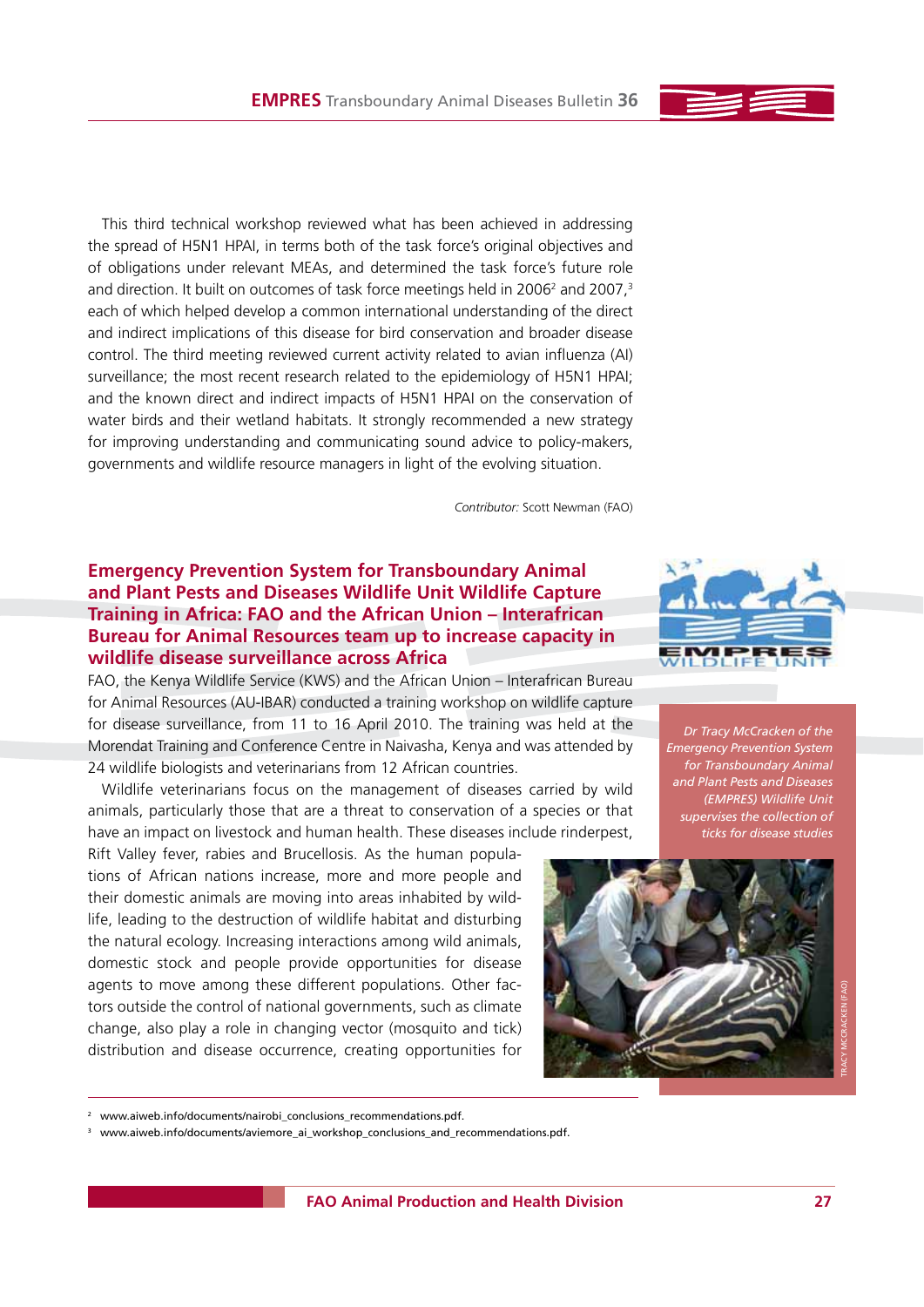



*KWS biologists and veterinarians examine a sedated zebra during the training*



*Collection of a blood sample for serological disease surveys*

diseases to spread to new areas and hosts. The monitoring of wildlife disease is important not only from a conservation perspective, but also for the protection of agricultural livelihoods and human health.

The participating wildlife specialists spent two days in the classroom learning animal capture techniques, followed by additional days working in the field alongside KWS veterinarians, capturing live animals to collect samples for disease monitoring activities. These specialists will return to their respective countries with increased knowledge of how to search for diseases carried by wild

animals in their regions. The training workshop helped increase the capacity for wildlife disease monitoring throughout Africa, improving conservation efforts and protecting both livestock and human health.

After the positive feedback from all those involved in the training, FAO and AU-IBAR are continuing their collaboration to support an additional four workshops on wildlife capture and disease surveillance, to be conducted in Central, East, West and Southern Africa with the participation of veterinarians from 47 African nations. This first workshop was organized by FAO and KWS, with the contribution of the European Union (EU) (OSRO/RAF/802/EC).

*Contributor:* Tracy McCracken (FAO)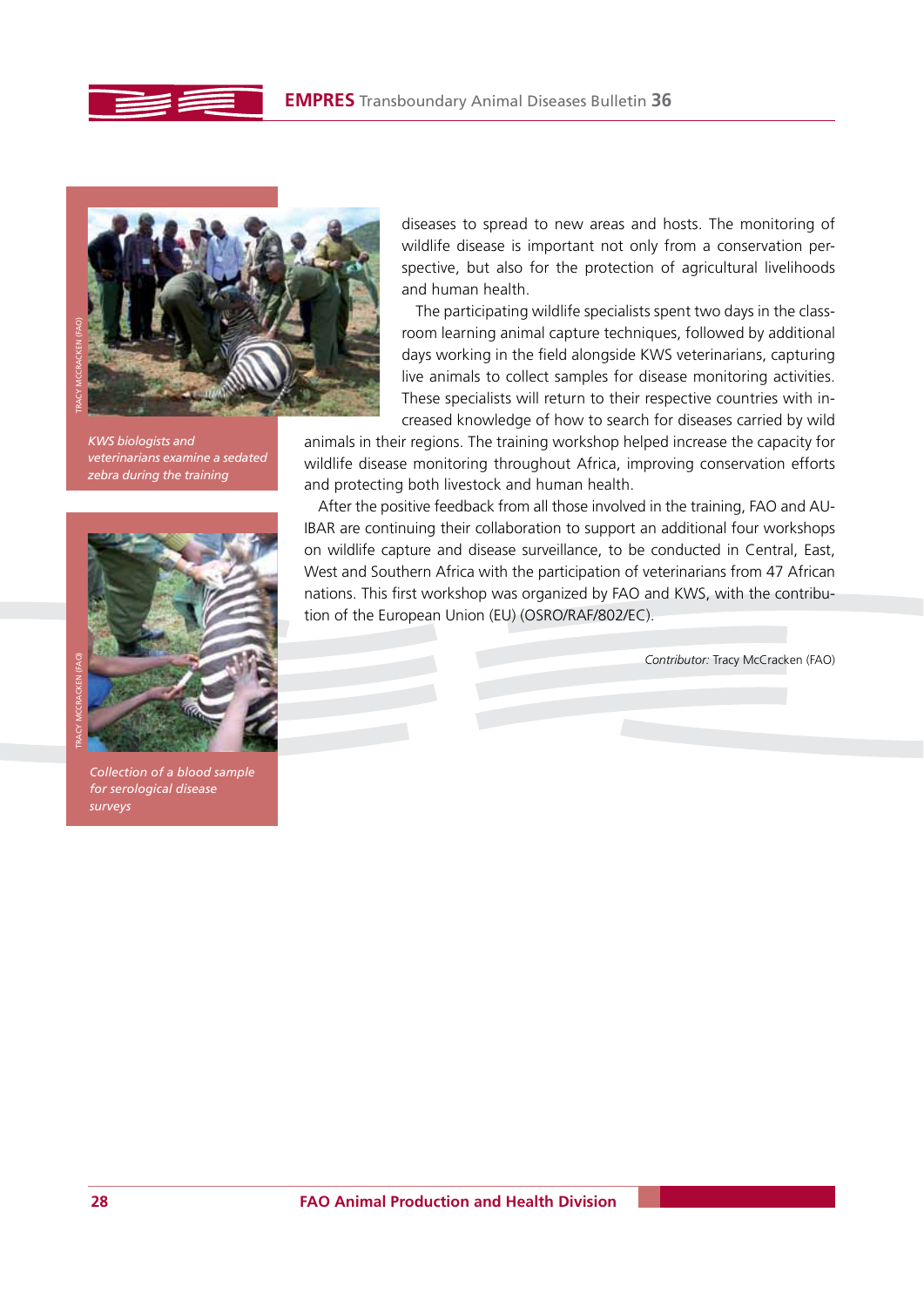

## **Meetings**

## **Moving towards One Health**

Human population pressures and enhanced mobility of people, climate change, food and agricultural dynamics, and progressive encroachment into forest and game reserves are among the more frequently cited factors that are believed to drive emerging infectious disease events worldwide. The One Health approach has been devised to address the multiple factors that interact in the emergence of infectious diseases and to step up the fight against existing disease burdens. The approach can best be defined as a global, collaborative, cross-sectoral, multidisciplinary mechanism to address threats and reduce risks of detrimental infectious diseases at the animalhuman-ecosystem interface.

## **International Ministerial Conference on Animal and Pandemic Influenza 2010, Hanoi, Viet Nam**

The 2010 International Ministerial Conference on Animal and Pandemic Influenza (IMCAPI) was held in Hanoi, Viet Nam in April 2010. This was the 6th IMCAPI meeting and part of the series of conferences organized by the international community to review global, regional and country activities in preventing, detecting and managing H5N1 avian influenza epizootics and a potential human pandemic.

The meeting focused on: i) status of and response to H5N1 highly pathogenic avian influenza (HPAI); ii) status of and response to pandemic H1N1 (2009), and lessons learned; and iii) the One Health initiative regarding infectious diseases at the animal-human-ecosystem interfaces.

There have been significant achievements in the control of H5N1 HPAI, with reductions in the numbers of H5N1 HPAI outbreaks in poultry and of the countries affected. At IMCAPI, it was generally recognized that the gains achieved in implementing avian influenza control need to be applied to other emerging infectious diseases using the One Health approach.

Systems must be strengthened and capacities built for surveillance, early detection and response to known or novel pathogens, without losing focus on the ongoing H5N1 HPAI crisis, its associated global risks to poultry and human health, and the impact on livelihoods. There is a clear need for better understanding of the drivers and risks for emerging infectious diseases, and for stronger forecasting capabilities for early detection and prevention to mitigate disease impacts. It was noted that risks were best assessed according to the following classifications: geopolitical situation, animal hosts (high-risk host species), microbes (target groupings of microbes), and populations (human vulnerability). To introduce risk-based control strategies and make timely and targeted interventions, further studies are needed on the factors that trigger the emergence and spread of infectious diseases, such as as demographics, group vulnerability, ecosystem imbalances, climate change, trade, and food-related demands.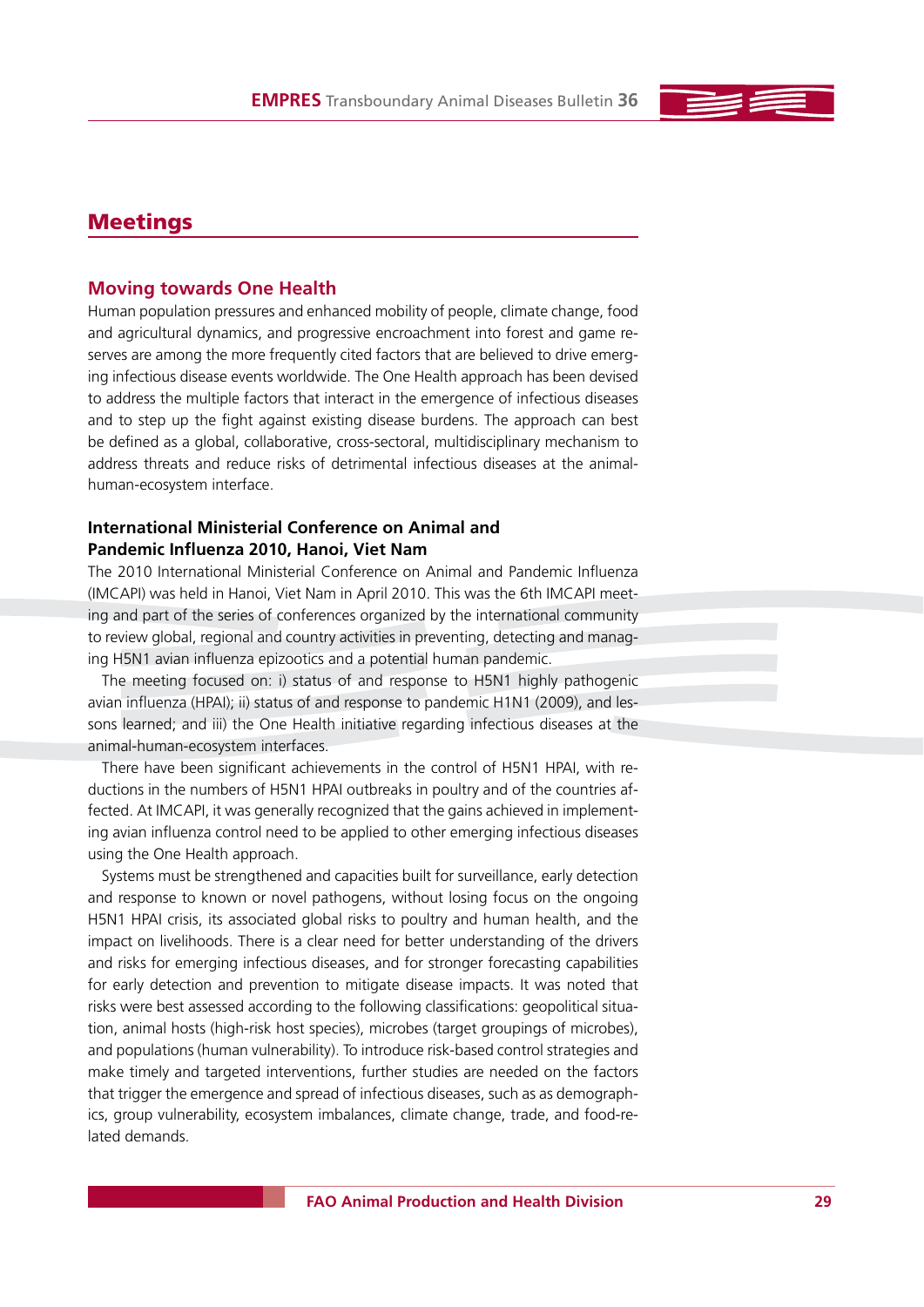The meeting highlighted the need for political commitment and leadership, transparent policies and strategies, appropriate legislation, and institutional support at the national and sub-national levels. The policy inter-sector dialogue on emerging infectious diseases must continue, with the ultimate objective of reducing poverty, supporting the most vulnerable and marginalized groups in society and promoting people's well-being.

*Contributor:* Subhash Morzaria (FAO)

## **Joint Scientific Consultation on Influenza and Other Emerging Zoonotic Diseases at the Human-Animal Interface, Verona, Italy**

From 27 to 29 April 2010, the Food and Agriculture Organization of the United Nations (FAO), the World Organisation for Animal Health (OIE) and the World Health Organization (WHO), in collaboration with the *Istituto Zooprofilattico Sperimentale delle Venezie* (IZSVe), gathered a group of experts in Verona, Italy to participate in the Second FAO-OIE-WHO Joint Scientific Consultation on Influenza and Other Emerging Zoonotic Diseases at the Human-Animal Interface. The theme of this second consultation was Past Experiences, New Paradigms and Future Threats. Overarching goals and objectives focused on examining emerging zoonoses, including influenzas, and identifying commonalities at the human-animal interface.1 The first consultation, also held in Verona, in October 2008, had been the first opportunity for a group of influenza experts from the animal and public health sectors to gather and offer advice on purely scientific aspects of the pandemic threat posed by H5N1 and other influenzas.<sup>2</sup>

The goal of the second consultation was to explore existing knowledge as the technical basis for developing or modifying policies and strategies to improve preparation for and response to the next emerging zoonotic event. A critical objective was to review the virological and epidemiological factors that are particularly relevant to the human-animal interface, which may have influenced the emergence of known "high public health impact" zoonoses, basing discussion on influenzas, viral haemorrhagic fevers, human and simian immunodeficiency virus infections and other examples.

The meeting brought together scientific experts in multiple disciplines working in the public or animal health field in five continents: epidemiologists, virologists, wild life specialists, clinicians and anthropologists. At the session on influenza it was observed that despite huge accomplishments in research over recent years, influenza viruses continue to be unpredictable, especially in terms of pathogenicity and infectivity in humans and animals. H5N1 stimulated the creation of preparedness plans and strategies, the development of infrastructure, and the improvement of surveillance capacity. Experts called for a broader approach to the study of disease

<sup>1</sup> Information on the consultation (agenda, list of participants, presentations, summary and final report) is available at the Verona 2010 conference page at www.fao.org/avianflu/en/conferences/verona\_2010.html.

<sup>2</sup> www.fao.org/avianflu/en/conferences/verona\_2008.html.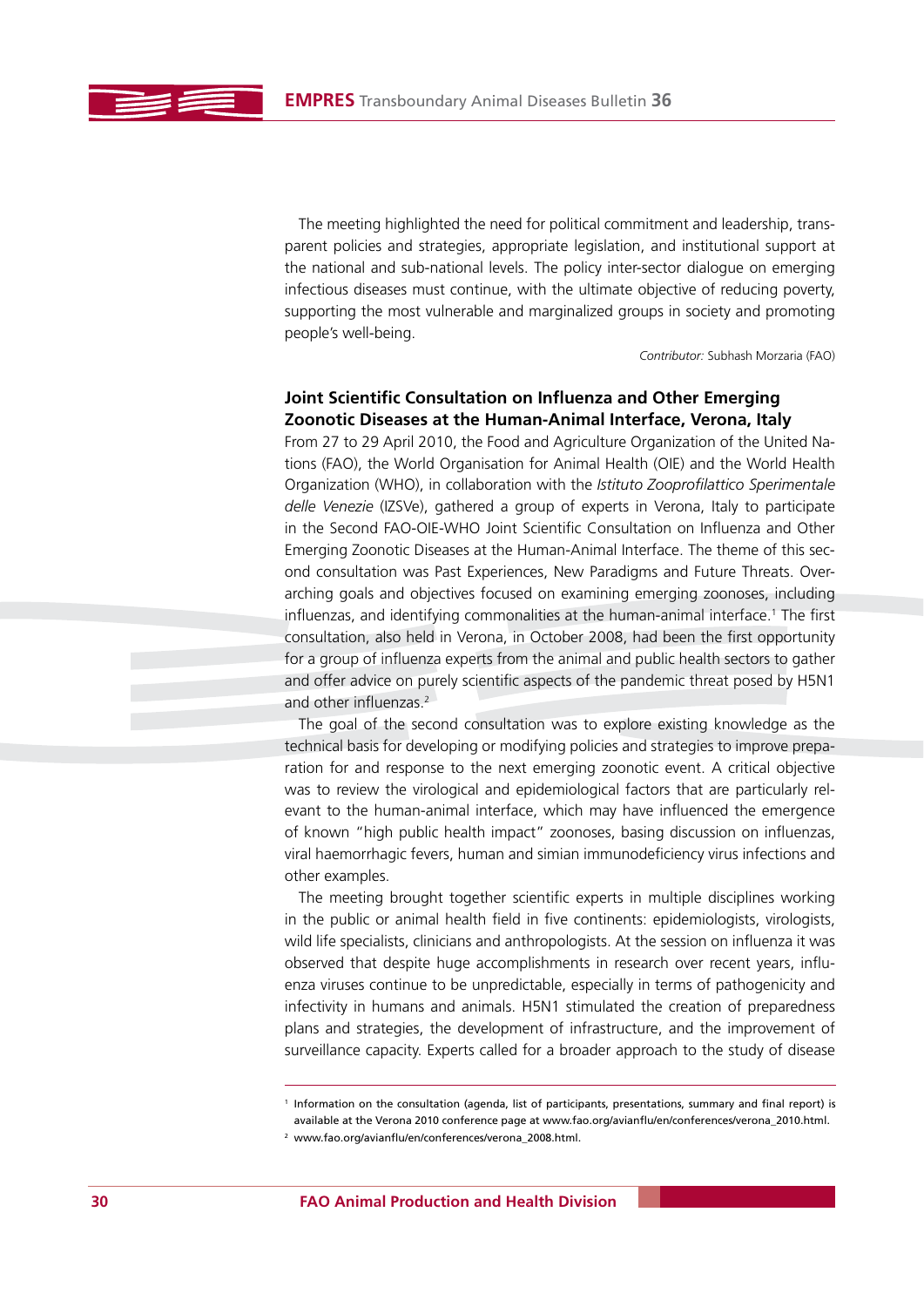emergence, beyond laboratory experiments and virological factors, to include factors such as livestock changes, social trends, animal production systems, application of ecological components to traditional epidemiology, and transmissibility in different settings (e.g., clinical, veterinary).

Scientific presentations in the following sessions were grouped into three categories: endemic zoonotic diseases (West Nile fever, Rift Valley fever, Crimean-Congo haemorrhagic fever); sporadic zoonotic diseases (Nipah and Hendra viruses, Ebola, Marburg viruses and hantaviruses); and animal-origin agents that have emerged into high public health impact zoonoses (human and simian immunodeficiency viruses [HIV/SIV], severe acute respiratory syndrome [SARS]). The overarching theme for the discussion sessions was assessing aspects of specific viral disease scenarios that could be used to examine disease emergence in general. Technologically advanced tools and strategies (mathematical, predictive and epidemiological modelling; computer simulations) should be utilized broadly. Regarding endemic diseases, it is important to identify human behaviours that facilitate dissemination and to have a good understanding of pathogen movement dynamics.

The following general points were highlighted:

- In the context of disease emergence and the human-animal interface, there are commonalities in the way in which the various diseases discussed at the consultation are studied, detected, prevented and controlled.
- There is need for greater use of expertise on wildlife and ecosystems, in addition to human and domestic animal health. This implies collaborating with ecologists and wildlife scientists when addressing zoonotic disease emergence.
- There is critical need for trust among partners; building trust is not a new concept, but there was consensus that continuous development and nurturing of trust were a fundamental requirement for working effectively at the interface and for jointly moving forward to address the interests and needs of all partners.
- Trans-disciplinary collaboration should be ensured, multiple stakeholders engaged, behaviour change promoted and developing countries actively involved.
- There is still great need to develop capacity in early detection, diagnostics, rapid interventions and response, including more sustainable, efficient and useful surveillance systems.

The following specific points were highlighted:

- Current surveillance systems need major improvements. Existing systems often suffer from poor or delayed detection capacity, lack of complete and timely reporting, lack of sustainability, failure of animal and human health systems to work together, and weak or non-existent surveillance of at-risk populations (e.g., wildlife). Targeted surveillance efforts using a mixture of pathogen-based and non-pathogen-based variables are needed to identify the drivers of disease emergence.
- t There are substantial data and databases in various locations and on various topics, but protocols and systems for data sharing (including solutions to policy,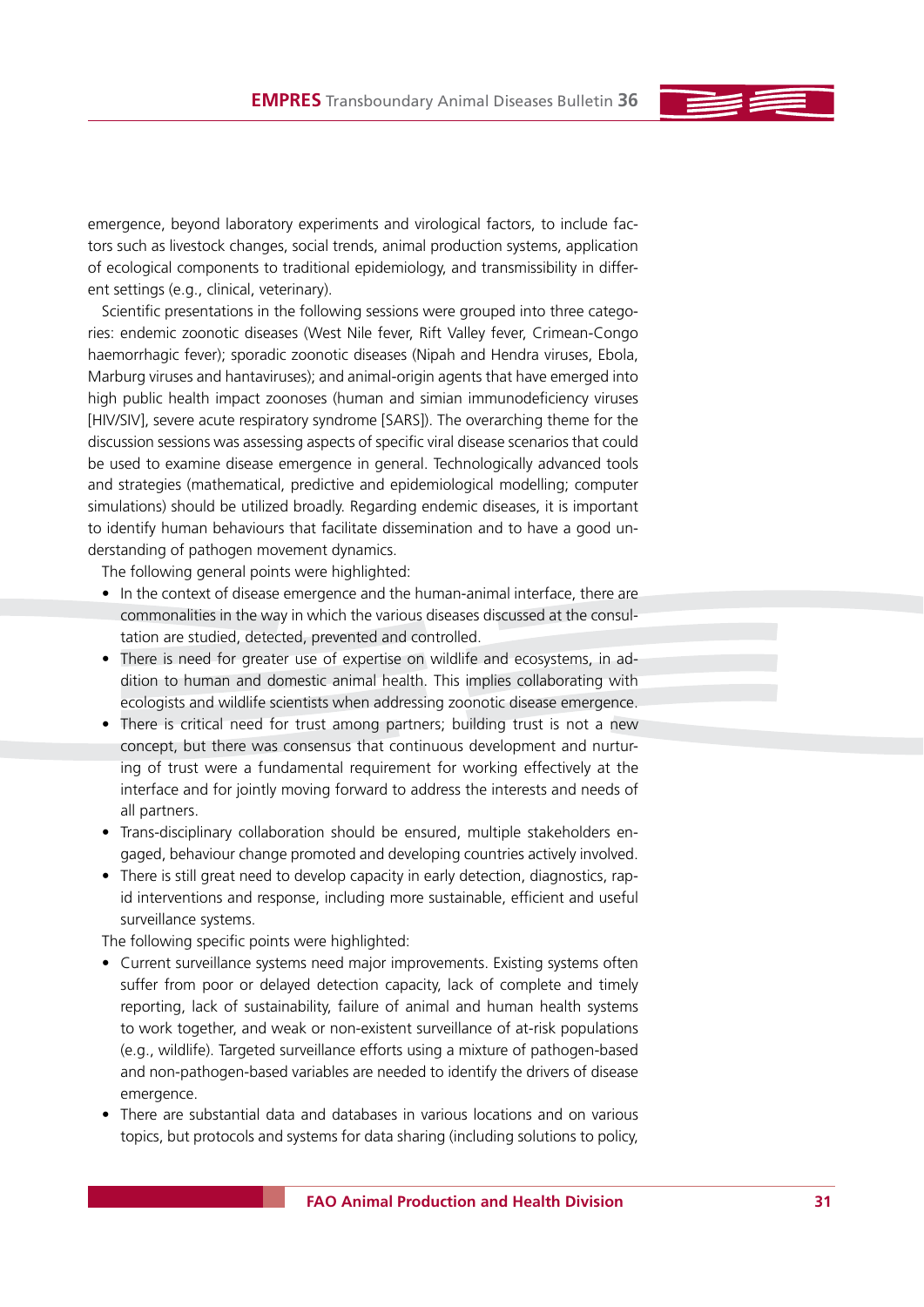privacy and ownership issues) need to be in place to link these valuable information sources and optimize their usefulness.

- Better laboratory diagnostic tests and systems for early detection of emerging diseases are needed. The quality of all elements along the continuum from field to laboratory (collection, transport, testing and banking) has to be enhanced and maintained. Field diagnostics should be improved by applying technologies to field settings (e.g., pen-side/bedside).
- Research should be carried out to improve understanding of the sociological, cultural and anthropological elements affecting behaviours and risk perception, in order to propose and communicate more effective and practicable measures for changing risky behaviours.
- Further study of human behaviour, attitudes, needs and practices would be useful for targeting or marketing behaviour change messages. Partnerships with corporations for product marketing could assist in promoting the right message and understanding methods for the wide diffusion of messages to a diverse public.
- Understanding ecosystems is one of the most critical components of the successful detection, prevention and control of emerging zoonotic diseases. Baseline data must be collected on all components of ecosystems (e.g., human demographic and economic data, livestock densities, wildlife species, ecotypes and climatic data, vector populations, and pathogens). To achieve a better understanding of ecosystems, direct and indirect indicators that measure ecosystem changes should be mapped, and ways of minimizing the risks linked to ecosystem changes, such as the pressures of increasing human populations and their need for food and shelter, need to be identified.
- $\bullet$  A clearer understanding of wildlife trade and its potential impact on disease emergence is needed, for example predicting disease emergence in new locations and estimating the risk to naïve species based on the introduction of traded wildlife species. The economic value of healthy ecosystems should also be analysed (e.g., estimations of the costs and benefits of static and changing ecosystems).
- A multidisciplinary approach is important for involving social scientists, ecologists and economists as key partners, and incorporating their respective disciplines into the work of international agencies, national authorities and other organizations; developing integrated, joint or aligned curricula to institutionalize multidisciplinary approaches; cross-training to ensure that partners share a common understanding of the nature and importance of all disciplines and sectors; supporting the continued availability of expertise in important disciplines for which fewer new scientists are being trained (e.g., taxonomy, entomology); and fostering an environment of trust that enriches the quality of collaborative work.

The consultation concluded with many key institutions and individuals committing to further research and study and implementation of the concepts discussed. Outcomes of the consultation were brought to the policy-making Stone Mountain meeting (see following article).

*Contributor:* Gwenaelle Dauphin (FAO)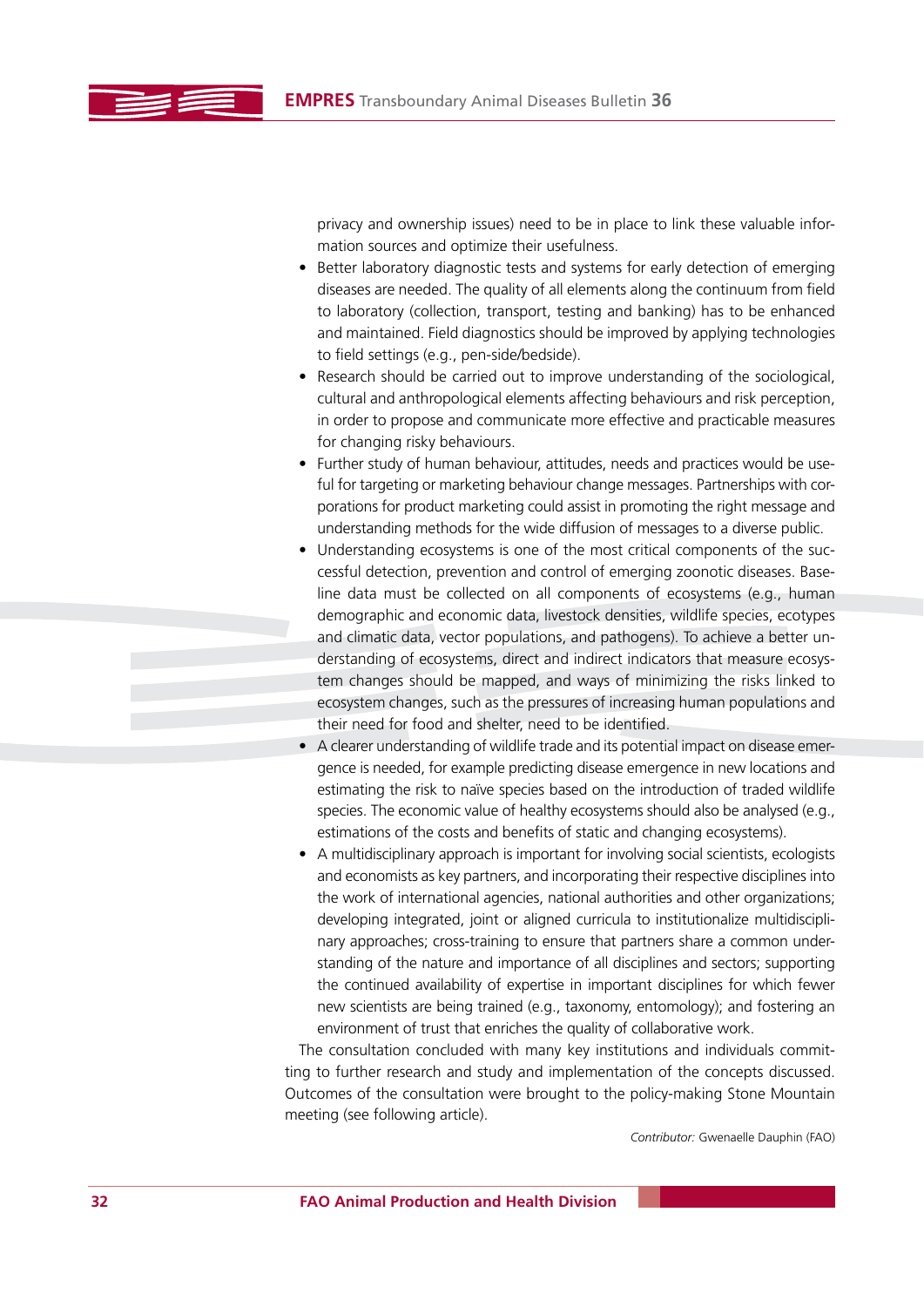## **Operationalizing One Health: A Policy Perspective – Taking Stock and Shaping an Implementation Roadmap, Atlanta, Georgia, United States of America**

From 4 to 6 May 2010, the United States Centers for Disease Control and Prevention (CDC), in collaboration with OIE, FAO and WHO, hosted a further expert consultation to advance the development of One Health. This meeting brought together a select group of leaders, including specialists from national Ministries of Health and of Agriculture, the European Commission, the United Nations, the World Bank and other diverse institutions from the academic, policy and economic sectors, who contributed their expertise and experience to the discussion. The 54 participants reviewed progress to date in terms of leading practices related to One Health, and identified key policy decisions and financial commitments necessary to support sustainability and expansion.

The purpose of the meeting was to build on the recommendations and conclusions from the Winnipeg expert consultation to: i) identify changes in animal and public health policies and practice that demonstrate implementation of One Health; ii) draw on examples of successes to develop strategies and action plans that governments and the health community can use to fund and implement One Health approaches in their countries; and iii) build on the success and lessons learned from the response to HPAI pandemic H1N1 2009 and other emerging zoonotic diseases, to operationalize One Health.

The opening sessions of the meeting focused on the economic and practical benefits of applying a One Health approach, and presented successful examples of One Health implementation at the national level and within other sectors (professional, non-governmental organization [NGO], international and academic). A specific goal of the meeting was to develop sustainable intersectoral collaboration at the international, regional, national and sub-national levels by identifying concrete opportunities for implementing One Health strategies and recognizing key barriers and possible options for overcoming these barriers. The following points were identified and agreed on for a common vision of One Health:

- **Culture change** appreciation of the importance of the connections among humans, animals and ecosystems.
- **Increased visibility** evidence-based recognition of the value added of operationalizing the One Health approach in preventing, detecting and controlling diseases that have an impact on both humans and animals.
- **Designated funding** to support interdisciplinary collaborative programmes.
- *Improved coordination* intersectoral collaboration in surveillance, communications, outbreak response and sample sharing.

Seven workgroups were formed to develop and implement key activities for continuing development of the One Health approach at the human-animal-wildlife-ecosystem interface. Each group was asked to develop One Health plans and partnerships. The workgroups will convene and continue their development processes via teleconferences, to finalize their action plans and carry out activities.

*Contributor:* James Zingeser (FAO)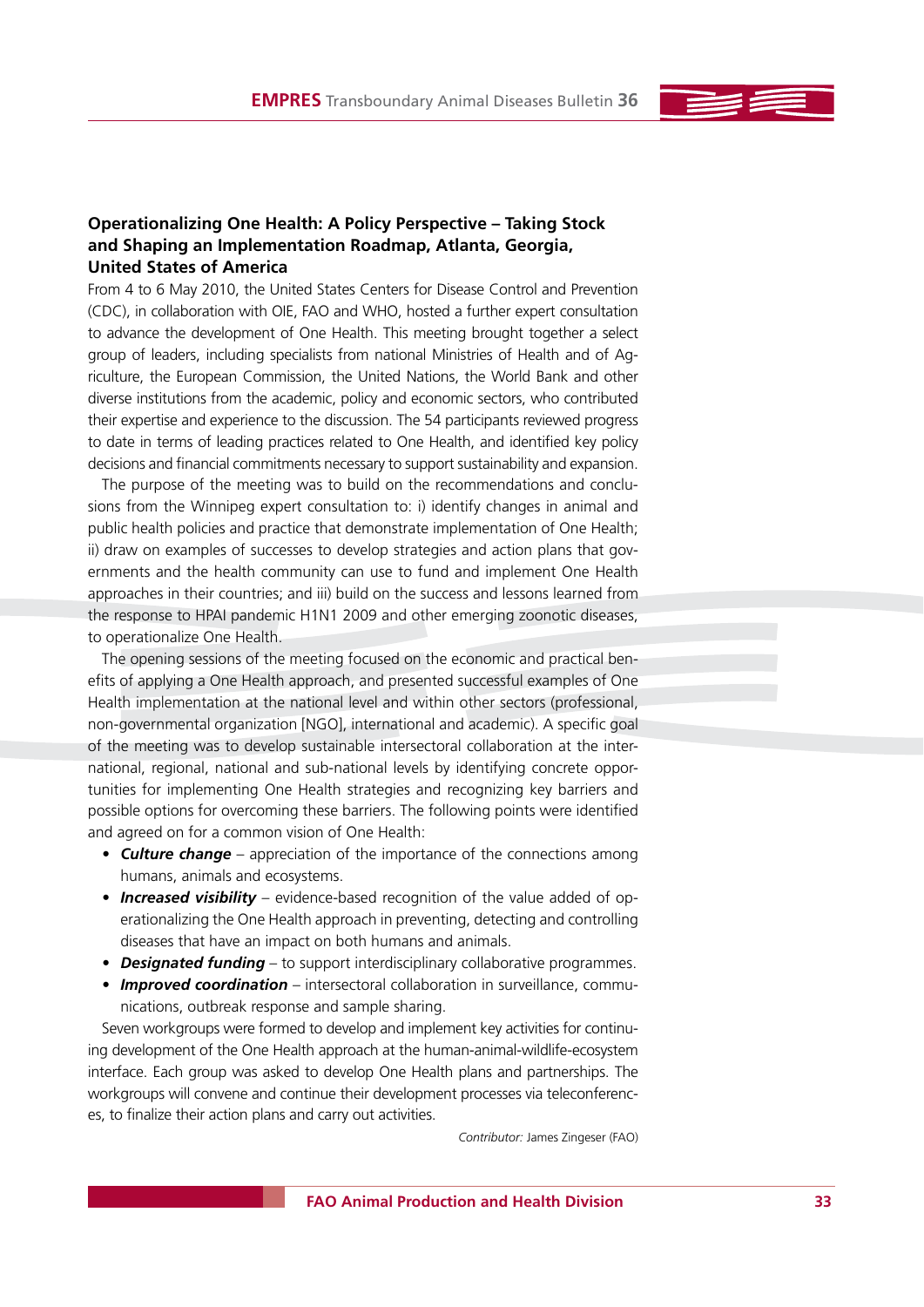## **Launch meeting of the Integrated Regional Project for the Progressive Control of Foot-and-Mouth Disease in the Andean Region**

The Integrated Regional Project for the Progressive Control of Foot-and-Mouth Disease (FMD) in the Andean Region was launched in Lima, Peru on 18 February 2010, with the participation of Peru's Minister of Agriculture, the Environment Officer of the Spanish Agency for International Cooperation (AECID) in Peru, the Executive



Director of the Peruvian Agency for International Cooperation (APCI), the General Secretary of the Andean Community, OIE's Regional Representative for the Americas, the Agricultural Health and Food Safety Director of the Inter-American Institute for Cooperation on Agriculture (IICA), the Head of the Vesicular Infection Unit at the Pan-American Foot-and-Mouth Disease Center (PAFMDC, previously PANAFTOSA), the Agricultural Attaché of the United States Department of Agriculture Animal and Plant Health Inspection Service (US-DA-APHIS) in Peru, and the FAO Representative in Peru.

During the meeting, Dr Julio Pinto, Animal Health Officer at FAO Headquarters, presented FAO's global strategy for the

progressive control of FMD, with Dr Tito Diaz presenting FAO's regional priorities for Latin America. The three-year integrated regional project, which is funded by Spain (contributing US\$5 million) and Italy (US\$1.75 million) was introduced by the Regional Coordinator, Dr Ana Riviere Cinnamond.

The project design is based on achieving five main outputs: **Output 1:** strengthened coordination and harmonization of norms throughout the region.

**Output 2:** strengthened management capacities for official veterinary services. **Output 3:** strengthened technical capacities for national FMD prevention, control and eradication programmes.

**Output 4:** strengthened communication capacities and improved dissemination of animal health information.

**Output 5:** real-time online technical and operational management, monitoring and evaluation (M&E).

M&E mechanisms are a major feature of the project. As part of the FAO/AECID Trust Fund, the project is monitored through AECID's online interactive M&E platform, which tracks project implementation and budget expenditure in real time. This tool supports the organization of activities and the implementation of tight schedules according to the needs of each beneficiary country: Bolivia, Colombia, Ecuador, Peru and Venezuela. To date, design of the project's logical framework

*Launch meeting in Lima, Peru*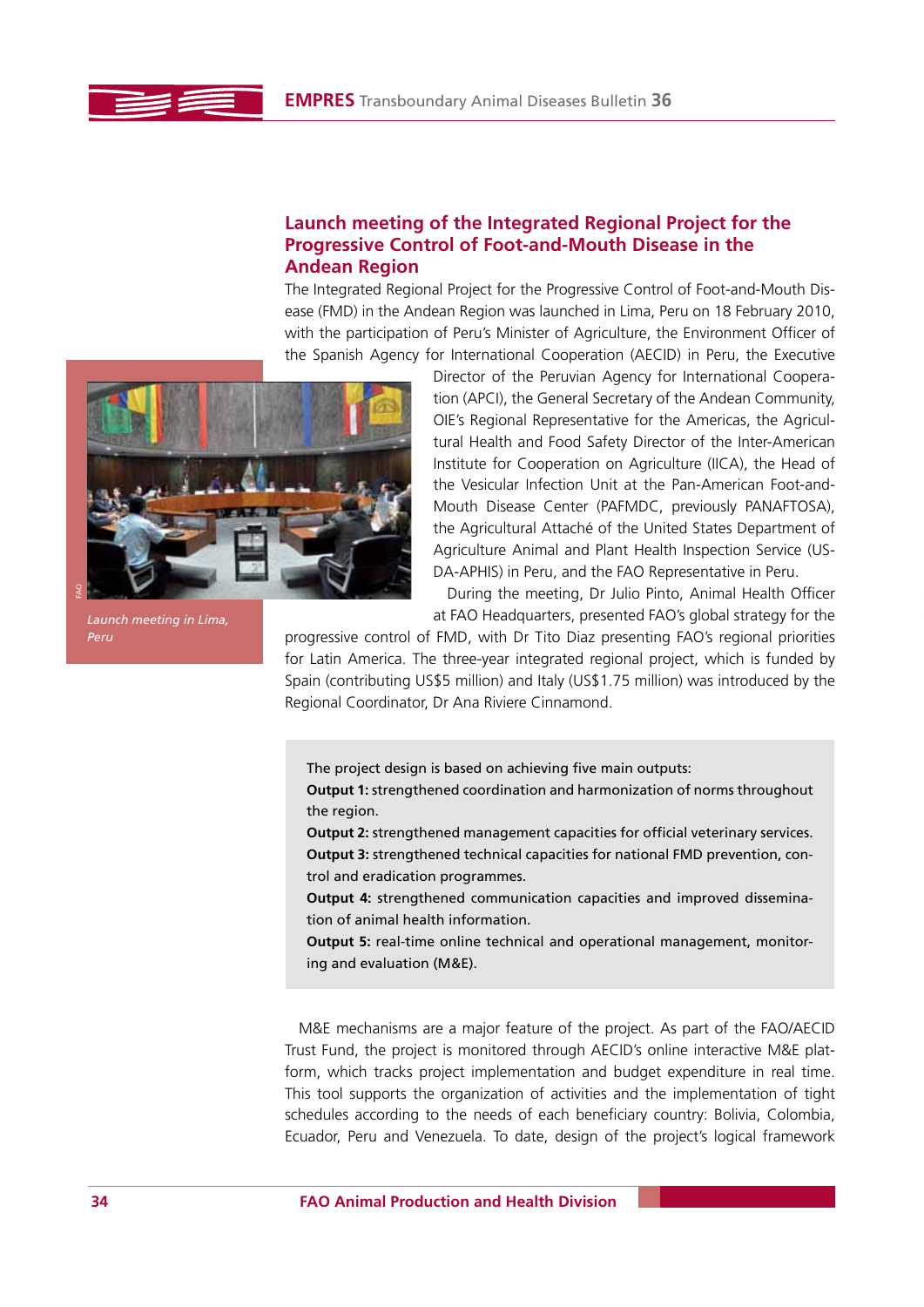has focused on local needs associated with output 3, which is closely related to the epidemiological situation at the national level. In addition, training in Geographic Information Systems (GIS) has been provided in Bolivia, and PAFMDC experts have participated in a bipartite meeting of Peru and Ecuador and a tripartite meeting of Bolivia, Chile and Peru.

The first meeting of the project's Extended Core Action Team was planned to be held in Santiago from 3 to 5 August 2010, with the participation of all the project's national coordinators and expert consultants. Further information is available at the integrated regional project's Web page on the Web site of FAO's Regional Office for Latin America and the Caribbean.3

*Contributor:* Ana Riviere (FAO)



3 www.rlc.fao.org/en/.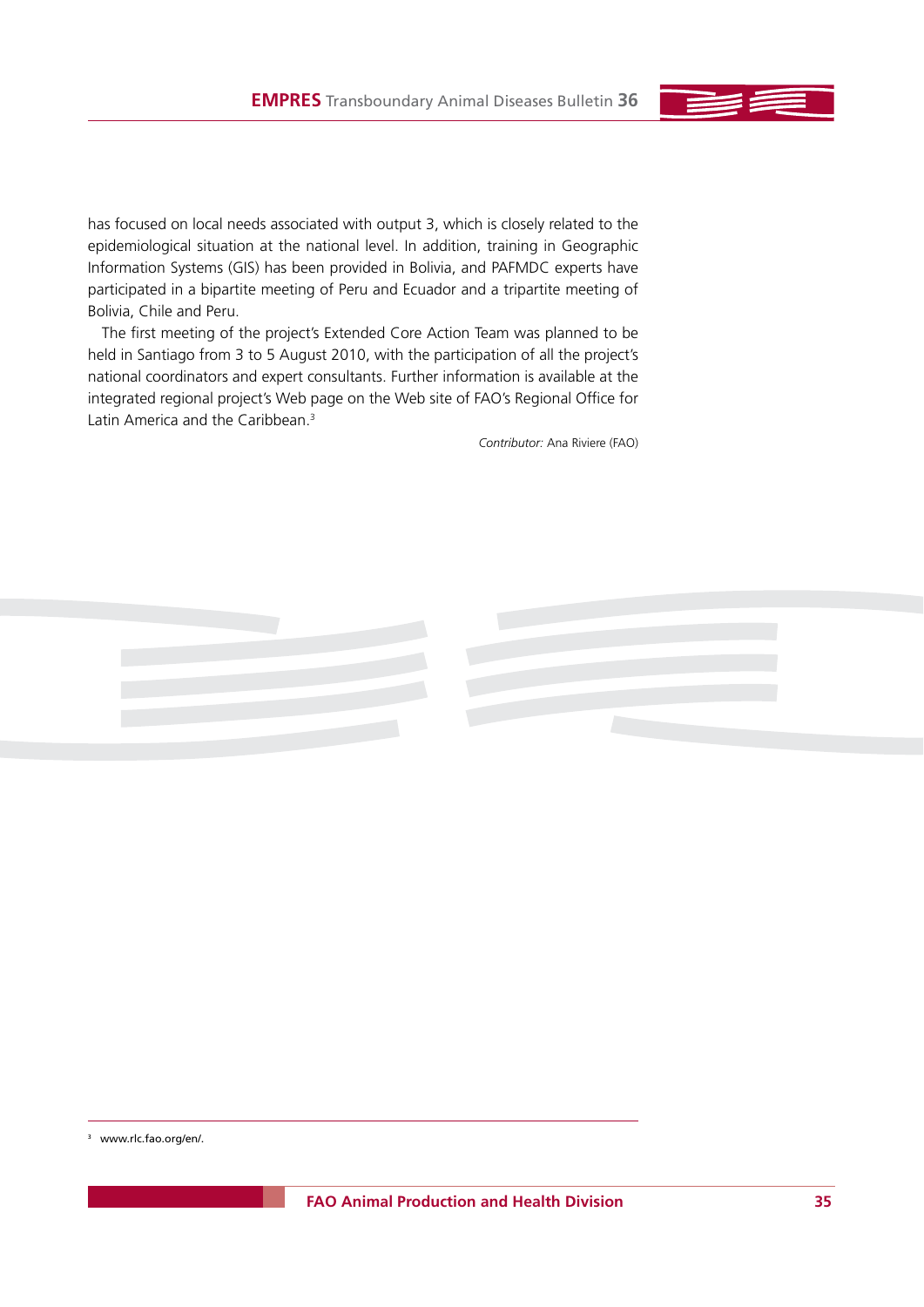

**News**

Walter Plowright CMG, FRS, FRCVS, DVSc veterinary surgeon and research scientist (1923 to 2010)



*Walter Plowright receiving the World Food Prize in 1999*

Walter Plowright is best known and will be remembered for his seminal work on rinderpest in Kenya during the 1950s and 1960s. This not only improved understanding of the epidemiology of wildlife-cattle rinderpest interactions, but also led to the development of an attenuated tissue culture-grown vaccine. He conducted this research at the East African Veterinary Research Organization's (EAVRO's) Muguga Laboratory, working with a team of specialists in various veterinary disciplines who went on to become distinguished scientists for their own work on a broad spectrum of African livestock diseases. This was

an exciting time to be a veterinary virologist as it was in the very early days of the discipline, when techniques of *in vitro* virus cultivation were first becoming available. A good vaccine in the form of the goat-adapted rinderpest vaccine had been widely available for decades and had made a significant impact on the circulation of rinderpest virus, despite its drawbacks. However, it was adoption of the new culture techniques that enabled the development of a novel vaccine.

Dr Plowright conceived that the tissue-culture rinderpest vaccine (TCRV, generally referred to as the "Plowright vaccine") would be cheaper, easier to manufacture, easier to scale up and, above all, easier to standardize to a high level of product safety. Through extensive laboratory and field trials, he demonstrated that the attenuated vaccine was not only highly efficacious but was also completely safe in all classes of cattle, conferring long-lasting immunity, which was subsequently demonstrated to be life-long. Its availability ushered in a new era of rinderpest control, which saw the progressive reduction of the disease in Africa and Asia as a result of the vaccine's nearuniversal adoption. Only with the perfecting of TCRV could internationally coordinated campaigns be considered, and campaigns such as Joint Project 15 and the Pan-African Rinderpest Campaign were mounted from the 1960s.

It is impossible to conceive how the current status of putative global disease freedom could have been reached without Plowright's vaccine and its derivatives with improved thermostability, formulated in the 1980s. Many millions of doses were used in national and international campaigns until the 1990s, when improved epidemiological understanding and reduced disease incidence and distribution made it possible to replace mass vaccination with focused vaccination, still using Plowright's vaccine, targeted to eliminate the residual reservoirs of infection.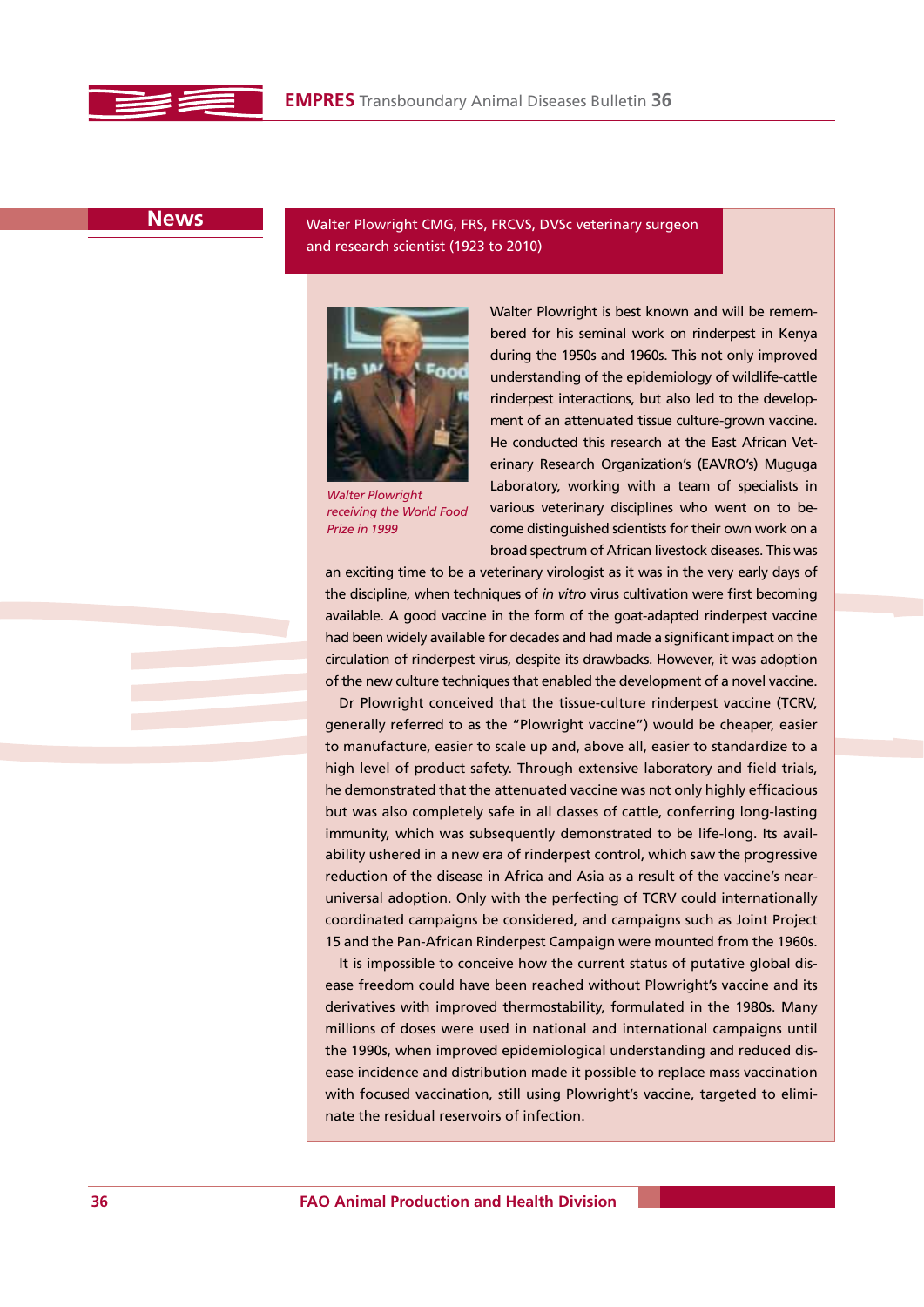Dr Plowright was born at Holbeach in the county of Lincolnshire in the United Kingdom in 1923, and was educated at grammar schools in Moulton and Spalding. Having decided early in his life that he wanted to be a veterinary surgeon, he studied veterinary medicine and surgery at the Royal Veterinary College (RVC) in London during the Second World War, graduating as a Member of the Royal College of Veterinary Surgeons in 1944. On graduation, he was immediately commissioned into the Royal Army Veterinary Corps and posted to Kenya. After completing his military service in 1948, he returned temporarily to the United Kingdom to lecture at RVC. However, his love of Africa soon lured him back, and in 1950 he returned to Kenya to work for the Colonial Veterinary Service at the Veterinary Research Laboratory at Kabete for three years, before being transferred to the Nigerian Federal Veterinary Laboratory in Vom. His appointment in 1956 as head of the Pathology Department at the Muguga Laboratory took him back to Kenya at a time when Gordon Scott (1924 to 2004), also destined to become an eminent virologist, was its very able Director.

This was a time when rinderpest was continuously ravaging African cattle herds and wild populations of buffaloes, antelopes and giraffes, with devastating effects on the livelihoods of livestock-dependent farmers. Rinderpest was a major constraint to agricultural production and development, and was the major preoccupation of the Colonial Veterinary Service in Africa. It was at Muguga over a period of 15 years that Dr Plowright's work laid the foundation for the eventual global eradication of rinderpest.

Kenyan independence saw the demise of the Colonial Veterinary Service, and in 1964 Dr Plowright moved to work for the Animal Virus Research Institute at Pirbright in Surrey, the United Kingdom, although fortunately he was able to continue his links with EAVRO, to which he was seconded until 1971. Although rinderpest ranked high in his professional portfolio, he also made significant contributions to the understanding and control of other African livestock diseases, including malignant catarrhal fever and African swine fever.

Returning to the United Kingdom, he resumed his academic career at RVC as Professor of Microbiology and Parasitology, while continuing to conduct original research and supervising the doctoral studies of a number of veterinary virologists who went on to make significant contributions to veterinary science and are well-known today. His final full-time post, from 1978 to 1981, was as head of the Department of Microbiology at the Institute for Research on Animal Diseases, in Compton, Berkshire, the United Kingdom. After his formal retirement, Dr Plowright's expertise continued to be in demand as a consultant and visiting lecturer and professor. In 1998, he gave the keynote address at the FAO Technical Consultation on the Global Rinderpest Eradication Programme (GREP) in Rome, demonstrating clearly that despite the nearly 30 years that had past since he last worked directly with rinderpest virus, he could still give a fascinat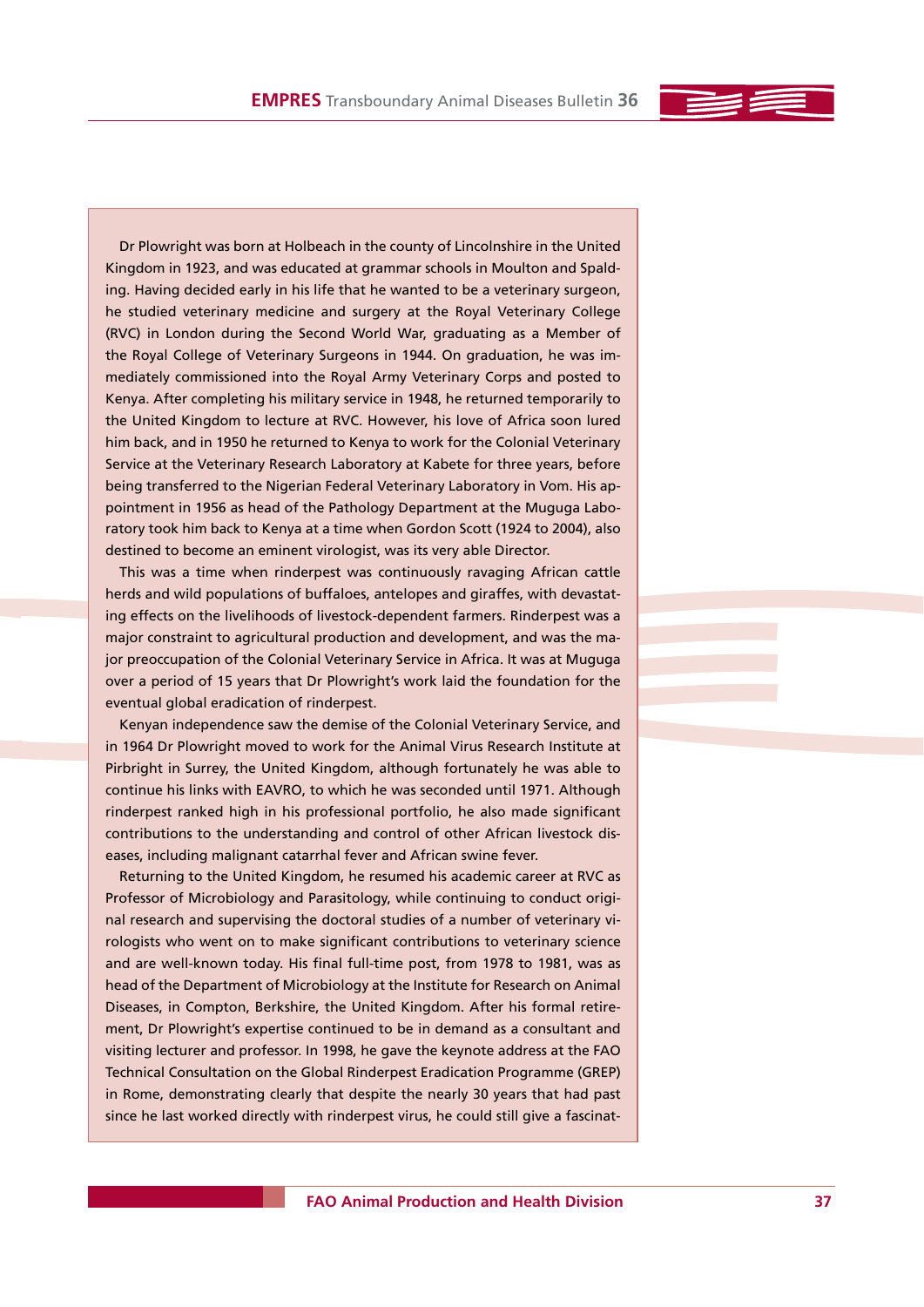ing and up-to-date account of the science of rinderpest behaviour from a perspective covering virtually a century. In 2001, he made a valued contribution to the Royal Society's report on infectious diseases in cattle following that year's outbreak of foot-and-mouth disease in the United Kingdom. Sadly, increasing health problems limited his mobility in recent years and prevented him from accepting other invitations.

Dr Plowright received numerous honours for his work, including being made a Commander of the Most Distinguished Order of Saint Michael and Saint George (CMG), a fellow of the Royal Society and a fellow of the Royal College of Veterinary Surgeons, and receiving the European Society of Veterinary Virology's Medal for contributions in the morbillivirus field. In 1984, he became the first recipient of the King Baudouin (of Belgium) International Development Prize, and he received South Africa's Theiler Memorial Trust Award in 1994. Arguably the crowning accolade came in 1999 when, after nomination by the Food and Agriculture Organization of the United Nations (FAO), he became a World Food Prize Laureate, an award for contributions to advancing human development by increasing the quality, quantity or availability of food in the world.

Although his work can be looked at from a variety of perspectives, all of Dr Plowright's considerable contributions to veterinary virology stemmed from his deep appreciation of the way in which cell culturing techniques can be developed to yield a more fundamental understanding of the nature of viruses of veterinary importance. It is to the great benefit of humanity that, in a period running from the late 1950s to the early 1970s, he chose to express his creativity by working on a variety of tropical animal diseases and was supported by the Government of the United Kingdom in doing so.

With his death, the world has lost one of its most eminent veterinary virologists and authorities on rinderpest. The imminent formal announcement by FAO and the World Organisation for Animal Health (OIE) that rinderpest has been eradicated from the world will be a fitting and lasting memorial to this remarkable scientist. After smallpox, rinderpest is only the second disease in history to be eradicated through human efforts, and Dr Plowright's pioneering work made an invaluable contribution to that achievement.

He is survived by his wife, Dorothy, who supported him loyally for much of his African and subsequent career.

> *Peter Roeder March 2010*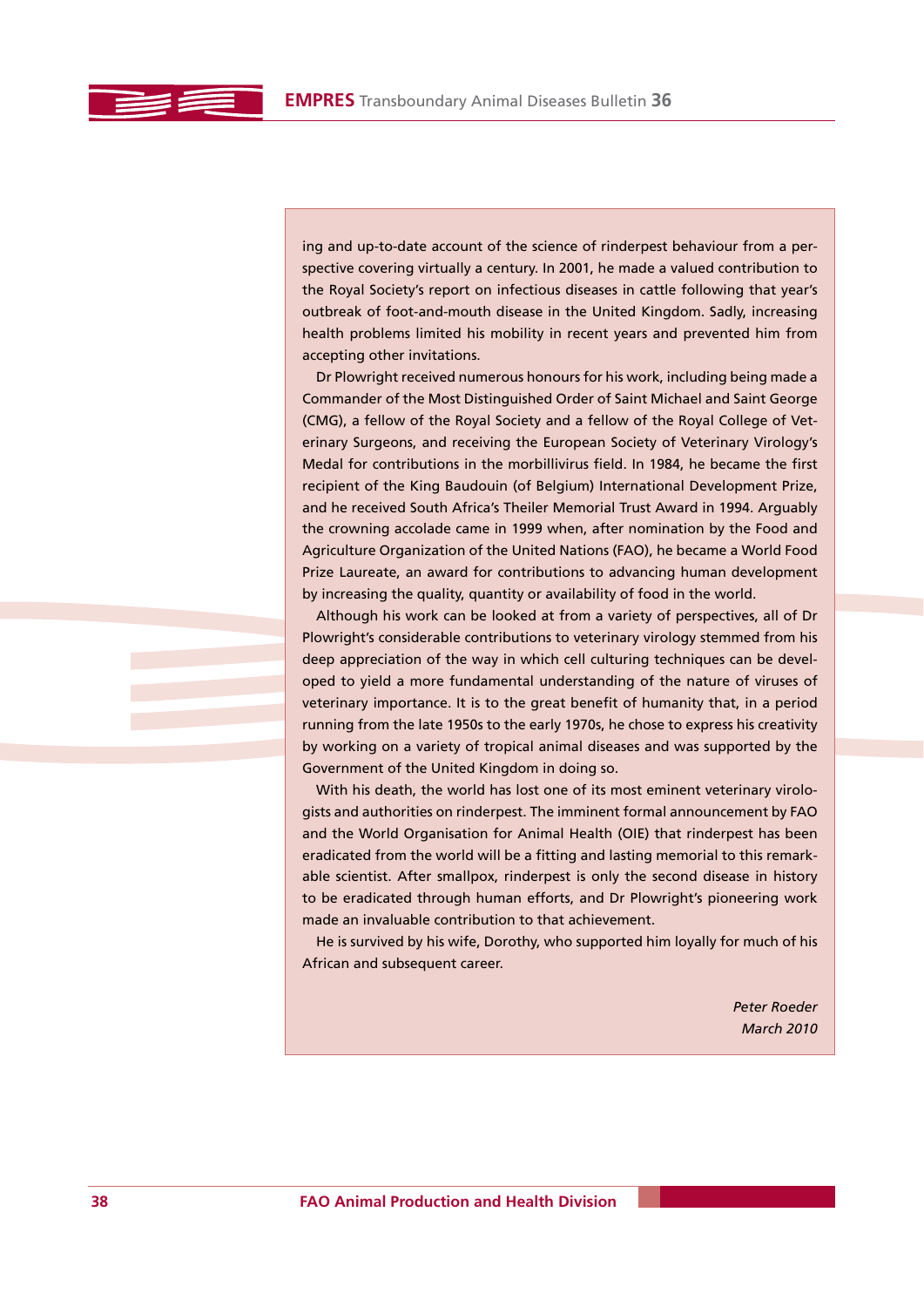# **Meetings and publications**

## **Meetings and events**

- World Influenza Congress Europe 2010, Amsterdam, Netherlands 7 to 9 December 2010
- First OIE Global Conference on Veterinary Legislation, Paris, France, 7 to 9 December 2010
- Ordinary meeting of the Advisory Committee of the World Animal Health and Welfare Fund, Paris, France, 14 December 2010
- North American Veterinary Conference (NAVC) 2011, Orlando, Florida, United States of America, 15 to 19 January 2011 (http://tnavc.org/)
- Official Opening Ceremony of the World Veterinary Year, Versailles, France, 24 January 2011
- International Meeting on Emerging Diseases and Surveillance (IMED), Vienna, Austria, 4 to 7 February 2011 (http://imed.isid.org/)
- 1st International One Health Congress, Victoria, Australia, 14 to 16 February 2011 (http://www.onehealth2011.com/)
- OIE Global Conference on Wildlife Animal Health and Biodiversity, Paris, France, 23 to 25 February 2011
- The Pathogenesis of Influenza: virus-host interactions, Kowloon, China, Hong Kong Special Administrative Region, 23 to 28 February 2011 (www.keystonesymposia.org/meetings/viewmeetings.cfm?meetingid=1127)
- XIII International Symposium on Respiratory Viral Infections, Cairo, Egypt, 12 to 15 March 2011
- 39th General Session of the EUFMD Commission, FAO Headquarters, Rome, Italy, 27 to 29 April 2011
- World Conference on Veterinary Education, Lyon, France, 12 to 16 May 2011 (http://www.wcve2011.org/)

## **FAO Animal Production and Health publications**

**FAO Animal Production and Health Manual No. 4:** *Wild bird highly pathogenic avian influenza surveillance – sample collection from healthy, sick and dead birds* (in English, French, Russian, Indonesian and Bangla) (available at www.fao.org/docrep/010/a0960e/a0960e00.htm).

**FAO Animal Production and Health Manual No. 5:** *Wild birds and avian influenza – an introduction to applied field-research and disease sampling technique* (in English, French, Spanish, Russian, Arabic, Chinese and Bangla) (available at www.fao.org/docrep/010/a1521e/a1521e00.htm).

**FAO Animal Production and Health Manual No. 7:** *The AVE systems of geographic information for assistance in epidemiological surveillance* (in English and Spanish) (available at www.fao.org/docrep/012/i0943e/i0943e00.htm).

**FAO Animal Production and Health Manual No. 8:** *Preparation of African swine fever contingency plans* (in English and Armenian) (available at www. fao.org/docrep/012/i1196e/i1196e00.htm).

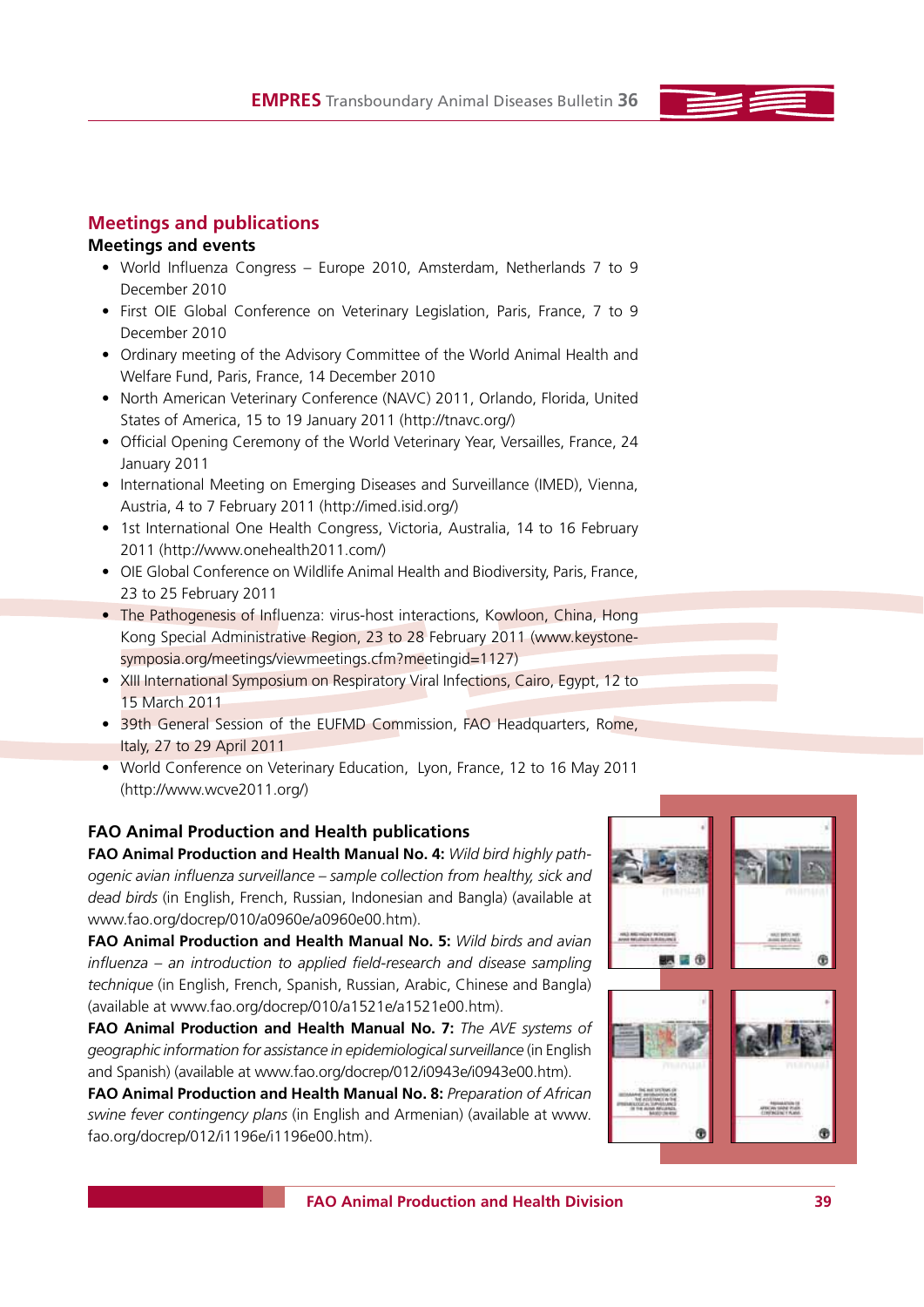



**FAO Animal Production and Health Proceedings No. 10:** Brucella melitensis *in Eurasia and the Middle East* (available at www.fao.org/docrep/012/ i1402e/i1402e00.htm).

FAO Animal Production and Health Paper No. 170: La salud pública vete*rinaria en situaciones de desastres naturales y provocados* (available at www. fao.org/docrep/012/i1737s/i1737s00.pdf).

**Global Programme for the Prevention and Control of Highly Pathogenic Avian Influenza Third Report** *(October 2008 to 2009)* (available at www.fao.org/docrep/012/i1497e/i1497e00.htm).

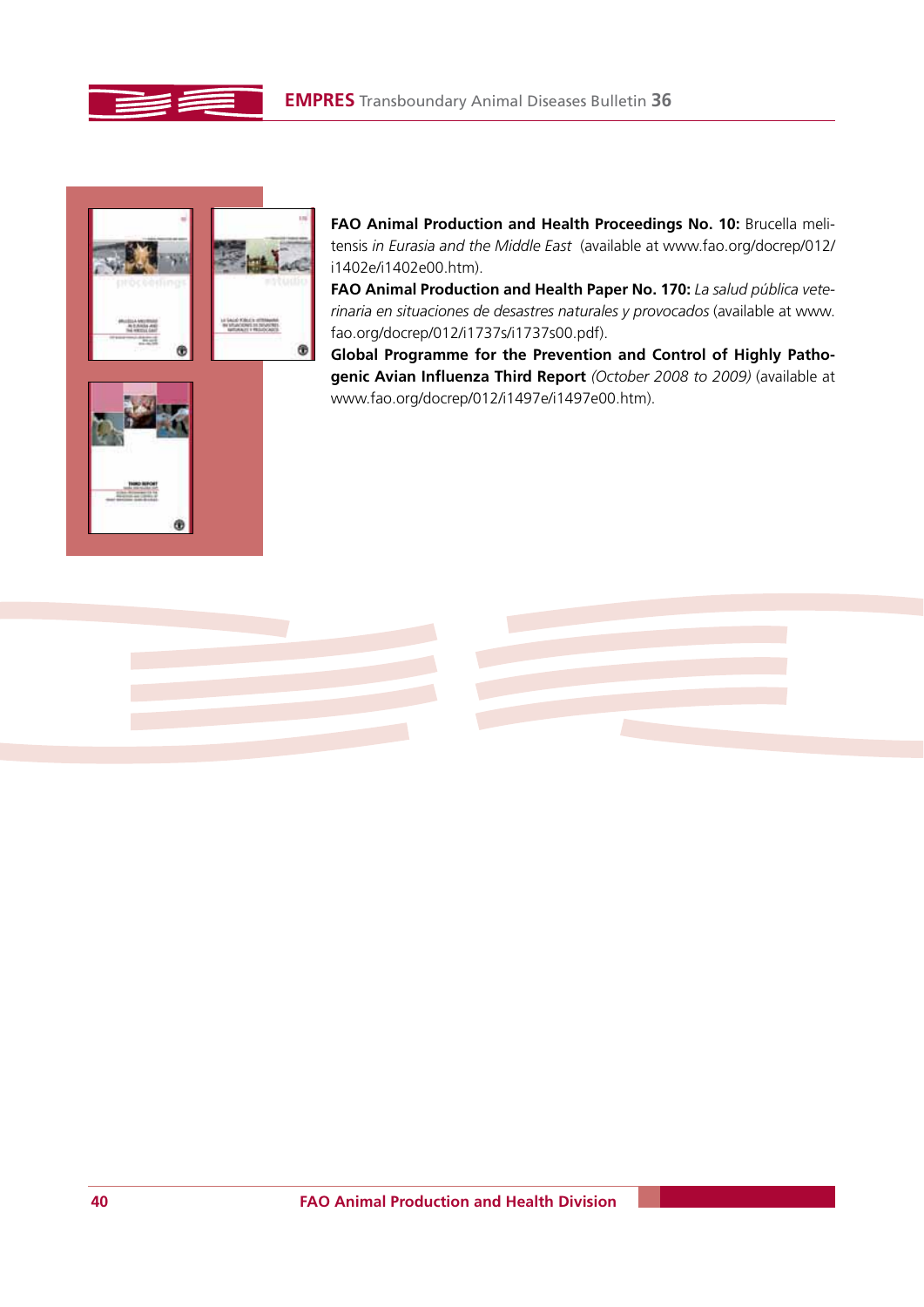

## **Contributions from FAO Reference Centres**

## **FAO/OIE World Reference Laboratory for FMD, Pirbright, United Kingdom**

## Report from FAO World Reference Laboratory for FMD, January to June 2010

| Country/Territory                | No. of         | Virus isolation in cell culture/ELISA <sup>1</sup> |                          |                          |                          |                          |                  | RT-PCR <sup>4</sup> for           |                  |                |                          |
|----------------------------------|----------------|----------------------------------------------------|--------------------------|--------------------------|--------------------------|--------------------------|------------------|-----------------------------------|------------------|----------------|--------------------------|
|                                  | samples        | FMD <sup>2</sup> virus serotypes                   |                          |                          |                          |                          |                  | <b>FMD</b><br>(where appropriate) |                  |                |                          |
|                                  |                | $\mathbf{o}$                                       | A                        | $\mathsf{C}$             | SAT <sub>1</sub>         | SAT <sub>2</sub>         | SAT <sub>3</sub> | Asia 1                            | NVD <sup>3</sup> | Positive       | <b>Negative</b>          |
| Afghanistan*                     | 95             | 43                                                 | 17                       | $\blacksquare$           | ٠                        | ٠                        | $\overline{a}$   | ٠                                 | ÷                | 85             | 10                       |
| China (Hong Kong SAR)            | 23             | 16                                                 |                          |                          | $\overline{\phantom{a}}$ |                          |                  |                                   | $\overline{7}$   | 22             | 1                        |
| Ecuador                          | 9              | 9                                                  | L,                       |                          | L,                       | L,                       |                  |                                   | L,               | 9              |                          |
| Eritrea                          | 89             |                                                    | $\overline{7}$           |                          | $\blacksquare$           |                          |                  |                                   | 82               | 36             | 53                       |
| Ethiopia                         | 32             | 5                                                  |                          |                          | $\overline{\phantom{a}}$ | 13                       |                  |                                   | 14               | 27             | 5                        |
| Iran (Islamic Republic of)*      | 142            | 59                                                 | 3                        |                          | L.                       | L.                       |                  |                                   | 3                | 74             | 3                        |
| Myanmar                          | 4              | 4                                                  | ٠                        |                          |                          |                          | ٠                |                                   |                  | $\overline{4}$ | $\blacksquare$           |
| Lao People's Democratic Republic | 4              | 3                                                  | $\ddot{\phantom{1}}$     | $\overline{\phantom{a}}$ | $\overline{\phantom{a}}$ |                          |                  |                                   |                  | 4              |                          |
| Nigeria                          | 50             | $\overline{2}$                                     | 3                        |                          | $\overline{\phantom{a}}$ |                          |                  |                                   | 45               | 17             | 33                       |
| Kenya*                           | 85             | $\mathbf{1}$                                       | $\overline{\phantom{a}}$ |                          | 19                       | $\mathbf{1}$             |                  |                                   | 46               | 30             | 44                       |
| <b>Republic of Korea</b>         | 4              | $\mathbf{1}$                                       | $\overline{1}$           |                          |                          | $\overline{\phantom{a}}$ |                  |                                   | $\overline{2}$   | 4              |                          |
| Pakistan                         | 24             | 18                                                 | 3                        | $\blacksquare$           | ٠                        | ٠                        | ÷                |                                   | $\overline{a}$   | 24             | $\overline{\phantom{a}}$ |
| Qatar                            | 17             | $\overline{\phantom{a}}$                           | $\overline{\phantom{a}}$ | $\blacksquare$           | $\overline{\phantom{a}}$ |                          | $\overline{a}$   | $\overline{\phantom{a}}$          | 17               | ÷,             | 17                       |
| Senegal                          | 29             | $\blacksquare$                                     | L,                       |                          | L.                       | 1                        | L.               | $\overline{a}$                    | 28               | 5              | 24                       |
| Tanzania (United Republic of)    | 82             | 3                                                  | 8                        |                          |                          | 1                        |                  |                                   | 70               | 39             | 43                       |
| Thailand                         | 21             | 13                                                 | 7                        |                          |                          |                          |                  |                                   | $\mathbf{1}$     | 21             |                          |
| Turkey                           | 8              | 8                                                  | L,                       |                          |                          |                          |                  |                                   | L,               | 8              |                          |
| Turkey                           | 20             | 6                                                  | 12                       |                          |                          |                          |                  |                                   | $\overline{2}$   | 20             |                          |
| <b>United Arab Emirates</b>      | $\overline{7}$ | 4                                                  | L,                       |                          |                          |                          |                  |                                   | 3                | 4              | 3                        |
| Viet Nam                         | 16             | 1                                                  | 15                       |                          |                          |                          |                  |                                   |                  | 16             |                          |
| Total                            | 761            | 196                                                | 77                       |                          | 19                       | 16                       |                  |                                   | 320              | 449            | 236                      |

' FMD virus serotype identified following virus isolation in cell culture and antigen detection enzyme linked immunosorbent assay (ELISA).<br><sup>2</sup> Foot-and-mouth disease.<br><sup>3</sup> Foot-and-mouth disease.<br><sup>4</sup> Reverse transcription p

\* Analysis of some samples was not complete at the time of the report.<br>All samples from Afghanistan were supplied in ribonucleic acid (RNA) later for PCR analysis, and serotypes were defined by sequencing.<br>Eight type O sam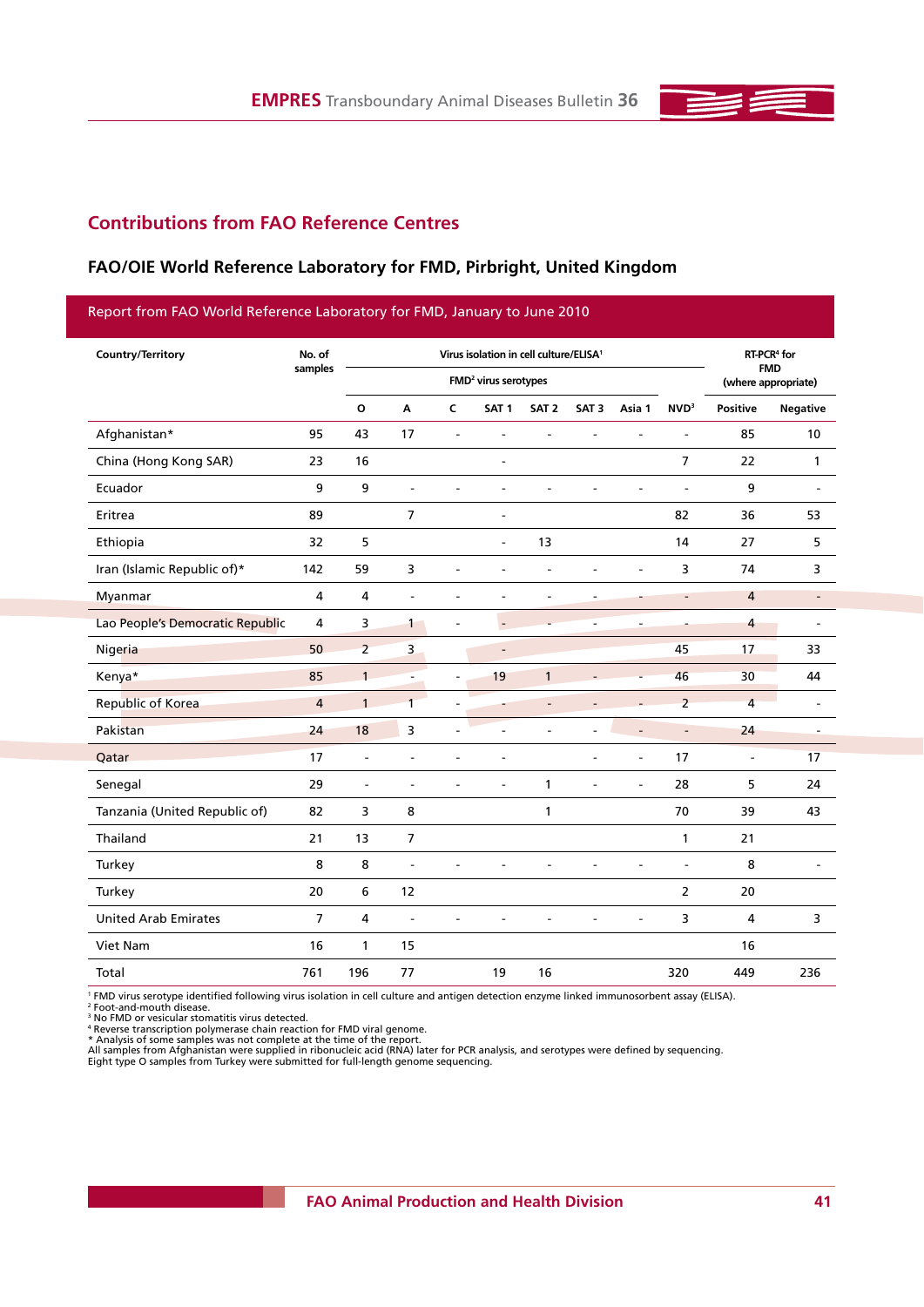# **FAO/OIE Reference Laboratory for Rinderpest and Peste des Petits Ruminants, Montpellier, France**

Report from FAO Regional Reference Laboratory for PPR, International Cooperation Centre of Agricultural Research for Development (CIRAD), Montpellier, France, January to June 2010

| Country                                                                                                                                                                                                                                        | <b>Species</b> | Sample             |     | <b>Number of PPRV</b><br>positives/doubtful | <b>Test</b>                     | Nature of the test<br><b>Confirmatory or tentative</b> |  |  |  |  |  |
|------------------------------------------------------------------------------------------------------------------------------------------------------------------------------------------------------------------------------------------------|----------------|--------------------|-----|---------------------------------------------|---------------------------------|--------------------------------------------------------|--|--|--|--|--|
| PPRV <sup>1</sup> with differential diagnosis with RPV <sup>2</sup>                                                                                                                                                                            |                |                    |     |                                             |                                 |                                                        |  |  |  |  |  |
| <b>Brazil</b>                                                                                                                                                                                                                                  | Cattle         | Serum              | 129 | 0                                           | C-ELISA                         | Confirmatory                                           |  |  |  |  |  |
| Djibouti                                                                                                                                                                                                                                       | Caprine/camel  | Serum              | 16  | 8                                           | C-ELISA                         | Confirmatory                                           |  |  |  |  |  |
| Senegal                                                                                                                                                                                                                                        | Caprine        | PCR products       | 24  | 16                                          | RT-PCR <sup>3</sup> /Sequencing | Confirmatory                                           |  |  |  |  |  |
|                                                                                                                                                                                                                                                |                |                    |     |                                             |                                 | Sequencing pending                                     |  |  |  |  |  |
| Cameroon                                                                                                                                                                                                                                       | Caprine        | Serum              | 34  | 2/4                                         | C-ELISA                         | Confirmatory                                           |  |  |  |  |  |
| <b>Vaccine contaminants</b>                                                                                                                                                                                                                    |                |                    |     |                                             |                                 |                                                        |  |  |  |  |  |
| Jordan                                                                                                                                                                                                                                         |                | <b>PPR Vaccine</b> | 2   |                                             | Quality Control <sup>4</sup>    | Pass                                                   |  |  |  |  |  |
| <sup>1</sup> Peste des petits ruminants virus.<br><sup>2</sup> Rinderpest virus (all samples remained negative).<br><sup>3</sup> Reverse transcriptase-polymerase chain reaction.<br><sup>4</sup> Sterility test + PCR (RPV, PPRV, mycoplasma) |                |                    |     |                                             |                                 |                                                        |  |  |  |  |  |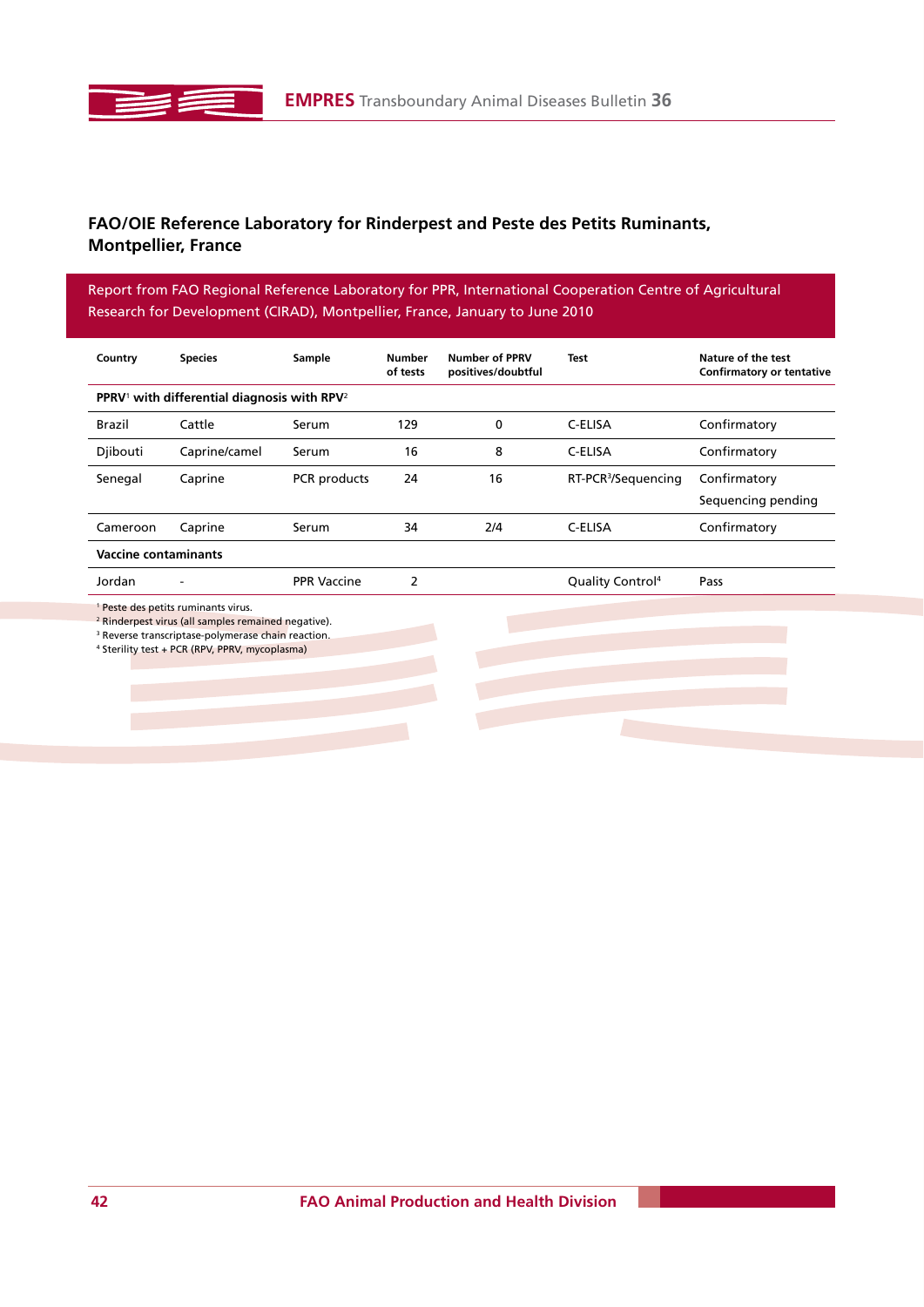Since the last EMPRES Transboundary Animal Diseases Bulletin issue (No. 35) there have been reports of more transboundary animal diseases (TADs) across the world.

**Foot-and-mouth disease (FMD)** serotype O was reported in the Russian Federation (August 2010), Mongolia (August to November 2010) and China (June to October 2010), including Taiwan Province of China (August 2010). FMD serotype Asia 1 was reported in Viet Nam (June 2010). Most notably FMD serotype A was reported in western Myanmar (November 2010), the first report of serotype A in the country since 1978. FMD serotype SAT 1 was reported in Namibia (April 2010). FMD serotype SAT 2 was reported in Botswana and Zimbabwe (July 2010), along the international border between the national parks of Hwange in Zimbabwe and Chobe in Botswana; and Mozambique (September to November 2010). FMD was reported in South Africa (August 2010), but information about the serotype of this outbreak is not yet available internationally.

**African swine fever (ASF)** continued to be reported in pigs and wild boar in the south of the Russian Federation (July to October 2010), and in domestic pigs, feral pigs and wild boar in Armenia. The disease was also reported in Georgia in domestic pigs. Most of the outbreaks in the Russian Federation were concentrated along the north coast of the Black Sea and the border with Ukraine. ASF was also reported in pigs in Chad (October 2010). This was the first occurrence in Chad; the movement of animals from northern Cameroon, where the disease was newly introduced early in 2010, was suspected to be the source.

**H5N1 highly pathogenic avian influenza (H5N1 HPAI):** A flare-up during October/November 2010 in poultry in Viet Nam and the report of a human avian influenza infection in China, Hong Kong Special Administrative Region (SAR) suggest that a new HPAI "season" may have started. These events may therefore mark the beginning of increased virus activity for the period end-2010 to early 2011.

Peste des petits ruminants (PPR) occurred during 2010 in the United Republic of Tanzania placing the Southern African Development Community (SADC) Region at direct risk.

**Event:** In October 2010, the Global Rinderpest Eradication Symposium was held at FAO Headquarters, Rome, Italy, followed by Director-General Dr Jacques Diouf's declaration of ceasing eradication activities. FAO launched the Global Rinderpest Eradication Programme (GREP) in May 1994 and worked with all counterparts to push forward the worldwide eradication of this disease and the infection; the last known rinderpest outbreak was reported in 2001 (Kenya). This represents a remarkable achievement for veterinary science, evidence of the commitment of numerous countries, and a victory for the international community.

## **Stop the press**